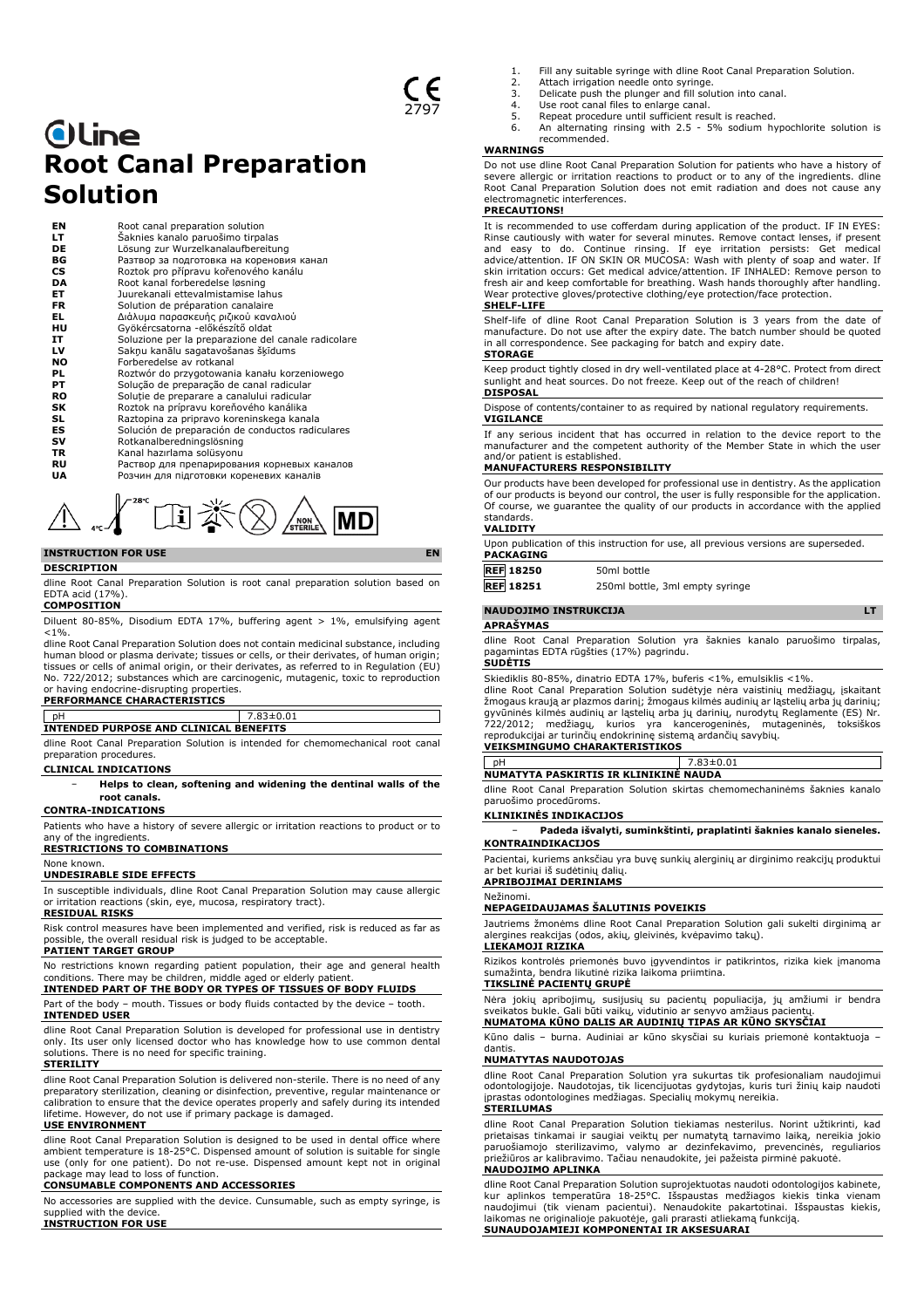Su priemone priedai netiekiami. Sunaudojamas komponentas, toks kaip tuščias švirkštas, tiekiamas kartu su priemone. **NAUDOJIMO INSTRUKCIJA**

- 1. Užpildykite tinkamą švirkštą dline Root Canal Preparation Solution tirnalu.
- 
- 2. Uždėkite adatėlę skalavimui ant švirkšto.<br>3. Lengvu švirkšto paspaudimu užpildykite ł<br>4. Šaknies kanalo išplėtimui naudokite 3. Lengvu švirkšto paspaudimu užpildykite kanalą tirpalu. 4. Šaknies kanalo išplėtimui naudokite atitinkamus endodontinius
- instrumentus.
- 5. Kartokite procedūrą tol, kol bus pasiektas norimas rezultatas. 6. Rekomenduojama kanalą pakaitomis skalauti 2.5 - 5% natrio hipochlorito tirpalu.

# **ĮSPĖJIMAI**

Nenaudokite dline Root Canal Preparation Solution pacientams, kuriems anksčiau yra buvę sunkių alerginių ar dirginimo reakcijų produktui ar bet kuriai iš sudėtinių dalių. dline Root Canal Preparation Solution neskleidžia radiacijos ir nesukelia jokių elektromagnetinių trukdžių.

## **ATSARGUMO PRIEMONĖS**

Produkto aplikavimo metu rekomenduojama naudoti koferdamą. PATEKUS Į AKIS: Kelias minutes atsargiai plauti vandeniu. Išimti kontaktinius lęšius, jeigu jie yra ir jeigu lengvai galima tai padaryti. Toliau plauti akis. Kaip galima greičiau kreiptis į<br>gydytoją. PATEKUS ANT ODOS AR GLEIVINĖS: plauti dideliu vandens kiekiu. Jeigu<br>sudirginama oda/gleivinė arba ją išberia: kreiptis į gydy nusiplauti rankas. Rekomenduojame mūvėti apsaugines pirštines, dėvėti apsauginius drabužius, naudoti akių (veido) apsaugos priemones gydytojui ir pacientui.

#### **GALIOJIMO LAIKAS**

dline Root Canal Preparation Solution galiojimo laikas yra 3 metai nuo pagaminimo datos. Nenaudoti produkto pasibaigus jo galiojimo terminui. Partijos numeris turėtų būti nurodytas visoje korespondencijoje. Galiojimo terminą, partijos numerį žr. ant pakuotės.

#### **LAIKYMAS**

Laikyti produktą sandariai uždarytą, sausoje, gerai vėdinamoje vietoje esant 4-28°C temperatūrai. Saugoti nuo tiesioginių saulės spindulių, uždegimo šaltinių. Produkto neužšaldyti. Laikyti vaikams nepasiekiamoje vietoje!

#### **ŠALINIMAS**

Turinį/talpyklą išpilti (išmesti) pagal nacionalinius reikalavimus. **BUDRUMAS**

Jei įvyko kokių nors rimtų incidentų, susijusių su priemone, praneškite gamintojui ir tos valstybės narės, kurioje naudotojas ir (arba) pacientas yra įsisteigęs / įsikūręs, kompetentingai institucijai.

#### **SAUGOS IR KLINIKINIO VEIKSMINGUMO SANTRAUKA**

dline Root Canal Preparation Solution yra saugus ir veikia taip, kaip numatyta jei yra<br>naudojamas – pagal – gamintojo – naudojimo – instrukciją. – Saugos – ir – klinikinio<br>veiksmingumo atasakitą bus galima rasti EUDAMED du veikti.

### **GAMINTOJO ATSAKOMYBĖ**

Mūsų produktai sukurti profesionaliam naudojimui. Mes negalime kontroliuoti kaip mūsų produktai naudojami, todėl už tinkamą jų panaudojimą atsako vartotojas. Žinoma, mes užtikriname, produktų kokybės atitiktį galiojantiems standartams. **GALIOJIMAS**

| <b>PAKUOTE</b>   | Paskelbus naują instrukcijos versiją, prieš tai buvusios versijos nebegalioja. |
|------------------|--------------------------------------------------------------------------------|
| <b>REF</b> 18250 | 50ml buteliukas                                                                |
| <b>REF</b> 18251 | 250ml butelis, 3ml tuščias švirkštas                                           |
|                  |                                                                                |

#### **ANLEITUNG ZUR VERWENDUNG DE BESCHREIBUNG**

dline Root Canal Preparation Solution ist eine Wurzelkanalaufbereitungslösung auf Basis von EDTA-Säure (17%).

#### **ZUSAMMENSETZUNG**

Verdünnungsmittel 80-85%, Dinatrium-EDTA 17%, Puffermittel >1%, Emulgator  $< 1\%$ .

dline Root Canal Preparation Solution enthält keine medizinische Substanz, einschließlich Derivate aus menschlichem Blut oder Plasma; Gewebe oder Zellen oder deren Derivate menschlichen Ursprungs; Gewebe oder Zellen tierischen Ursprungs oder deren Derivate gemäß der Verordnung (EU) Nr. 722/2012; Stoffe, die krebserregend, erbgutverändernd, fortpflanzungsgefährdend oder mit endokrinen Eigenschaften behaftet sind.

|  | LEISTUNGSMERKMALE |  |
|--|-------------------|--|

| $ $ pH      |  |                                               | 7.83±0.01                                                                |
|-------------|--|-----------------------------------------------|--------------------------------------------------------------------------|
|             |  | <b>VERWENDUNGSZWECK UND KLINISCHER NUTZEN</b> |                                                                          |
| vorgesehen. |  |                                               | i-EDTA-Lösung ist für chemomechanische Wurzelkanalaufbereitungsverfahren |

#### **KLINISCHE INDIKATIONEN**

− **Hilft beim Reinigen, Erweichen und Erweitern der Dentinwände der Wurzelkanäle.**

#### **KONTRAINDIKATIONEN**

Patienten, die in der Vergangenheit schwerwiegende allergische Reaktionen oder Irritationen auf das Produkt oder einen der Inhaltsstoffe gezeigt haben.

# **BESCHRÄNKUNGEN FÜR KOMBINATIONEN**

Keine bekannt.

# **UNERWÜNSCHTE NEBENEFFEKTE**

Bei empfindlichen Personen kann dline Root Canal Preparation Solution allergische oder reizende Reaktionen hervorrufen (Haut, Auge, Schleimhäute, Atemwege). **VERBLEIBENDE RISIKEN**

Risikokontrollmaßnahmen wurden implementiert und verifiziert, das Risiko ist so weit wie möglich reduziert, das Gesamtrestrisiko wird als akzeptabel beurteilt. **PATIENTEN-ZIELGRUPPE**

Keine Einschränkungen hinsichtlich der Patientenpopulation, ihres Alters und ihres allgemeinen Gesundheitszustands bekannt. Es können Kinder, Patienten mittleren Alters oder ältere Menschen sein.

| <b>VORGESEHENE</b>  | <b>KÖRPERTEILE</b> | <b>ODER</b> | <b>GEWEBETYPEN</b> | VON |
|---------------------|--------------------|-------------|--------------------|-----|
| KÖRPERFLÜSSIGKEITEN |                    |             |                    |     |

Teil des Körpers - Mund. Gewebe oder Körperflüssigkeiten, die mit dem Gerät in Berührung kommen - Zahn.

### **BEABSICHTIGTER BENUTZER**

dline Root Canal Preparation Solution ist nur für den professionellen Einsatz in der Zahnmedizin entwickelt worden. Der Anwender ist nur ein lizenzierter Arzt, der weiß, wie man gängige Materialien verwendet. Es besteht keine Notwendigkeit für eine spezielle Schulung.

#### **STERILITÄT**

dline Root Canal Preparation Solution wird unsteril geliefert. Es ist keine<br>vorbereitende Sterilisation, Reinigung oder Desinfektion, keine vorbeugende,<br>regelmäßige Wartung oder Kalibrierung erforderlich, um sicherzustelle ist.

#### **UMGEBUNG VERWENDEN**

dline Root Canal Preparation Solution ist für die Verwendung in der Zahnarztpraxis bei einer Umgebungstemperatur von 18-25 °C vorgesehen. Die abgegebene Menge an Material ist für den einmaligen Gebrauch geeignet (nur für einen Patienten). Nicht wiederverwenden. Nicht in der Originalverpackung aufbewahrte Dosiermenge kann zu Funktionsverlusten führen.

#### **VERBRAUCHSKOMPONENTEN UND ZUBEHÖR**

Im Lieferumfang des Geräts ist kein Zubehör enthalten. Verbrauchsmaterial, wie z. B. eine leere Spritze, wird mit dem Gerät geliefert.

# **ANLEITUNG ZUR VERWENDUNG**

- 1. Füllen Sie eine beliebige geeignete Spritze mit i-EDTA-Lösung.<br>2. Stecken Sie die Spülungsnadel auf die Spritze.
- 2. Stecken Sie die Spülungsnadel auf die Spritze. 3. Drücken Sie den Kolben sanft und füllen Sie die Lösung in den Kanal.
- 
- 4. Verwenden Sie Wurzelkanalfeilen zur Erweiterung des Kanals.<br>5. Wiederholen Sie den Vorgang, bis ein ausreichendes Ergebnis e
- 5. Wiederholen Sie den Vorgang, bis ein ausreichendes Ergebnis erreicht ist. 6. Es wird eine abwechselnde Spülung mit 2.5 5%iger Natriumhypochloritlösung empfohlen.<br>Natriumhypochloritlösung empfohlen.

## **WARNUNGEN**

Verwenden Sie das Produkt nicht bei Patienten, bei denen es in der Vergangenheit zu schweren allergischen Reaktionen oder Reizungen auf das Produkt oder einen der Inhaltsstoffe gekommen ist. dline Root Canal Preparation Solution sendet keine Strahlung aus und verursacht keine elektromagnetischen Störungen.

# **VORSICHTSMAßNAHMEN**

Es wird empfohlen, während der Anwendung des Produkts einen Kofferdamm zu verwenden. WENN IM AUGE: Spülen Sie einige Minuten lang vorsichtig mit Wasser. Entfernen Sie die Kontaktlinsen, falls vorhanden und leicht zu bewerkstelligen. Spülen Sie weiter. Wenn die Augenreizung anhält: Ärztlichen Rat einholen/ärztliche Hilfe in Anspruch nehmen. WENN AUF HAUT ODER SCHLEIMHAUT: Waschen Sie mit reichlich Wasser. Wenn Haut-/Schleimhautreizungen oder Ausschlag auftreten: Holen Sie sich ärztlichen Rat/ärztliche Hilfe. Kontaminierte Kleidung ausziehen und vor der<br>Wiederverwendung waschen. WENN INHALIERT: Bringen Sie die Person an die<br>frische Luft und halten Sie sie zum Atmen-bequem. Waschen Sie sich nach d Handhabung gründlich die Hände. Nur in einem gut belüfteten Bereich verwenden. Es wird empfohlen, Schutzhandschuhe /Schutzkleidung /Augenschutz /Gesichtsschutz für Arzt und Patient zu tragen.

# **HALTBARKEITSDAUER**

Die Lagerfähigkeit des Produkts beträgt 3 Jahre ab dem Herstellungsdatum. Verwenden Sie es nicht nach Ablauf des Verfallsdatums. Die Chargennummer sollte in jeder Korrespondenz angegeben werden. Siehe Verpackung für Charge und Verfallsdatum.

#### **LAGERUNG**

Bewahren Sie das Produkt dicht verschlossen an einem trockenen, gut belüfteten Ort bei 4-28°C auf. Schützen Sie das Produkt vor direkter Sonneneinstrahlung und Wärmequellen. Nicht einfrieren. Außerhalb der Reichweite von Kindern aufbewahren! **ENTSORGUNG**

Entsorgen Sie den Inhalt/Behälter gemäß den nationalen behördlichen Vorschriften. **WACHSAMKEIT**

Wenn ein schwerwiegender Zwischenfall im Zusammenhang mit dem Produkt aufgetreten ist, melden Sie dies dem Hersteller und der zuständigen Behörde des Mitgliedstaats, in dem der Anwender und/oder Patient niedergelassen ist.

# **ZUSAMMENFASSUNG DER SICHERHEIT UND KLINISCHEN LEISTUNG**

dline Root Canal Preparation Solution ist sicher und verhält sich wie vorgesehen, wenn es gemäß der Gebrauchsanweisung des Herstellers verwendet wird. Die Zusammenfassung der Sicherheit und der klinischen Leistung wird in EUDAMED eingeführt, sobald es seine Arbeit aufnimmt.

# **VERANTWORTUNG DES HERSTELLERS**

Unsere Produkte sind für den professionellen Einsatz in der Zahnmedizin entwickelt worden. Da die Anwendung unserer Produkte außerhalb unserer Kontrolle liegt, ist der Anwender für die Anwendung voll verantwortlich. Selbstverständlich garantieren wir die Qualität unserer Produkte gemäß den angewandten Normen. **GÜLTIGKEIT**

Mit Erscheinen dieser Gebrauchsanweisung werden alle vorherigen Versionen ungültig.

# **VERPACKUNG**

| REF 18250        | 50ml Flasche                   |
|------------------|--------------------------------|
| <b>REF 18251</b> | 250ml Flasche, 3ml Leerspritze |

#### **ИНСТРУКЦИЯ ЗА УПОТРЕБА BG**

#### **ОПИСАНИЕ**

dline Root Canal Preparation Solution е разтвор за приготвяне на коренови канали на основата на EDTA киселина (17%).

#### **СЪСТАВ**

Разредител 80-85%, Динатриев EDTA 17%, буфериращ агент >1%, емулгатор  $< 10/6$ 

dline Root Canal Preparation Solution не съдържа лекарствено вещество, включително производни на човешка кръв или плазма; тъкани или клетки, или техни производни от човешки произход; тъкани или клетки от животински произход или техни производни, както е посочено в Регламент (ЕС) № 722/2012; вещества, които са канцерогенни, мутагенни, токсични за възпроизводство или са с разрушаващи ендокринната система свойства. **ХАРАКТЕРИСТИКИ НА РАБОТА**

| $\sim$ $\sim$ $\sim$<br>$\sim$<br>-<br>$\sim$ |                   |
|-----------------------------------------------|-------------------|
|                                               | ·∪.∪⊥<br>$1.03 -$ |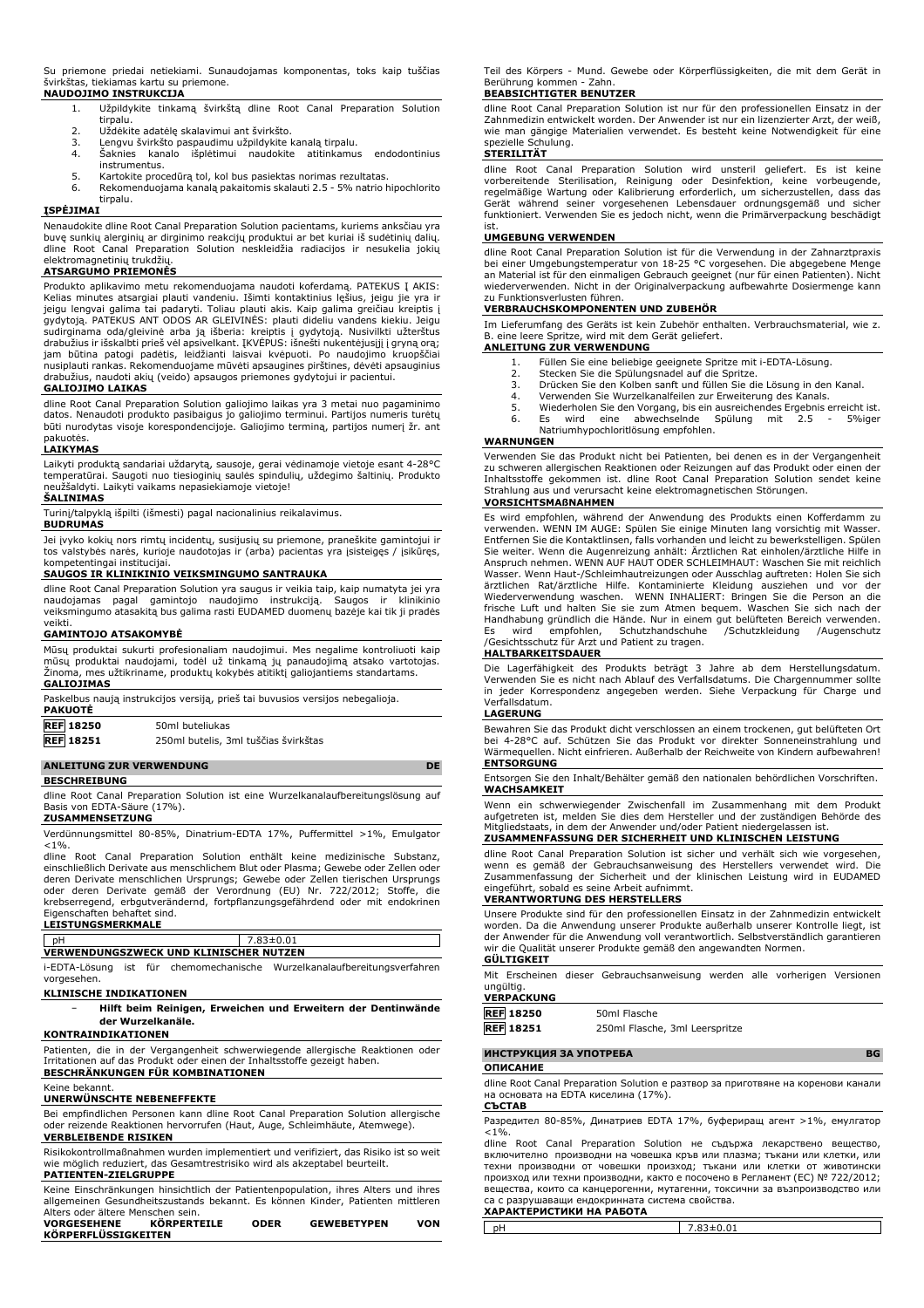#### **ПРЕДНАЗНАЧЕНИЕ И КЛИНИЧНИ ПОЛЗИ**

dline Root Canal Preparation Solution е предназначен за химиомеханични процедури за подготовка на коренови канали.

**КЛИНИЧНИ ПОКАЗАНИЯ**

− **Помага при почистването, омекотяването и разширяването на дентинните стени на кореновите канали.**

### **ПРОТИВОПОКАЗАНИЯ**

Пациенти, които имат история на тежки алергични или възпалителни реакции към продукта или към някоя от съставките му. **ОГРАНИЧЕНИЯ ЗА КОМБИНАЦИИ**

Не е известно.

#### **НЕЖЕЛАНИ СТРАНИЧНИ ЕФЕКТИ**

При чувствителни лица продуктът може да причини алергични или възпалителни реакции (на кожата, очите, лигавицата, дихателните пътища).

#### **ОСТАТЪЧНИ РИСКОВЕ**

Мерките за контрол на риска са приложени и проверени, рискът е намален, колкото е възможно, цялостният остатъчен риск се счита за допустим.

#### **ЦЕЛЕВА ГРУПА НА ПАЦИЕНТИТЕ**

Не са известни ограничения по отношение на нациалността на пациентите, тяхната възраст и общо здравословно състояние. Те могат да са деца, пациенти на средна възраст или пациенти на възраст.

#### **ПРЕДВИДЕНА ЧАСТ НА ТЯЛОТО ИЛИ ВИДОВЕ ТЪКАНИ ИЛИ ТЕЛЕСНИ ТЕЧНОСТИ**

Част от тялото - уста. Тъкани или телесни течности, влизащи в контакт с устройството - зъб.

#### **ЦЕЛЕВИ ПОТРЕБИТЕЛ**

dline Root Canal Preparation Solution е разработен единствено за професионална употреба в стоматологията. Неговият потребител е лицензиран лекар, който има знания как да използва обичайни стоматологични материали. Няма нужда от специално обучение.

#### **СТЕРИЛИТЕТ**

dline Root Canal Preparation Solution се доставя нестерилен. Няма нужда от предварителна стерилизация, почистване или дезинфекция, а от превантивна, редовна поддръжка или калибриране, за да се гарантира, че устройството работи правилно и безопасно през определения му живот. Не използвайте , ако първичната опаковка е повредена.

# **СРЕДА НА ИЗПОЛЗВАНЕ**

dline Root Canal Preparation Solution е предназначен за използване в стоматологичен кабинет, където температурата на околната среда е 18-25 ° C. Разпределеното количество материал подходящо за еднократна употреба (само за един пациент). Не използвайте повторно. Излишното количество, съхранявано в оригинална опаковка, може да доведе до загуба на функцията му.

### **КОНСУМАТИВИ И АКСЕСОАРИ**

Към устройството не се предоставят аксесоари. Към устройството се доставят сумативи, като празна спринцовка.

#### **ИНСТРУКЦИЯ ЗА УПОТРЕБА**

- 1. Напълнете всяка подходяща спринцовка с разтвор i-EDTA.<br>2. Прикрелете иглата за напояване върху спринцовката.
- 2. Прикрепете иглата за напояване върху спринцовката.<br>3. Деликатно натиснете буталото и напълнете разтвора в
- 3. Деликатно натиснете буталото и напълнете разтвора в канала.
- 4. Изпилете кореновите канали, за да увеличите канала. 5. Повторете процеса, докато се постигне необходимия резултат.
- 

6. Препоръчва се редуващо се изплакване с 2.5 - 5% разтвор на натриев хипохлорит.

#### **ПРЕДУПРЕЖДЕНИЯ**

Не използвайте продукта за пациенти, които имат история с тежки алергични или възпалителни реакции към продукта или към някоя от съставките на продукта. dline Root Canal Preparation Solution не излъчва радиация и не води до електромагнитни смущения.

# **ПРЕДПАЗНИ МЕРКИ**

Препоръчва се използването на кофердам пи нанасянето на продукта. ПРИ ПОПАДАНЕ В ОЧИТЕ: Изплакнете внимателно с вода в продължение на няколко минути. Махнете си контактните лещи, ако имате такива и е лесно да го направите. Продължете да изплаквате. Ако раздразнението на очите<br>продължава: Потърсете медицински съвет / помощ. ПРИ ПОПАДАНЕ ВЪРХУ<br>КОЖАТА ИЛИ ЛИГАВИЦАТА: Измийте обилно с вода. Ако се появи дразнене на кожата / лигавицата или обрив: Потърсете медицински съвет / помощ. Свалете замърсеното облекло и изперете преди следващата употреб. ПРИ ВДИШВАНЕ: Изведете лицето на чист въздух и го подпомагайте при дишане.

Измийте добре ръцете след работа. Използвайте само на добре проветриво място. Препоръчано носенето на защитни ръкавици / защитно облекло / предпазни средства за очи / защита на лицето за лекаря и пациента

# **СРОК НА ГОДНОСТ**

Срок на годност на dline Root Canal Preparation Solution е 3 години от датата на производство. Не използвайте след срока на годност. Партидният номер трябва да бъде цитиран при всяка кореспонденция. Погледнете опаковката за партиден номер и срок на годност.

#### **СЪХРАНЕНИЕ**

Съхранявайте продукта добре затворен на сухо и добре проветриво място при 4- 28 ° C. Дръжте далеч от пряка слънчева светлина и източници на топлина. Не замразявайте. Да се пази от деца!

# **ИЗХВЪРЛЯНЕ**

Изхвърлете съдържанието / контейнера според националните нормативни изисквания.

#### **БДИТЕЛНОСТ**

Ако възникне сериозен инцидент във връзка с устройството, съобщете това на производителя и на компетентния орган на държавата-членка, в която се намира потребителят и / или пациентът.

## **РЕЗЮМЕ НА БЕЗОПАСНОСТТА И КЛИНИЧНИТЕ РЕЗУЛТАТИ**

dline Root Canal Preparation Solution е безопасен и работи по предназначение, ако се използва в съответствие с инструкциите за употреба на производителя. Резюме на безопасността и клиничните показатели ще бъде представено в EUDAMED в момента, щом започне работа.

### **ОТГОВОРНОСТ НА ПРОИЗВОДИТЕЛИТЕ**

Продуктите ни са разработени за професионална употреба в стоматологията. Понеже приложението на нашите продукти е извън наш контрол, потребителят носи пълна отговорност за приложението на продукта. Разбира се, ние гарантираме за качеството на продуктите си в съответствие с приложимите стандарти.

### **ВАЛИДНОСТ**

След публикуването на тази инструкция за употреба всички предишни версии се отменят. **ОПАКОВКА**

| 50ml бутилка                           |
|----------------------------------------|
| 250 ml бутилка, 3 ml празна спринцовка |
|                                        |

## **NÁVOD K POUŽITÍ CS**

#### **POPIS**

dline Root Canal Preparation Solution je roztok pro přípravu kořenových kanálků na bázi kyseliny EDTA (17%).

# **SLOŽENÍ**

Ředidlo 80-85%, disodná sůl EDTA 17%, pufrovací činidlo >1%, emulgátor <1%. dline Root Canal Preparation Solution neobsahuje léčivé látky, včetně derivátů lidské krve nebo plazmy; tkáně nebo buňky nebo jejich deriváty lidského původu; tkáně nebo buňky živočišného původu nebo jejich deriváty podle Nařízení (EU) č. 722/2012; látky, které jsou karcinogenní, mutagenní, toxické pro reprodukci nebo mají vlastnosti narušující endokrinní systém.

### **VÝKONOVÉ CHARAKTERISTIKY**

# pH 7.83±0.01 **ZAMÝŠLENÝ ÚČEL A KLINICKÉ VÝHODY**

Řešení i-EDTA je určeno pro chemomechanické postupy přípravy kořenových kanálků.

#### **KLINICKÉ INDIKACE**

### − **Pomáhá čistit, změkčovat a rozšiřovat dentinální stěny kořenových kanálků.**

#### **KONTRAINDIKACE**

Pacienti, kteří mají v anamnéze závažné alergické nebo podrážděné reakce na produkt nebo na kteroukoli složku přípravku. **OMEZENÍ KOMBINACÍ**

#### Nejsou známy.

### **NEŽÁDOUCÍ VEDLEJŠÍ ÚČINKY**

U citlivých jedinců může dline Root Canal Preparation Solution způsobit alergické nebo dráždivé reakce (kůže, oči, sliznice, dýchací cesty). **ZBYTKOVÁ RIZIKA**

Byla implementována a ověřena opatření ke kontrole rizik, riziko je co nejvíce sníženo, celkové zbytkové riziko je považováno za přijatelné. **CÍLOVÁ SKUPINA PACIENTŮ**

Nejsou známa žádná omezení týkající se populace pacientů, jejich věku a celkového zdravotního stavu. Mohou to být i děti, pacienti středního věku nebo starší pacienti. **ZAMÝŠLENÁ ČÁST TĚLA NEBO TYPY TKÁNÍ TĚLESNÝCH TEKUTIN**

Část těla - ústa. Tkáně nebo tělesné tekutiny v kontaktu s přístrojem - zub. **ZAMÝŠLENÝ UŽIVATEL**

dline Root Canal Preparation Solution je vyvinut pouze pro profesionální použití ve stomatologii. Použít jej může pouze lékař s licencí, který má znalosti o používání běžných dentálních materiálů. Není potřeba zvláštního školení.

#### **STERILITA**

dline Root Canal Preparation Solution je dodáván nesterilní. Není třeba provádět žádnou přípravnou sterilizaci, čištění nebo dezinfekci, preventivní, pravidelnou údržbu nebo kalibraci, aby bylo zajištěno, že zařízení pracuje správně a bezpečně po celou dobu jeho životnosti. Nepoužívejte však, pokud je primární balíček poškozený. **PROSTŘEDÍ POUŽITÍ**

dline Root Canal Preparation Solution je určen k použití v zubní ordinaci, kde je okolní teplota 18-25 °C. Vydané množství materiálu je vhodné pro jednorázové použití (pouze pro jednoho pacienta). Nepoužívejte znovu. Vydané množství, které není v původním obalu, může vést ke ztrátě funkce.

#### **SPOTŘEBNÍ SOUČÁSTI A PŘÍSLUŠENSTVÍ**

K zařízení není dodáváno žádné příslušenství. Se zařízením se dodává spotřební materiál, například prázdná injekční stříkačka. **NÁVOD K POUŽITÍ**

- 1. Naplňte vhodnou stříkačku roztokem i-EDTA.<br>2. Na stříkačku nasaďte zavlažovací jehlu.
- 2. Na stříkačku nasaďte zavlažovací jehlu.
- 3. Jemně zatlačte píst a naplňte roztok do kanálu.
- 4. Pro zvětšení kanálu použijte soubory kořenového kanálu.<br>5. Opakujte postup, dokud nedosáhnete dostatečného výsle
- 5. Opakujte postup, dokud nedosáhnete dostatečného výsledku.<br>6. Doporučuje se střídavé oplachování 2.5-5% roztokem 6. Doporučuje se střídavé oplachování 2.5-5% roztokem chlornanu

# sodného.

#### **VAROVÁNÍ**

Nepoužívejte přípravek u pacientů, kteří v minulosti měli závažné alergické nebo podrážděné reakce na produkt nebo na kteroukoli ze složek. dline Root Canal Preparation Solution nevyzařuje záření a nezpůsobuje žádné elektromagnetické rušení.

## **OPATŘENÍ**

Během aplikace produktu se doporučuje používat kofferdam. PRI ZASAZENI OCI:<br>Několik minut opatrně vyplachujte vodou. Vyjměte kontaktní čočky, jsou-li nasazeny<br>a je-li to snadné. Pokračujte ve vyplachování. Pokud podráždění opětovným použitím vyperte. PRI VDECHNUTI: Přeneste osobu na čerstvý vzduch a<br>ponechte ji v poloze usnadňující dýchání. Po manipulaci si důkladně umyjte ruce.<br>Používejte pouze na dobře větraném místě. Pro lékaře a pacienta ochranné rukavice/ochranný oděv/ochranu očí/ochranu obličeje.

#### **SKLADOVATELNOST**

Doba použitelnosti produktu je 3 roky od data výroby. Nepoužívejte po uplynutí doby použitelnosti. Ve všech korespondencích by mělo být uvedeno číslo šarže. Šarže a datum spotřeby viz balení.

### **SKLADOVÁNÍ**

Uchovávejte produkt těsně uzavřený na suchém, dobře větraném místě při teplotě 4-28 °C. Chraňte před přímým slunečním zářením a zdroji tepla. Chraňte před mrazem. Udržujte mimo dosah dětí! **LIKVIDACE**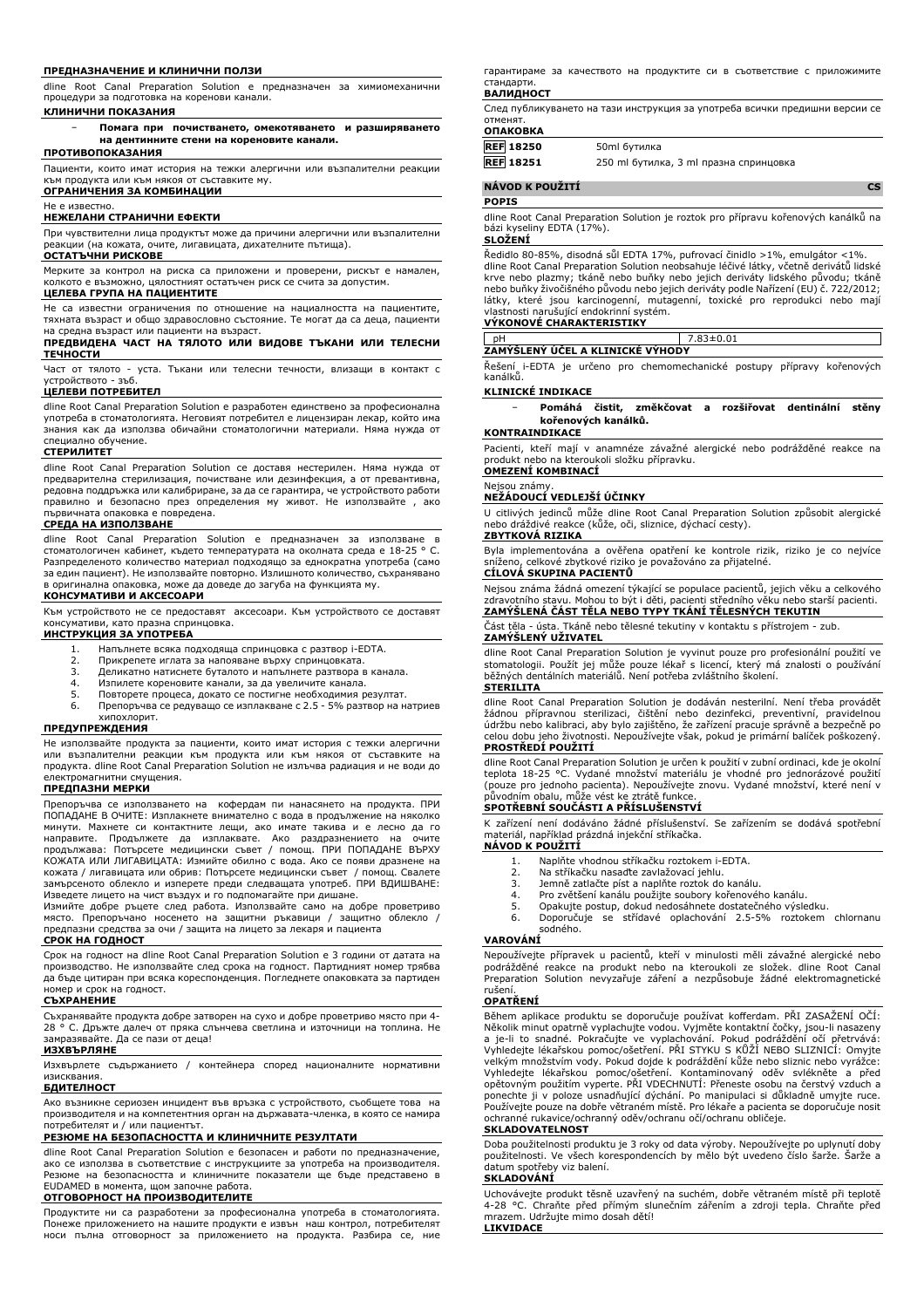Obsah/obal zlikvidujte v souladu s požadavky národních předpisů.

## **BDĚLOST**

Pokud se stane jakýkoli závažný incident, ke kterému došlo v souvislosti se zařízením, hlásí se to výrobci a příslušnému orgánu členského státu, ve kterém se uživatel nebo pacient nachází.

# **SOUHRN BEZPEČNOSTI A KLINICKÉHO VÝKONU**

dline Root Canal Preparation Solution je bezpečný a funguje tak, jak bylo zamýšleno, pokud je používán v souladu s pokyny výrobce k použití. Souhrn bezpečnosti a klinického výkonu bude do EUDAMED zaveden, jakmile začne pracovat. **ODPOVĚDNOST VÝROBCŮ**

# Naše výrobky byly vyvinuty pro profesionální použití ve stomatologii. Protože aplikace našich produktů je mimo naši kontrolu, je za aplikaci plně odpovědný uživatel. Samozřejmě garantujeme kvalitu našich produktů v souladu s platnými normami.

| <b>DOBA PLATNOSTI</b> |                                                                               |
|-----------------------|-------------------------------------------------------------------------------|
|                       | Po zveřejnění tohoto návodu k použití jsou nahrazeny všechny předchozí verze. |
| <b>OBAL</b>           |                                                                               |
| <b>REF 18250</b>      | 50ml láhev                                                                    |
| <b>REF</b> 18251      | 250ml láhev, 3ml prázdná stříkačka                                            |
|                       |                                                                               |

# **BRUGSANVISNING DA**

**BESKRIVELSE**

i-EDTA-opløsning er rodbehandlingsopløsning baseret på EDTA-syre (17%).

**SAMMENSÆTNING** Fortyndingsmiddel 80-85%, Disodium EDTA 17%, bufferagent >1%, emulgeringsmiddel <1%.

dline Root Canal Preparation Solution indeholder ikke medicinske stoffer, herunder blod eller plasmaafledning fra mennesker; væv eller celler eller deres afledning af menneskelig oprindelse væv eller celler af animalsk oprindelse eller deres afledning som omhandlet i forordning (EU) nr. kræftfremkaldende, mutagene, reproduktionstoksiske eller med hormonforstyrrende egenskaber.

# **EGENSKABER FOR YDEEVNE** pH 7.83±0.01

**TILSIGTEDE FORMÅL OG KLINISKE FORDELE**

i-EDTA-opløsning er beregnet til kemiske rodbehandlingsprocedurer.

**KLINISKE INDIKATIONER**

#### − **Hjælper med at rengøre, blødgøre og udvide rodkanalernes dentinale vægge.**

## **KONTRAINDIKATIONER**

Patienter, der tidligere har haft alvorlige allergiske eller irritationsreaktioner på produktet eller på nogen af ingredienserne. **BEGRÆNSNINGER FOR KOMBINATIONER**

Ingen kendte.

# **UØNSKEDE BIVIRKNINGER**

Hos modtagelige personer kan dline Root Canal Preparation Solution forårsage allergiske eller irritationsreaktioner (hud, øje, slimhinde, luftveje).

# **RESTERENDE RISICI**

Risikokontrolforanstaltninger er blevet gennemført og verificeret, risikoen er reduceret mest muligt, den samlede restrisiko anses for at være acceptabel.

# **MÅLGRUPPE FOR PATIENT**

Ingen begrænsninger kendt med hensyn til patientpopulation, deres alder og generelle sundhedsmæssige forhold. Der kan være børn, midaldrende eller ældre

# patienter. **PÅTÆNKT DEL AF KROPPEN ELLER TYPER AF VÆV AF KROPSVÆSKER**

En del af kroppen – munden. Væv eller kropsvæsker kontaktet af enheden – tand. **TILSIGTET BRUGER**

dline Root Canal Preparation Solution er udviklet til professionel brug i tandplejen alene. Må kun bruges af licenseret læge, der har viden om, hvordan du bruger fælles dental materialer. Der er ikke behov for specifik uddannelse.

#### **STERILITET**

dline Root Canal Preparation Solution leveres ikke-sterilt. Der er ikke behov for nogen forberedende sterilisering, rengøring eller desinfektion, forebyggende, regelmæssig vedligeholdelse eller kalibrering for at sikre, at enheden fungerer korrekt og sikkert i løbet af den tilsigtede levetid. Brug dog ikke, hvis den primære pakke er beskadiget. **BRUG MILJØ**

dline Root Canal Preparation Solution er designet til at blive brugt på tandklinik, hvor omgivelsestemperaturen er 18-25°C. Dispenseret mængde materiale er egnet til engangsbrug (kun til én patient). Må ikke genbruges. Udleveret beløb, der ikke opbevares i den oprindelige pakke, kan føre til tab af funktion.

# **FORBRUGSVARER KOMPONENTER OG TILBEHØR**

Der følger ikke tilbehør med enheden. Tilbehør, såsom tom sprøjte, leveres med enheden. **BRUGSANVISNING**

- -
	-
	- 1. Fyld enhver egnet sprøjte med i-EDTA-opløsning. 2. Fastgør vandingsnål på sprøjten. 3. Tryk stemplet i og fyld opløsningen i kanalen. 4. Brug rodkanalfiler til at forstørre kanalen.
	-
	- 5. Gentag proceduren, indtil der er opnået tilstrækkeligt resultat. 6. En vekslende skylning med 2.5 5% natriumhypochlorit opløsning anbefales.

#### **ADVARSLER**

Brug ikke produktet til patienter, der tidligere har haft alvorlige allergiske eller irritationsreaktioner på produktet eller nogen af ingredienserne. dline Root Canal Preparation Solution udsender ikke stråling og forårsager ingen elektromagnetisk interferens.

#### **FORHOLDSREGLER**

Det anbefales at bruge cofferdam under påføring af produktet. HVIS I ØJNENE: Skyl forsigtigt med vand i flere minutter. Fjern kontaktlinser, hvis de er til stede og nemme at tage af. Hvis øjenirritationen fortsætter: Få lægehjælp/tjek. HVIS PÅ HUDEN ELLER SLIMHINDEN: Vask rigeligt med vand. Hvis hud/slimhindeirritation eller udslæt<br>opstår: Få lægelig rådgivning/opmærksomhed. Tag forurenet tøj af og vask før<br>genbrug. VED INDÅNDING: Fjern personen til frisk luft og hold dig k ventilleret område. Det anbefales at bære beskyttelsesbeklædning /øjenværn /ansigtsbeskyttelse til læge og patient.<br>
Seskyttelsesbeklædning /øjenværn /ansigtsbeskyttelse til læge og patient.

#### **HOLDBARHED**

Holdbarheden af produktet er 3 år fra fremstillingsdatoen. Må ikke bruges efter udløbsdatoen. Batchnummeret skal anføres i al korrespondance. Se emballage for parti og udløbsdato.

# **OPLAGRING**

Hold produktet tæt lukket på et tørt godt ventileret sted ved 4-28°C. Beskyt mod direkte sollys og varmekilder. Må ikke fryses. Hold uden for børns rækkevidde! **BORTSKAFFELSE**

Indhold/beholder skal bortskaffes på samme betingelser som krævet i de nationale lovkrav.

# **ÅRVÅGENHED**

Hvis der er indtruffet alvorlige hændelser i forbindelse med udstyrsrapporten til fabrikanten og den kompetente myndighed i den medlemsstat, hvor brugeren og/eller patienten er etableret.

# **RESUMÉ AF SIKKERHED OG KLINISKE PRÆSTATIONER**

dline Root Canal Preparation Solution er sikkert og fungerer efter hensigten, hvis det anvendes i overensstemmelse med producentens brugsanvisning. Resumé af anvendes i overensstemmelse med producentens sikkerhed og kliniske præstationer vil blive indført i EUDAMED, så snart det begynder at virke.

#### **PRODUCENTERNES ANSVAR**

Vores produkter er udviklet til professionel brug i tandplejen. Da anvendelsen af vores produkter er uden for vores kontrol, er brugeren fuldt ansvarlig for applikationen. Vi garanterer naturligvis kvaliteten af vores produkter i overensstemmelse med de anvendte standarder.

# **VALIDITET**

| Når denne brugsanvisning udgives, tilsidesættes alle tidligere versioner. |  |
|---------------------------------------------------------------------------|--|
| EMBALLAGE                                                                 |  |

| <b>REF 18250</b> | 50ml flaske                   |
|------------------|-------------------------------|
| <b>REF</b> 18251 | 250ml flaske, 3ml tom sprøjte |

# **KASUTUSJUHEND ET**

**KIRJELDUS**

i-EDTA lahus on juurekanali ettevalmistamise lahus, mis põhineb EDTA happel

# (17%). **KOOSTIS**

Lahiendi 80–85%, dinaatrium-EDTA 17%, puhveraine> 1%, emulgaator <1%. dline Root Canal Preparation Solution ei sisalda ravimainet, sealhulgas inimverd ega vereplasma derivaate; inimpäritolu kudesid, rakke ega nende derivaate; loomset päritolu kudesid, rakke ega nende derivaate, nagu viidatud määruses (EL) nr 722/2012; kantserogeenseid, mutageenseid, reproduktiivtoksilisi ega endokriinseid häireid põhjustavaid aineid.

# **TÖÖOMADUSED**

| nH                               |       |   |      |                                        | $7.83 \pm 0.01$ |                  |  |
|----------------------------------|-------|---|------|----------------------------------------|-----------------|------------------|--|
|                                  |       |   |      | ETTENÄHTUD OTSTARVE JA KLIINILINE KASU |                 |                  |  |
| i-FDTA                           | lahus | n | ette | nähtud                                 | juurekanali     | kemomehaaniliste |  |
| attevalmictusnrotseduuride jaoks |       |   |      |                                        |                 |                  |  |

ettevalmistusprotseduuride **KLIINILISED NÄIDUSTUSED**

#### − **Aitab puhastada, pehmendada ja avardada juurekanalite dentiin seinu.**

#### **VASTUNÄIDUSTUSED**

Patsiendid, kellel on varem olnud toote või selle mõne koostisosa suhtes tõsiseid allergilisi või ärritusreaktsioone.

# **KOMBINATSIOONIDE PIIRANGUD**

#### Ei ole teada. **SOOVIMATUD KÕRVALTOIMED**

Tundlikel inimestel võib toode põhjustada allergilisi või ärritusreaktsioone (nahk, silmad, limaskestad, hingamisteed). **JÄÄKRISKID**

Riskikontrollimeetmed on rakendatud ja kontrollitud, riski vähendatakse nii palju kui võimalik, üldist jääkriski peetakse vastuvõetavaks.

#### **PATSIENTIDE SIHTGRUPP**

Patsientide populatsiooni, nende vanuse ja üldise terviseseisundi osas pole teada mingeid piiranguid. Võib olla lapsi, keskealisi või eakaid patsiente.

# **ETTENÄHTUD KEHAOSA VÕI KEHAVEDELIKE KUDEDE TÜÜBID**

Kehaosa - suu. Koed või kehavedelikud, millega seade kokku puutub - hammas. **ETTENÄHTUD KASUTAJA**

# dline Root Canal Preparation Solution on välja töötatud ainult professionaalseks kasutamiseks hambaravis. Selle kasutajaks on ainult litsentseeritud arst, kes on teadlik, kuidas kasutatakse tavalisi materjale. Spetsiaalne koolitus pole vajalik.

### **STERIILSUS**

dline Root Canal Preparation Solution tarnitakse mittesteriilselt. Seadme ettenähtud eluea jooksul nõuetekohase ja ohutu töö tagamiseks pole vaja ettevalmistavat steriliseerimist, puhastamist ega desinfitseerimist; ennetavat, regulaarset hooldust ega kalibreerimist. Ärge kasutage, kui seadme primaarne pakend on kahjustatud. **KASUTUSKESKKOND**

dline Root Canal Preparation Solution on mõeldud kasutamiseks hambaravikabinetis,<br>kus ümbritsev temperatuur on 18-25 ° C. Väljastatud materjal sobib ühekordseks<br>kasutamiseks (ainult ühele patsiendile). Ärge taaskasutage. V **KULUMATERJALID JA TARVIKUD**

Seadmega ei ole kaasas tarvikuid. Seadmega on kaasas kulumaterjalid, näiteks tühi süstal.

#### **KASUTUSJUHEND**

- 1. Täitke sobiv süstal i-EDTA lahusega.<br>2. Kinnitage loputusnõel süstla külge.
- 2. Kinnitage loputusnõel süstla külge.<br>2. Kinnitage loputusnõel süstla külge.<br>3. Vaiutage ettevaatlikult kolbi ja täit
- 3. Vajutage ettevaatlikult kolbi ja täitke kanal lahusega.
- 4. Kanali laiendamiseks kasutage juurekanali viile.
- 5. Korrake protseduuri, kuni on saavutatud soovitud tulemus.<br>6. Soovitatav on vahelduv loputamine 2.5 5% naatri 6. Soovitatav on vahelduv loputamine 2.5 - 5% naatriumhüpokloriti lahusega.

## **HOIATUSED**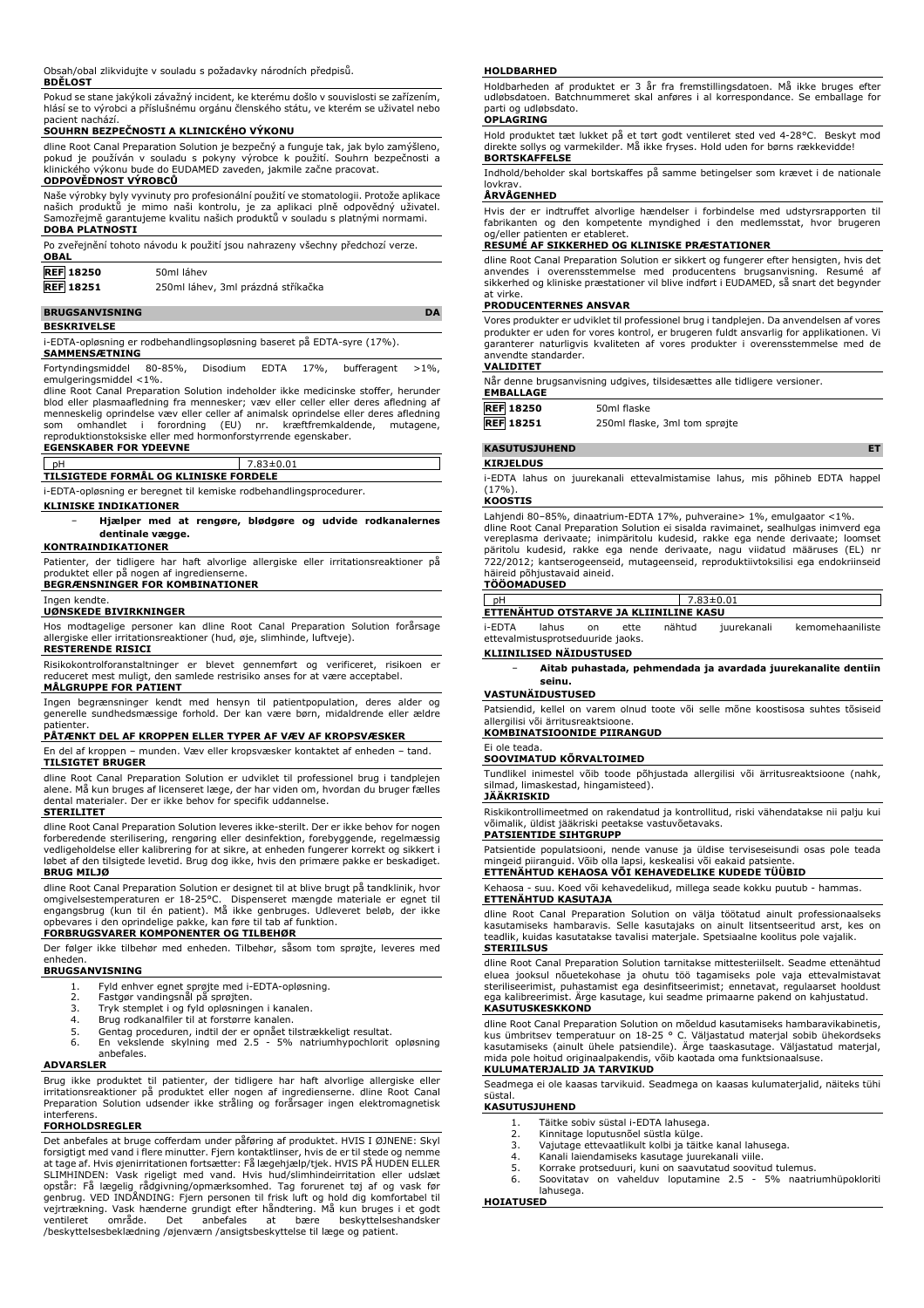|  | Mitte kasutada patsientidel, kellel on varem olnud toote või selle mõne koostisosa        |  |  |  |  |  |
|--|-------------------------------------------------------------------------------------------|--|--|--|--|--|
|  | suhtes tõsiseid allergilisi või ärritusreaktsioone. dline Root Canal Preparation Solution |  |  |  |  |  |
|  | ei eralda kiirgust ega põhjusta elektromagneetilisi häireid.                              |  |  |  |  |  |
|  |                                                                                           |  |  |  |  |  |

#### **ETTEVAATUSABINÕUD**

Toote pealekandmise ajal on soovitatav kasutada kofferdami. SILMA SATTUMISE KORRAL: Loputage mitme minuti jooksul ettevaatlikult veega. Eemaldage<br>kontaktläätsed, kui neid kasutatakse ja kui neid on kerge eemaldada. Jätkake<br>loputamist. Kui silmade ärritus püsib, pöörduge arsti poole. NAHALE SATTUMI KORRAL: Peske rohke veega. Naha/limaskesta ärrituse või lööbe korral pöörduge arsti poole. Võtke seljast kõik saastunud rõivad ja peske neid enne järgmist kasutuskorda. SISSEHINGAMISE KORRAL: Toimetage isik värske õhu kätte ja hoidke neid asendis, mis võimaldab kergesti hingata. Pärast kasutamist peske hoolikalt käsi. Kasutage ainult hästiventileeritavas kohas. Arstil ja patsiendil soovitame kanda kaitsekindaid /kaitserõivastust /kaitseprille /kaitsemaski.

#### **KÕLBLIKKUSAEG**

dline Root Canal Preparation Solution kõlblikkusaeg on 3 aastat alates valmistamise kuupäevast. Mitte kasutada pärast kõlblikkusaja lõppu. Partii numbrit tuleb tsiteerida kogu kirjavahetuses. Partii numbrit ja kõlblikkusaega vaadake pakendilt.

#### **HOIUSTAMINE**

Hoidke toodet tihedalt suletuna kuivas, hästi ventileeritavas kohas temperatuuril 4- 28 ° C. Kaitske otsese päikesevalguse ja soojusallikate eest. Mitte lasta külmuda. Hoida laste eest kättesaamatus kohas! **JÄÄTMEHOOLDUS**

Sisust/pakendist tuleb vabaneda vastavalt riiklikele õigusaktidele.

# **VALVSUS**

Kui seadmega seoses on toimunud mõni tõsine vahejuhtum, teatatakse sellest tootjale ja selle liikmesriigi pädevale asutusele, kus kasutaja ja/ või patsient asub. **KOKKUVÕTE OHUTUSEST JA KLIINILISEST TOIMIVUSEST**

dline Root Canal Preparation Solution on ohutu ja toimib ettenähtud viisil, kui seda kasutatakse vastavalt tootja kasutusjuhendile. Ohutuse ja kliinilise toimivuse kokkuvõte lisatakse EUDAMED-i kohe, kui see tööle hakkab.

#### **TOOTJA VASTUTUS**

Meie tooted on välja töötatud professionaalseks kasutamiseks hambaravis. Kuna toodete rakendus on väljaspool meie kontrolli, vastutab selle eest täielikult kasutaja. Loomulikult garanteerime oma toodete kvaliteedi vastavalt kohaldatavatele standarditele.

# **VALIIDSUS**

| <b>PAKEND</b>    | Käesoleva kasutusjuhendi avaldamine muudab kehtetuks kõik varasemad versioonid. |
|------------------|---------------------------------------------------------------------------------|
| <b>REF</b> 18250 | 50ml pudel                                                                      |

**REF 18251** 250 ml pudel, 3 ml tühi süstal

### **INSTRUCTIONS D'UTILISATION FR**

#### **DESCRIPTION**

La solution i-EDTA est une solution de préparation des canaux radiculaires à base d'acide EDTA (17%).

# **COMPOSITION**

Diluant 80-85%, EDTA disodique 17%, agent tampon >1%, agent émulsifiant <1%. dline Root Canal Preparation Solution ne contient pas de substance médicinale, y compris du sang humain ou un dérivé du plasma ; des tissus ou des cellules, ou leurs dérivés, d'origine humaine ; des tissus ou des cellules d'origine animale, ou leurs dérivés, tels que visés dans le règlement (UE) n° 722/2012 ; des substances cancérigènes, mutagènes, toxiques pour la reproduction ou ayant des propriétés de perturbation endocrinienne.

# **CARACTÉRISTIQUES DE PERFORMANCE**

pH 7.83±0.01 **OBJECTIF ET AVANTAGES CLINIQUES**

La solution i-EDTA est destinée aux procédures de préparation chimio-mécaniques des canaux radiculaires.

### **INDICATIONS CLINIQUES**

− **Aide à nettoyer, ramollir et élargir les parois dentinaires des canaux radiculaires.**

## **CONTRE-INDICATIONS**

Patients ayant des antécédents de réactions allergiques ou d'irritation graves au produit ou à l'un de ses ingrédients. **RESTRICTIONS AUX COMBINAISONS**

#### Aucun connu. **EFFETS SECONDAIRES INDÉSIRABLES**

Chez les personnes sensibles, dline Root Canal Preparation Solution peut provoquer des réactions allergiques ou d'irritation (peau, yeux, muqueuses, voies respiratoires). **RISQUES RÉSIDUELS**

Des mesures de contrôle du risque ont été mises en oeuvre et vérifiées, le risque est réduit autant que possible, le risque résiduel global est jugé acceptable. **GROUPE CIBLE DE PATIENTS**

Aucune restriction connue concernant la population de patients, leur âge et leur état de santé général. Il peut convenir à des enfants, des patients d'âge moyen ou des personnes âgées.

#### **PARTIE DU CORPS OU TYPES DE TISSUS OU DE FLUIDES CORPORELS VISÉS** Partie du corps - bouche. Tissus ou fluides corporels en contact avec l'appareil: dent. **UTILISATEUR VISÉ**

dline Root Canal Preparation Solution est conçu pour un usage professionnel en dentisterie uniquement. Son utilisateur doit être un médecin/technicien agréé qui sait comment utiliser les matériaux dentaires courants. Il n'est pas nécessaire de suivre une formation spécifique.

#### **STÉRILITÉ**

dline Root Canal Preparation Solution est livré non stérile. Il n'est pas nécessaire de procéder à une stérilisation, un nettoyage ou une désinfection préparatoire, à une maintenance préventive et régulière ou à un étalonnage pour garantir que le dispositif fonctionne correctement et de façon sécurisée pendant sa durée de vie prévue. Toutefois, ne pas utiliser si l'emballage primaire est endommagé.

### **ENVIRONNEMENT D'UTILISATION**

dline Root Canal Preparation Solution est conçu pour être utilisé dans un cabinet dentaire où la température ambiante est de 18-25°C. La quantité de matériau distribuée est adaptée à un usage unique (pour un seul patient). Ne pas réutiliser. La quantité distribuée conservée en dehors de l'emballage d'origine peut entraîner une perte de fonction.

### **COMPOSANTS CONSOMMABLES ET ACCESSOIRES**

Aucun accessoire n'est fourni avec l'appareil. Des consommables, tels que la seringue vide, sont fournis avec le dispositif.

# **INSTRUCTIONS D'UTILISATION**

- 1. Remplir une seringue appropriée avec la solution i-EDTA.<br>2. Fixer l'aiguille d'irrigation sur la seringue.
- 2. Fixer l'aiguille d'irrigation sur la seringue.<br>3. Pousser délicatement le piston et insérer<br>4. Utiliser des limes canalaires pour élargir l Pousser délicatement le piston et insérer la solution dans le canal.
- 
- 4. Utiliser des limes canalaires pour élargir le canal. 5. Répéter la procédure jusqu'à ce que le résultat soit suffisant.
- 6. Un rinçage alterné avec une solution d'hypochlorite de sodium à 2.5 5% est recommandé.

#### **AVERTISSEMENTS**

Ne pas utiliser le produit chez les patients ayant des antécédents de réactions allergiques ou d'irritation graves au produit ou à l'un de ses ingrédients. dline Root Canal Preparation Solution n'émet pas de radiation et ne provoque pas d'interférences électromagnétiques.

## **PRÉCAUTIONS**

Il est recommandé d'utiliser une digue dentaire pendant l'application du produit. EN CAS DE CONTACT AVEC LES YEUX : Rincer avec précaution à l'eau pendant plusieurs minutes. Enlever les lentilles de contact, si elles sont présentes et faciles à faire. Continuer à rincer. Si l'irritation des yeux persiste : Obtenir des conseils/une attention médicale. EN CAS DE CONTACT AVEC LA PEAU OU LA MUCOSE : Laver abondamment à l'eau. En cas d'irritation de la peau/muqueuse ou d'éruption cutanée : Consulter un médecin. Enlever les vêtements contaminés et les laver avant de les réutiliser. EN CAS D'INHALATION : Transporter la personne à l'air frais et la maintenir à l'aise pour respirer. Se laver soigneusement les mains après avoir manipulé le produit. Utiliser uniquement dans une zone bien ventilée. Il est recommandé de porter des gants de protection, des vêtements de protection, des lunettes de protection et un masque de protection pour le médecin et le patient.

#### **DURÉE DE CONSERVATION**

La durée de conservation du produit est de 3 ans à partir de la date de fabrication. Ne pas utiliser après la date de péremption. Le numéro de lot doit être mentionné dans toute correspondance. Voir l'emballage pour le lot et la date de péremption. **STOCKAGE**

Conserver le produit hermétiquement fermé dans un endroit sec et bien ventilé, à une température de 4-28°C. Protéger de la lumière directe du soleil et des sources de chaleur. Ne pas congeler. Tenir hors de portée des enfants!

# **ÉLIMINATION**

Éliminer le contenu/récipient conformément aux exigences réglementaires nationales.

### **VIGILANCE**

Si un incident grave est survenu en rapport avec le dispositif, le signaler au fabricant et à l'autorité compétente de l'État membre dans lequel l'utilisateur et/ou le patient est établi.

## **RÉSUMÉ DE LA SÉCURITÉ ET DES PERFORMANCES CLINIQUES**

dline Root Canal Preparation Solution est sûr et fonctionne comme prévu s'il est utilisé conformément aux instructions d'utilisation du fabricant. Un résumé de la sécurité et des performances cliniques sera introduit dans EUDAMED dès qu'il commencera à fonctionner.

### **RESPONSABILITÉ DES FABRICANTS**

Nos produits sont destinés à une utilisation professionnelle en dentisterie. Comme l'application de nos produits échappe à notre contrôle, l'utilisateur en est entièrement responsable. Bien entendu, nous garantissons la qualité de nos produits conformément aux normes en vigueur.

# **VALIDITÉ**

Dès la publication de ces instructions d'utilisation, toutes les versions précédentes sont remplacées. **EMBALLAGE**

| ----------       |                                       |
|------------------|---------------------------------------|
| <b>REF 18250</b> | Flacon de 50ml                        |
| <b>REF</b> 18251 | Flacon de 250ml, seringue vide de 3ml |

#### **ΟΔΗΓΊΕΣ ΧΡΉΣΗΣ EL**

#### **ΠΕΡΙΓΡΑΦΉ**

Το dline Root Canal Preparation Solution είναι ένα διάλυμα προετοιμασίας ριζικού σωλήνα με βάση το EDTA acid (17%). **ΣΎΣΤΑΣΗ**

# Diluent 80-85%, Disodium EDTA 17%, buffering agent >1%, emulsifying agent <1%.<br>dline Root Canal Preparation Solution δεν пεριλαμβάνει αστρικές ουσίες,<br>συμπεριλαμβανομένων και ανθρώπινου αίματος κύτταρα, ή τα παράγωγά τους, ανθρώπινης προέλευσης· ιστούς ή κύτταρα ζωικής προέλευσης, ή παράγωγά τους, όπως αυτά αναφέρονται στον Κανονισμό (EU) Αρ. 722/2012· ουσίες που είναι καρκινογόνες, μεταλλαξιογόνες, τοξικές στην αναπαραγωγή, ή που να έχουν ιδιότητες που διαταράσσουν τους ενδοκρινικούς

# αδένες. **ΧΑΡΑΚΤΗΡΙΣΤΙΚΆ ΕΠΊΔΟΣΗΣ**

pH 7.83±0.01

# **ΠΡΟΟΡΙΖΌΜΕΝΗ ΧΡΉΣΗ ΚΑΙ ΚΛΙΝΙΚΆ ΟΦΈΛΗ**

Το dline Root Canal Preparation Solution είναι σχεδιασμένο για προετοιμασία χημικόμηχανικών διαδικασιών ριζικού σωλήνα.

# **ΚΛΙΝΙΚΈΣ ΕΝΔΕΊΞΕΙΣ**

− **Βοηθάει να καθαρίζει, μαλακώνει, και διευρύνει τα οδοντικά τοιχώματα του ριζικού σωλήνα.**

# **ΑΝΤΕΝΔΕΊΞΕΙΣ**

Οι ασθενείς που έχουν ιστορικό σοβαρής αλλεργίας ή αντιδράσεις ερεθισμού στο προϊόν ή σε οποιοδήποτε από τα συστατικά του. **ΠΕΡΙΟΡΙΣΜΟΊ ΣΥΝΔΥΑΣΜΏΝ**

# Κανένα γνωστό. **ΑΝΕΠΙΘΎΜΗΤΕΣ ΠΑΡΕΝΈΡΓΕΙΕΣ**

Σε ευαίσθητα άτομα, το προϊόν μπορεί να προκαλέσει αλλεργικές ή ερεθιστικές αντιδράσεις (δέρμα, οφθαλμοί, βλεννογόνοι, αναπνευστική οδός). **ΚΊΝΔΥΝΟΙ ΠΟΥ ΠΑΡΑΜΈΝΟΥΝ**

Έχουν υλοποιηθεί και επαληθευτεί μέτρα ελέγχου κινδύνου, έχει μειωθεί ο κίνδυνος όσο περισσότερο γίνεται, ο συνολικός κίνδυνος που απομένει έχει κριθεί αποδεκτός.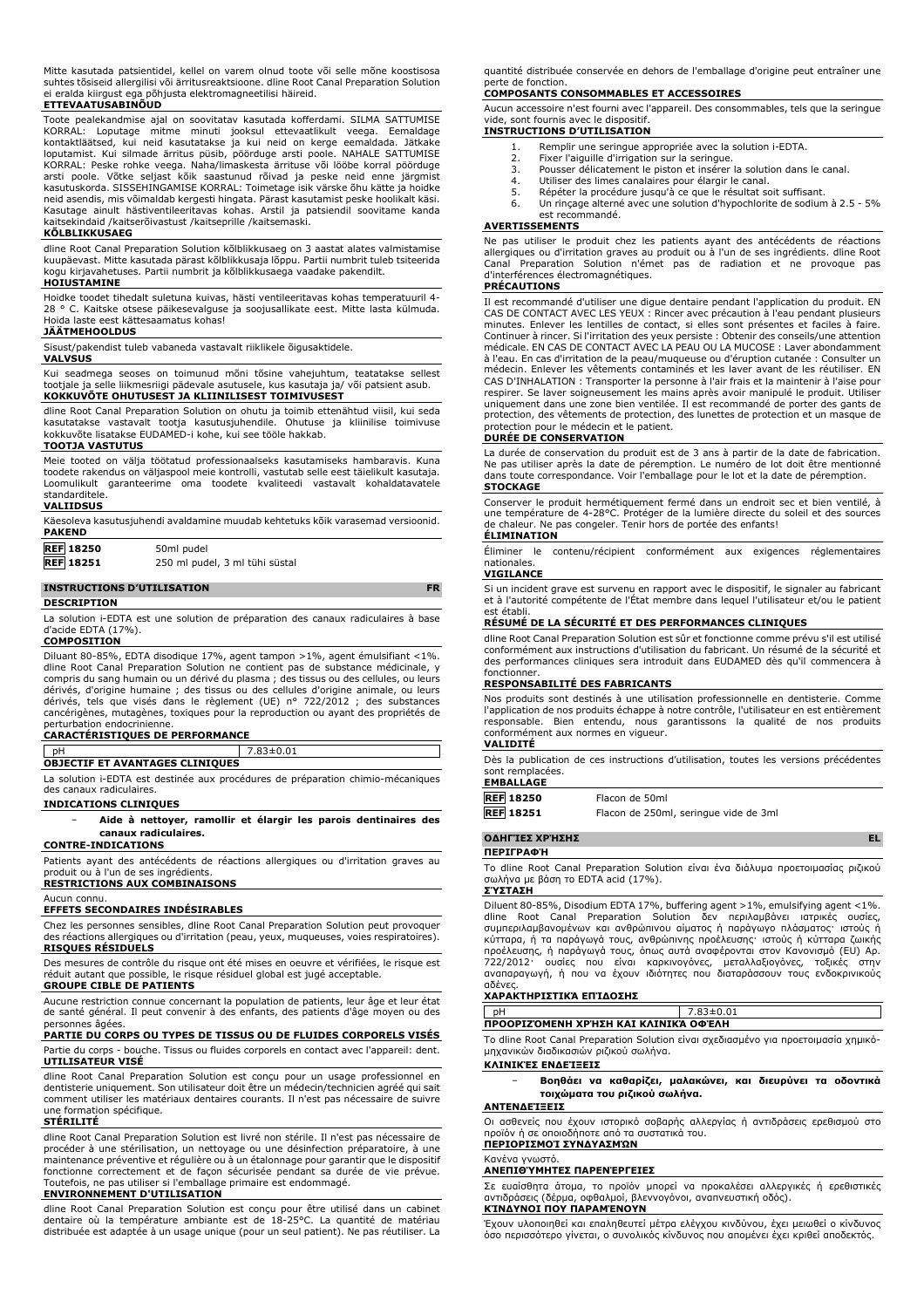#### **ΟΜΆΔΑ ΣΤΌΧΟΣ ΑΣΘΕΝΏΝ**

Δεν υπάρχουν γνωστοί περιορισμοί σχετικά με πληθυσμούς ασθενών, την ηλικία τους, και την γενική τους κατάσταση υγείας. Μπορεί να υπάρχουν παιδιά, ενήλικες, ή ηλικιωμένοι ασθενείς.

#### **ΠΡΟΟΡΙΖΌΜΕΝΟ ΜΈΡΟΣ ΣΏΜΑΤΟΣ Ή ΤΎΠΟΣ ΙΣΤΟΎ ΚΑΙ ΥΓΡΏΝ ΣΏΜΑΤΟΣ**

Μέρος του σώματος—στόμα. Ιστοί ή σωματικά υγρά που έρχονται σε επαφή με την συσκευή—δόντια.

# **ΠΡΟΟΡΙΖΌΜΕΝΟΣ ΧΡΉΣΤΗΣ**

dline Root Canal Preparation Solution έχει δημιουργηθεί για επαγγελματική χρήση στην οδοντιατρική και μόνο. Χρήστης μπορεί να είναι μόνο αδειούχος γιατρός που έχει γνώσει πάνω στην χρήση κοινών οδοντικών υλικών. Δεν υπάρχει ανάγκη για συγκεκριμένη εκπαίδευση.

# **ΑΠΟΣΤΕΙΡΩΜΈΝΟ**

dline Root Canal Preparation Solution παραδίδεται μη αποστειρωμένο. Δεν υπάρχει ανάγκη για αποστείρωση προετοιμασίας, καθαρισμό, ή απολύμανση, προληπτική και τακτική συντήρηση ή βαθμονόμηση για την εξασφάλιση της ομαλής λειτουργίας της συσκευής και ασφάλειας κατά την διάρκεια της προβλεπόμενης διάρκειας ζωής της. Ωστόσο, μην χρησιμοποιήσετε αν η κύρια συσκευασία έχει πάθει ζημιά.

#### **ΠΕΡΙΒΆΛΛΟΝ ΧΡΉΣΗΣ**

dline Root Canal Preparation Solution είναι σχεδιασμένο για χρήση σε οδοντιατρείο όπου η θερμοκρασία του περιβάλλοντος είναι 18–25°C. Η ποσότητα που διανέμεται από την υλικό είναι κατάλληλη για μια χρήση (για έναν ασθενή μόνο). Μην χρησιμοποιείτε ξανά. Η ποσότητα που διανέμεται και δεν κρατιέται στην αρχική της συσκευασία μπορεί να χάσει την λειτουργία της.

# **ΑΝΑΛΏΣΙΜΑ ΜΈΡΗ ΚΑΙ ΑΞΕΣΟΥΆΡ**

Δεν παρέχονται αξεσουάρ με την συσκευή. Αναλώσιμα, όπως άδειες σύριγγες, παρέχονται με την συσκευή.

# **ΟΔΗΓΊΕΣ ΧΡΉΣΗΣ**

- 1. Γεμίστε μια κατάλληλη σύριγγα με το dline Root Canal Preparation **Solution**
- 
- 2. Τοποθετήστε μια βελόνα έγχυσης στην σύριγγα. 3. Πιέστε προσεκτικά το έμβολο και γεμίστε τον σωλήνα με το διάλυμα.
- 4. Χρησιμοποιήστε εργαλεία διεύρυνσης ριζικού σωλήνα για να διευρύνετε τον ριζικό σωλήνα.
- 5. Επαναλάβετε την διαδικασία μέχρι να επιτύχετε το επιθυμητό αποτέλεσμα. 6. Προτείνονται πλύσεις με διάλυμα υποχλωριόδους νατρίου 2.5%–5%.

#### **ΠΡΟΕΙΔΟΠΟΙΉΣΕΙΣ**

Μην χρησιμοποιείτε το προϊόν σε ασθενείς που έχουν ιστορικό σοβαρής αλλεργίας ή αντιδράσεις ερεθισμού στο προϊόν ή σε οποιοδήποτε από τα συστατικά του. dline Root Canal Preparation Solution δεν εκπέμπει ακτινοβολία, και δεν προκαλεί ηλεκτρομαγνητικές παρεμβολές.

# **ΠΡΟΦΥΛΆΞΕΙΣ**

Προτείνεται η χρήση απομονωτήρα κατά την διάρκεια της εφαρμογής του προϊόντος. ΣΕ ΠΕΡΙΠΤΩΣΗ ΕΠΑΦΗΣ ΜΕ ΤΑ ΜΑΤΙΑ: Ξεπλύνετε προσεκτικά με νερό για αρκετά λεπτά. Αν υπάρχουν φακοί επαφής, αφαιρέστε τους, αν είναι εύκολο. Συνεχίστε να ξεπλένετε. ΣΕ ΠΕΡΙΠΤΩΣΗ ΕΠΑΦΗΣ ΜΕ ΤΟ ΔΕΡΜΑ Ή ΒΛΕΝΝΟΓΟΝΟΥΣ: Πλύντε με άφθονο νερό. Αν υπάρξει ερεθισμός ή κοκκίνισμα δέρματος/βλεννογόνων:<br>Αναζητήστε ιατρική προσοχή/βοήθεια. Αφαιρέστε μολυσμένο ρουχισμό και πλύνετε<br>πριν την χρήση. ΣΕ ΠΕΡΙΠΤΩΣΗ ΕΙΣΠΝΟΗΣ: Μετακινήστε το άτομο σε καθαρό αέρα και κρατήστε το σε στάση άνετη για την αναπνοή. Πλύνετε τα χέρια σας διεξοδικά πριν τον χειρισμό. Χρησιμοποιείστε μόνο σε καλά αεριζόμενο χώρο. Προτείνεται να χρησιμοποιείται γάντια προστασίας/ρουχισμό προστασίας/γυαλιά προστασίας/εξοπλισμό προστασίας προσώπου για τον γιατρό και τον ασθενή.

#### **ΔΙΆΡΚΕΙΑ ΖΩΉΣ**

Η διάρκεια ζωής του προϊόντος είναι 3 χρόνια από την ημερομηνία κατασκευής. Μην χρησιμοποιείτε μετά την ημερομηνία λήξης. Ο αριθμός παρτίδας πρέπει να αναφέρεται σε κάθε δήλωση. Δείτε την συσκευασία για τον αριθμό παρτίδας και την ημερομηνία λήξης.

## **ΑΠΟΘΉΚΕΥΣΗ**

Κρατήστε dline Root Canal Preparation Solution ερμητικά κλειστό σε ξηρό και καλά αεριζόμενο χώρο, σε θερμοκρασία 4–28°C. Προστατέψτε από απευθείας έκθεση στο ηλιακό φως και πηγές θερμότητας. Μην παγώσετε. Κρατήστε μακριά από παιδιά! **ΔΙΆΘΕΣΗ**

Η διάθεση των περιεχομένων και του περιέκτη να γίνεται σύμφωνα με τους εθνικούς κανονισμούς.

# **ΠΡΟΣΟΧΉ**

Αν οποιοδήποτε σοβαρό περιστατικό λάβει χώρα σε σχέση με την συσκευή, να το αναφέρετε στον κατασκευαστή και την αρμόδια αρχή της χώρας ή της πολιτείας στην οποία ο χρήστης και/ή ο ασθενής βρίσκονται.

# **ΠΕΡΊΛΗΨΗ ΑΣΦΆΛΕΙΑΣ ΚΑΙ ΚΛΙΝΙΚΉΣ ΕΠΊΔΟΣΗΣ**

dline Root Canal Preparation Solution είναι ασφαλές και αποδίδει όπως προορίζεται αν χρησιμοποιείται σύμφωνα με τις οδηγίες χρήσης του κατασκευαστή. Η περίληψη της ασφάλειας και της κλινικής επίδοσης θα εισαχθεί στο σύστημα EUDAMED μόλις ξεκινήσει να λειτουργεί.

#### **ΥΠΕΥΘΥΝΌΤΗΤΑ ΚΑΤΑΣΚΕΥΑΣΤΉ**

Τα προϊόντα μας έχουν αναπτυχθεί για επαγγελματική χρήση στην οδοντιατρική. Καθώς η εφαρμογή των προϊόντων μας είναι πέρα από τον έλεγχό μας, ο χρήστης είναι πλήρως υπεύθυνος για την εφαρμογή τους. Προφανώς, εγγυόμαστε ότι η ποιότητα των προϊόντων μας είναι σε συμφωνία με τα πρότυπα που εφαρμόζονται.

# **ΕΓΚΥΡΌΤΗΤΑ**

Κατά την έκδοση του παρόντος εγχειριδίου χρήσης, όλες οι προηγούμενες εκδόσεις αντικαθίστανται.

| <b>ΣΥΣΚΕΥΑΣΊΑ</b> |                                 |
|-------------------|---------------------------------|
| <b>REF 18250</b>  | Δοχείο 50ml                     |
| <b>REF</b> 18251  | Δοχείο 250ml, άδεια σύριγγα 3ml |

#### **HASZNÁLATI UTASÍTÁS HU**

**LEÍRÁS**

Az i-EDTA oldat EDTA sav alapú (17%-os) gyökércsatorna előkészítő oldat. **ÖSSZETÉTEL**

Hígító 80-85%, dinátrium EDTA 17%, pufferanyag >1%, emulgeálószer <1%. dline Root Canal Preparation Solution nem tartalmaz gyógyászati anyagot, beleértve az emberi vért vagy plazmaszármazékot; emberi eredetű szöveteket vagy sejteket vagy azok származékait; a 722/2012/EU rendeletben említett állati eredetű szöveteket vagy sejteket vagy azok származékait; rákkeltő, mutagén, reprodukciót károsító vagy endokrin károsító tulajdonságokkal rendelkező anyagokat.

#### **TELJESÍTMÉNYJELLEMZŐK**

pH 7.83±0.01 **RENDELTETÉSSZERŰ HASZNÁLAT ÉS KLINIKAI ELŐNYÖK**

Az i-EDTA oldatot kemomechanikus gyökércsatorna-előkészítő eljárásokhoz szánjuk. **KLINIKAI JAVALLATOK**

− **Segít a gyökércsatornák dentinfalának tisztításában, lágyításában és kiszélesítésében.**

#### **ELLENJAVALLATOK**

Azok a betegek, akiknek a kórtörténetében a termékre vagy bármely összetevőre súlyos allergiás vagy irritációs reakciót észleltek. **A KOMBINÁCIÓKRA VONATKOZÓ KORLÁTOZÁSOK**

#### Nem ismert.

#### **NEMKÍVÁNATOS MELLÉKHATÁSOK**

Az arra fogékony egyéneknél a termék allergiás vagy irritációs reakciókat okozhat (bőr, szem, nyálkahártya, légutak).

#### **MARADÉK KOCKÁZATOK**

A kockázatcsökkentő intézkedéseket végrehajtották és ellenőrizték, a kockázatot a lehető legnagyobb mértékben csökkentették, az általános maradék kockázatot elfogadhatónak ítélték.

#### **BETEGEK CÉLCSOPORTJA**

A betegpopulációra, életkorukra és általános egészségi állapotukra vonatkozóan nem ismertek korlátozások. Lehetnek gyermekek, középkorú vagy idős betegel **A TEST TERVEZETT RÉSZE VAGY A TESTFOLYADÉKOK SZÖVETTÍPUSAI**

# Testrész - száj. Az eszközzel érintkező szövetek vagy testnedvek - fog. **RENDELTETÉSSZERŰ FELHASZNÁLÓ**

dline Root Canal Preparation Solution kizárólag professzionális fogorvosi használatra fejlesztették ki. Felhasználója csak engedéllyel rendelkező orvos, aki ismeri a szokásos fogászati anyagok használatát. Nincs szükség speciális képzésre.

# **STERILITÁS**

dline Root Canal Preparation Solution nem steril módon szállítják. Nincs szükség<br>semmilyen előkészítő sterilizálásra, tisztításra vagy fertőtlenítésre, megelőző,<br>rendszeres karbantartásra vagy kalibrálásra annak érdekében, használja azonban, ha az elsődleges csomagolás sérült. **FELHASZNÁLÁSI KÖRNYEZET**

dline Root Canal Preparation Solution fogorvosi rendelőben való használatra tervezték, ahol a környezeti hőmérséklet 18-25°C. Az adagolt anyag mennyisége egyszeri használatra alkalmas (csak egy páciens számára). Ne használja fel újra. A nem az eredeti csomagolásban tárolt adagolt mennyiség funkcióvesztéshez vezethet. **FOGYASZTHATÓ ÖSSZETEVŐK ÉS TARTOZÉKOK**

A készülékhez nem mellékelnek tartozékokat. A készülékhez fogyóeszközöket, például üres fecskendőt mellékelnek.

# **HASZNÁLATI UTASÍTÁS**

- 1. Töltsön meg bármilyen alkalmas fecskendőt i-EDTA oldattal.
- 2. Csatlakoztassa az irrigációs tűt a fecskendőre.<br>3. Finoman nyomia meg a dugattvút, és töltse az
- 3. Finoman nyomja meg a dugattyút, és töltse az oldatot a csatornába. 4. Használjon gyökércsatorna reszelőket a csatorna tágításához.
- 5. Ismételje meg az eljárást, amíg megfelelő eredményt nem ér el.
- 6. Váltakozó öblítés 2.5-5%-os nátrium-hipoklorit oldattal ajánlott.

#### **FIGYELMEZTETÉSEK**

Ne használja a terméket olyan betegeknél, akiknek a kórtörténetében súlyos allergiás vagy irritációs reakciót észleltek a termékre vagy bármely összetevőre. dline Root Canal Preparation Solution nem bocsát ki sugárzást és nem okoz elektromágneses zavarokat.

#### **ÓVINTÉZKEDÉSEK**

A termék alkalmazása során ajánlott a kofferdam használata. HA SZEMBEN: Óvatosan öblítse ki vízzel néhány percig. Távolítsa el a kontaktlencsét, ha van és könnyen elvégezhető. Folytassa az öblítést. Ha a szemirritáció továbbra is fennáll: Kérjen orvosi tanácsot/ellátást. HA BŐRRE VAGY MUCOSÁRA: Bő vízzel mossa le. Ha bőr/nyálkahártya irritáció vagy kiütés lép fel: Kérjen orvosi tanácsot/ellátást. Vegye le a szennyezett ruházatot, és újrahasználat előtt mossa ki. BEFEJEZÉS ESETÉN: Vigye a személyt friss levegőre, és tartsa kényelmesen a légzéshez. A termék kezelése után alaposan mosson kezet. Csak jól szellőztetett helyen használja. Az orvos és a beteg számára védőkesztyű/védő ruházat/szem- és arcvédő viselése ajánlott.

# **SZAVATOSSÁGI IDŐ**

dline Root Canal Preparation Solution eltarthatósági ideje a gyártástól számított 3 év. A lejárati idő után ne használja fel. A tételszámot minden levelezésben fel kell tüntetni. A tétel és a lejárati dátumot lásd a csomagoláson. **TÁROLÁS**

A terméket szorosan lezárva, száraz, jól szellőző helyen, 4-28 °C-on tartsa. Védje a közvetlen napfénytől és hőforrásoktól. Ne fagyassza le. Gyermekek elől elzárva tartandó!

#### **MEGSEMMISÍTÉS**

A tartalmat/tartályt a nemzeti jogszabályi előírásoknak megfelelően ártalmatlanítsa. **ÉBERSÉG**

Ha az eszközzel kapcsolatban bármilyen súlyos esemény történt, jelentse a gyártónak és a felhasználó és/vagy a beteg letelepedése szerinti tagállam illetékes hatóságának.

## **A BIZTONSÁGOSSÁG ÉS A KLINIKAI TELJESÍTMÉNY ÖSSZEFOGLALÁSA**

dline Root Canal Preparation Solution biztonságos és rendeltetésszerűen működik, ha a gyártó használati utasításának megfelelően használják. A biztonságosság és a klinikai teljesítmény összefoglalása az EUDAMED-ben kerül bevezetésre, amint az megkezdi működését.

# **A GYÁRTÓ FELELŐSSÉGE**

Termékeinket a fogászatban történő professzionális használatra fejlesztettük ki. Mivel termékeink alkalmazása nem áll a mi ellenőrzésünk alatt, a felhasználó teljes mértékben felelős az alkalmazásért. Természetesen garantáljuk termékeink minőségét az alkalmazott szabványoknak megfelelően.

#### **ÉRVÉNYESSÉG**

A jelen használati utasítás megjelenésével minden korábbi változat hatályát veszti. **CSOMAGOLÁS**

| <b>LSUMAGULAS</b> |                                          |
|-------------------|------------------------------------------|
| <b>REF 18250</b>  | 50 ml-es palack                          |
| <b>REF</b> 18251  | 250 ml-es palack, 3 ml-es üres fecskendő |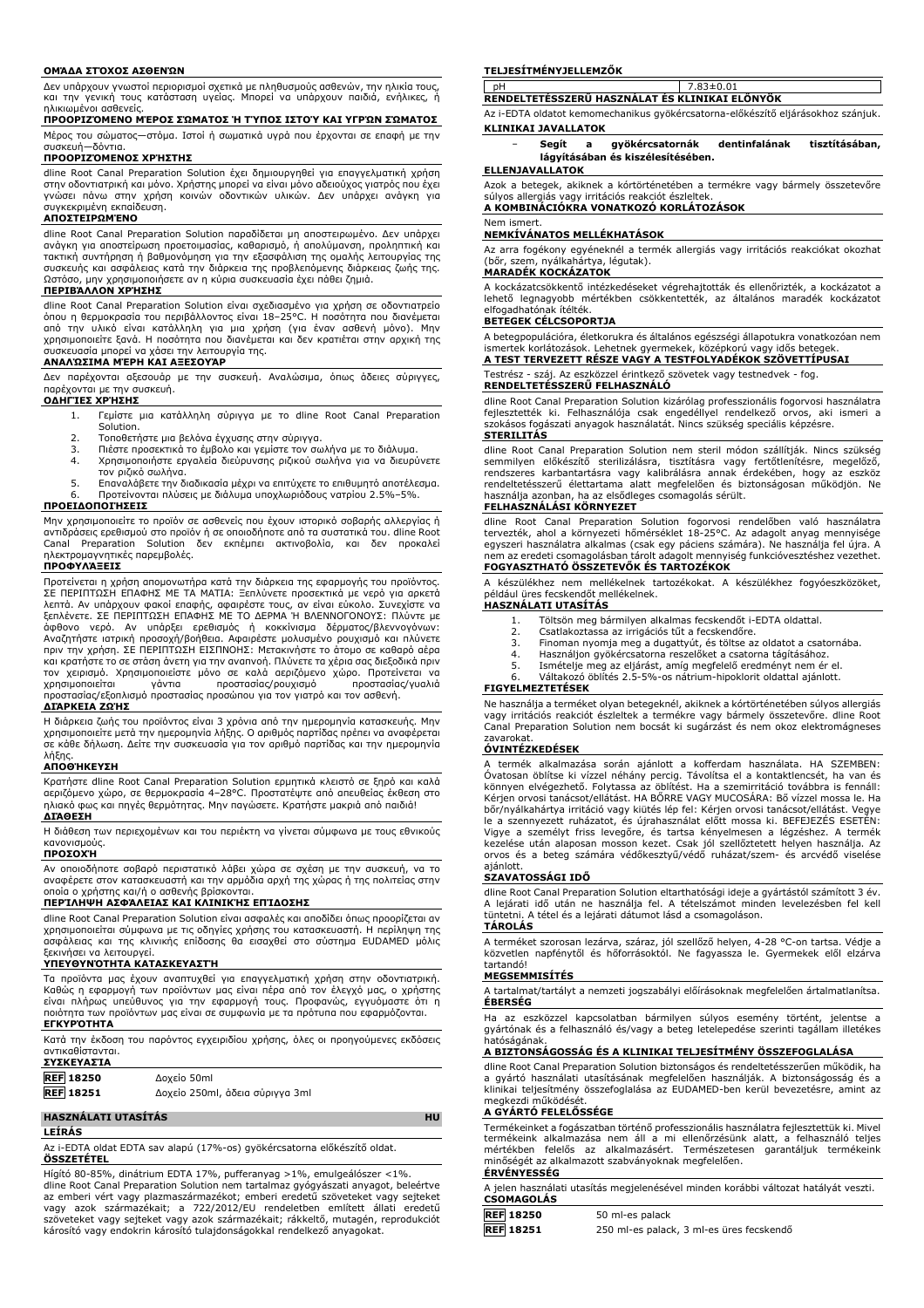# **ISTRUZIONI PER L'USO IT**

**DESCRIZIONE**

La soluzione i-EDTA è una soluzione di preparazione canalare basata sull'acido EDTA  $(17%$ 

#### **COMPOSIZIONE**

Diluente 80-85%, EDTA disodico 17%, agente tampone >1%, agente emulsionante  $< 1\%$ .

dline Root Canal Preparation Solution non contiene sostanze medicinali, compresi sangue umano o derivati del plasma; tessuti o cellule, o loro derivati, di origine umana; tessuti o cellule di origine animale, o loro derivati, come indicato nel regolamento (UE) n. 722/2012; sostanze cancerogene, mutagene, tossiche per la riproduzione o con proprietà di alterazione del sistema endocrino.

# **CARATTERISTICHE DELLE PRESTAZIONI**

# pH 7.83±0.01 **SCOPO PREVISTO E BENEFICI CLINICI**

La soluzione i-EDTA è destinata alle procedure chemomeccaniche di preparazione del canale radicolare.

### **INDICAZIONI CLINICHE**

− **Aiuta a pulire, ammorbidire e allargare le pareti dentinali dei canali radicolari.**

#### **CONTROINDICAZIONI**

Pazienti che hanno una storia di gravi reazioni allergiche o di irritazione al prodotto o a uno qualsiasi degli ingredienti.

### **RESTRIZIONI ALLE COMBINAZIONI**

Nessuno noto

# **EFFETTI COLLATERALI INDESIDERATI**

In individui suscettibili, dline Root Canal Preparation Solution può causare reazioni allergiche o di irritazione (pelle, occhi, mucose, vie respiratorie).

#### **RISCHI RESIDUI**

Le misure di controllo del rischio sono state implementate e verificate, il rischio è ridotto il più possibile, il rischio residuo complessivo è giudicato accettabile.

**GRUPPO TARGET DEL PAZIENTE** Non sono note restrizioni per quanto riguarda la popolazione dei pazienti, la loro età e le condizioni generali di salute. Possono essere bambini, pazienti di mezza età o anziani.

### **PARTE DEL CORPO PREVISTA O TIPI DI TESSUTI O FLUIDI CORPOREI**

Parte del corpo - bocca. Tessuti o fluidi corporei a contatto con il dispositivo - dente. **UTILIZZATORE PREVISTO**

dline Root Canal Preparation Solution è sviluppato solo per uso professionale in odontoiatria. Il suo utilizzatore è solo un medico autorizzato che ha la conoscenza di come usare i comuni materiali dentali. Non c'è bisogno di una formazione specifica. **STERILITÀ**

dline Root Canal Preparation Solution viene consegnato non sterile. Non c'è bisogno di alcuna sterilizzazione preparatoria, pulizia o disinfezione, manutenzione preventiva e regolare o calibrazione per garantire che il dispositivo funzioni correttamente e in sicurezza durante la sua vita prevista. Tuttavia, non utilizzare se la confezione

# primaria è danneggiata. **AMBIENTE DI UTILIZZO**

dline Root Canal Preparation Solution è progettato per essere usato in studi dentistici dove la temperatura ambiente è di 18-25°C. La quantità erogata di materiale è adatta all'uso singolo (solo per un paziente). Non riutilizzare. La quantità erogata conservata non nella confezione originale può portare alla perdita di funzionalità. **COMPONENTI DI CONSUMO E ACCESSORI**

Non vengono forniti accessori con il dispositivo. Il materiale di consumo, come la siringa vuota, è fornito con il dispositivo.

# **ISTRUZIONI PER L'USO**

- 1. Riempire una siringa adatta con la soluzione i-EDTA.
- 2. Attaccare l'ago di irrigazione sulla siringa.
- 3. Spingere delicatamente lo stantuffo e riempire la soluzione nel canale.
- Utilizzare le lime canalari per allargare il canale.
- 5. Ripetere la procedura fino a raggiungere un risultato sufficiente.
- Si raccomanda un risciacquo alternato con una soluzione di ipoclorito di sodio al 2.5 - 5%.

#### **AVVERTENZE**

Non utilizzare il prodotto in pazienti che hanno precedenti di gravi reazioni allergiche o di irritazione al prodotto o a uno qualsiasi degli ingredienti. dline Root Canal Preparation Solution non emette radiazioni e non causa elettromagnetiche.

#### **PRECAUZIONI**

Si raccomanda l'uso di un cofferdam durante l'applicazione del prodotto. IN CASO DI CONTATTO CON GLI OCCHI: sciacquare con cautela con acqua per diversi minuti. Rimuovere le lenti a contatto, se presenti e facili da fare. Continuare a risciacquare. Se l'irritazione oculare persiste: Richiedere l'intervento di un medico. IN CASO DI CONTATTO CON PELLE O MUCOSA: lavare abbondantemente con acqua. Se si verifica un'irritazione o un'eruzione cutanea/mucosa: Consultare un medico. Togliersi di dosso gli indumenti contaminati e lavarli prima di riutilizzarli. IN CASO DI INALAZIONE: Portare la persona all'aria aperta e tenerla a proprio agio per la respirazione. Lavare accuratamente le mani dopo la manipolazione. Utilizzare solo in una zona ben ventilata. Si raccomanda di indossare guanti protettivi/abbigliamento protettivo/protezione per gli occhi/viso per il medico e il paziente.

#### **DURATA DI CONSERVAZIONE**

La durata di conservazione del prodotto è di 3 anni dalla data di fabbricazione. Non utilizzare dopo la data di scadenza. Il numero di lotto deve essere citato in tutta la corrispondenza. Vedere la confezione per il lotto e la data di scadenza.

# **CONSERVAZIONE**

Tenere il prodotto ben chiuso in un luogo asciutto e ben ventilato a 4-28°C. Proteggere dalla luce diretta del sole e da fonti di calore. Non congelare. Tenere fuori portata dei bambini! **SMALTIMENTO**

Smaltire il contenuto/contenitore come richiesto dai requisiti normativi nazionali. **VIGILANZA**

Se si è verificato un incidente grave in relazione al dispositivo, riferirlo al fabbricante e all'autorità competente dello Stato Membro in cui è stabilito l'utente e/o il paziente. **RIASSUNTO DELLA SICUREZZA E DELLE PRESTAZIONI CLINICHE**

dline Root Canal Preparation Solution e sicuro e funziona come previsto se utilizzato<br>secondo le istruzioni d'uso del fabbricante. La sintesi della sicurezza e delle<br>prestazioni cliniche sarà introdotta in EUDAM

#### **RESPONSABILITÀ DEI PRODUTTORI**

I nostri prodotti sono stati sviluppati per l'uso professionale in odontoiatria. Poiché l'applicazione dei nostri prodotti è al di fuori del nostro controllo, l'utente è completamente responsabile dell'applicazione. Naturalmente, garantiamo la qualità dei nostri prodotti secondo le norme applicate. **VALIDITÀ**

Con la pubblicazione di queste istruzioni per l'uso, tutte le versioni precedenti vengono sostituite.

#### **IMBALLAGGIO**

| <b>REF 18250</b> | Flacone da 50ml                          |
|------------------|------------------------------------------|
| <b>REF</b> 18251 | Flacone da 250 ml, siringa vuota da 3 ml |

#### **LIETOŠANAS INSTRUKCIJA LV**

#### **APRAKSTS**

i-EDTA šķīdums ir sakņu kanāla sagatavošanas šķīdums uz EDTA skābes bāzes (17 %).

## **SASTĀVS**

Atšķaidītājs 80–85%, dinātrija EDTA 17%, buferšķīdums >1 %, emulgators <1 %. dline Root Canal Preparation Solution nesatur ārstnieciskas vielas, tostarp cilvēka asinis vai plazmas atvasinājumus, cilvēka izcelsmes audus, šūnas vai to atvasinājumus, dzīvnieku izcelsmes audus, šūnas vai to atvasinājumus, kā minēts Regulā (ES) Nr. 722/2012, vielas, kas ir kancerogēnas, mutagēnas, toksiskas attiecībā pret reproduktīvo sistēmu vai kurām piemīt endokrīno sistēmu graujošas īpašības.

### **SNIEGUMA RAKSTURLIELUMI**

pH 7.83±0.01

**PAREDZĒTAIS MĒRĶIS UN KLĪNISKIE IEGUVUMI** i-EDTA šķīdums ir paredzēts ķīmijmehāniskām sakņu kanāla sagatavošanas procedūrām.

# **KLĪNISKĀS INDIKĀCIJAS**

− **Palīdz sakņu kanālu zobu sienu tīrīšanā, mīkstināšanā un paplašināšanā.**

### **KONTRINDIKĀCIJAS**

Pacienti, kuriem anamnēzē ir bijušas smagas alerģiskas vai kairinošas reakcijas pret izstrādājumu vai kādu no sastāvdaļām. **IEROBEŽOJUMI KOMBINĀCIJĀM**

#### Nav zināmas.

#### **NEVĒLAMĀS BLAKUSPARĀDĪBAS**

Jutīgiem cilvēkiem izstrādājums var izraisīt alerģiskas vai kairinājuma reakcijas (āda, gļotāda, elpceļi).

### **PĀRĒJIE RISKI**

Riska kontroles pasākumi ir ieviesti un pārbaudīti, risks ir samazināts, ciktāl iespējams, kopējais atlikušais risks tiek uzskatīts par pieņemamu.

# **PACIENTU MĒRĶGRUPA**

Nav zināmu ierobežojumu attiecībā uz pacientu populāciju, viņu vecumu un vispārējo veselības stāvokli. Var būt bērni, vidēja vecuma vai gados vecāki pacienti. **PAREDZĒTĀ ĶERMEŅA DAĻA VAI ĶERMEŅA ŠĶIDRUMU AUDU VEIDI**

# Ķermeņa daļa — mute. Audu vai ķermeņa šķidrumu saskare ar ierīci — zobs.

**PAREDZĒTAIS LIETOTĀJS**

dline Root Canal Preparation Solution ir paredzēts profesionālai lietošanai tikai zobārstniecībā. Tā lietotājs ir tikai licencēts ārsts, kurš zina, kā lietot parastos zobu materiālus. Nav nepieciešama specifiska apmācība. Nav nepieciešama specifiska apmācība.

# **STERILITĀTE**

dline Root Canal Preparation Solution tiek piegādāts nesterils. Lai nodrošinātu ierīces pareizu un drošu darbību paredzētajā kalpošanas laikā, nav nepieciešama nekāda sagatavojoša sterilizācija, tīrīšana vai dezinfekcija, profilaktiska, regulāra apkope vai Tomēr nelietojiet, ja primārais iepakojums ir bojāts. **IZMANTOŠANAS VIDE**

# dline Root Canal Preparation Solution ir paredzēts lietošanai zobārstniecības<br>kabinetā, kur vides temperatūra ir 18–25 °C. Dozētais materiāla daudzums ir<br>piemērots vienreizējai lietošanai (tikai vienam pacientam). Nelietoj Dozētais daudzums, kas netiek glabāts oriģinālajā iepakojumā, var izraisīt funkcijas zudumu.

#### **PALĪGMATERIĀLI UN PIEDERUMI**

Ierīces piegādes komplektā nav iekļauti piederumi. Kopā ar ierīci tiek piegādāti palīgmateriāli, piemēram, tukša šļirce.

- **LIETOŠANAS INSTRUKCIJA**
	- 1. Piepildiet jebkuru piemērotu šļirci ar i-EDTA šķīdumu.<br>2. Piestipriniet irigācijas adatu pie šļirces. Piestipriniet irigācijas adatu pie šļirces.
	-
	- 3. Uzmanīgi spiediet virzuli un iepildiet šķīdumu kanālā.
	- 4. Kanāla palielināšanai izmantojiet sakņu kanāla vīles.<br>5. Atkārtojiet procedūru. līdz ir sasniegts pietiekams rei
	- 5. Atkārtojiet procedūru, līdz ir sasniegts pietiekams rezultāts. 6. Ieteicams pārmaiņus skalot ar 2.5–5 % nātrija hipohlorīta šķīdumu.

# **BRĪDINĀJUMI**

Nelietojiet šo izstrādājumu pacientiem, kuriem anamnēzē ir bijušas smagas alerģiskas vai kairinājuma reakcijas pret izstrādājumu vai kādu tā sastāvdaļu. dline Root Canal Preparation Solution neizdala starojumu un nerada elektromagnētiskus traucējumus

### **PIESARDZĪBAS PASĀKUMI**

Izstrādājuma uzklāšanas laikā ieteicams lietot koferdamu. PĒC SASKARES AR ACĪM: Uzmanīgi skalojiet ar ūdeni vairākas minūtes. Ja ievietotas kontaktlēcas, izņemiet tās (ja tas nav sarežģīti). Turpiniet skalot. Ja acu kairinājums turpinās: konsultējieties ar ārstu / saņemiet medicīnisku palīdzību. PĒC SASKARES AR ĀDU VAI GĻOTĀDU: Mazgāt ar lielu daudzumu ūdens. Ja rodas ādas/gļotādas kairinājums vai izsitumi: Konsultēties ar ārstu / saņemt medicīnisku palīdzību. Novilkt piesārņoto apģērbu un pirms atkārtotas lietošanas izmazgāt. IEELPOŠANAS GADĪJUMĀ: Nogādāt cietušo svaigā gaisā un nodrošināt ērtu elpošanu. Pēc lietošanas rūpīgi nomazgājiet rokas. Lietojiet tikai labi vēdināmā vietā. Ārstam un pacientam ieteicams valkāt aizsargcimdus / aizsargapģērbu / acu aizsargus / sejas aizsargu. **GLABĀŠANAS ILGUMS**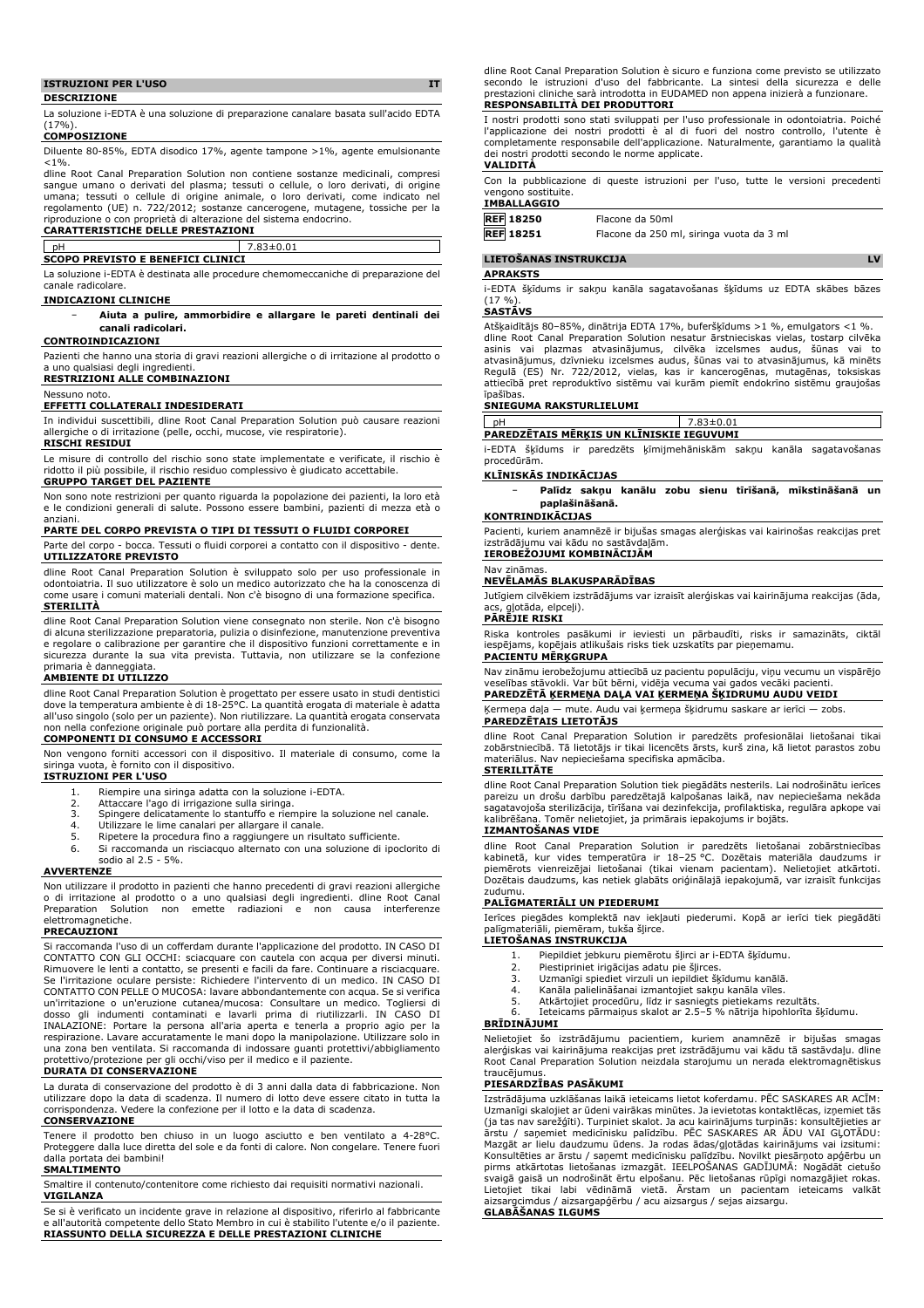Produkta derīguma termiņš ir 3 gadi kopš ražošanas datuma. Nelietojiet pēc derīguma termiņa beigām. Partijas numurs ir jānorāda visā sarakstē. Partiju un derīguma termiņu skatīt uz iepakojuma.

### **GLABĀŠANA**

Glabāt izstrādājumu cieši noslēgtu sausā, labi vēdināmā vietā 4–28 °C temperatūrā. Sargāt no tiešiem saules stariem un siltuma avotiem. Nesasaldēt. Glabāt bērniem nepieejamā vietā!

# **ATBRĪVOŠANĀS NO IZSTRĀDĀJUMA**

Atbrīvojieties no satura/konteinera atbilstoši valsts normatīvajām prasībām.

# **MODRĪBA**

Par jebkuru nopietnu incidentu, kas noticis saistībā ar ierīci, jāziņo ražotājam un tās dalībvalsts kompetentajai iestādei, kurā ir reģistrēts lietotājs un/vai pacients. **DROŠĪBAS UN KLĪNISKĀ SNIEGUMA KOPSAVILKUMS**

dline Root Canal Preparation Solution ir drošs un darbojas kā paredzēts, ja to lieto saskaņā ar ražotāja lietošanas instrukciju. Drošības un klīniskā snieguma kopsavilkums tiks ievadīts EUDAMED, tiklīdz tas sāks darbu.

#### **RAŽOTĀJA PIENĀKUMI**

Mūsu izstrādājumi ir izstrādāti profesionālai lietošanai zobārstniecībā. Tā kā mūsu izstrādājumu lietošana nav mūsu kontrolē, lietotājs ir pilnībā atbildīgs par izmantošanu. Protams, mēs garantējam savu izstrādājumu kvalitāti saskaņā ar piemērotajiem standartiem.

# **DERĪGUMS**

Pēc šīs lietošanas instrukcijas publicēšanas visas iepriekšējās versijas tiek aizstātas. **IEPAKOJUMS**

| <b>REF 18250</b> | Pudelite 50ml |
|------------------|---------------|
| EE               |               |

**REF 18251** Pudelīte 250 ml, tukša šļirce 3 ml

#### **BRUKSANVISNING NO**

**BESKRIVELSE**

dline Root Canal Preparation Solution er en rotfyllingspreparatløsning basert på EDTA-syre (17%).

#### **SAMMENSETNING**

Fortynningsmiddel 80-85%, Disodium EDTA 17%, buffermiddel >1%, emulgeringsmiddel <1%.

dline Root Canal Preparation Solution inneholder ikke medisinsk stoff, inkludert blod eller plasmaavledning; vev eller celler, eller deres derivater, av menneskelig opprinnelse; vev eller celler av animalsk opprinnelse, eller deres derivater, som referert til i forordning (EU) nr. stoffer som er kreftfremkallende, mutagene, giftige for reproduksjon eller har endokrine forstyrrende egenskaper. **YTELSESEGENSKAPER**

# pH 7.83±0.01

**TILTENKTE FORMÅL OG KLINISKE FORDELER**

dline Root Canal Preparation Solution er beregnet på kjemomekaniske

klargjøringsprosedyrer for rotfyllinger.

# **KLINISKE INDIKASJONER**

− **Bidrar til å rense, myke og utvide rotfyllingens dentinale vegger. KONTRAINDIKASJONER**

Pasienter som tidligere har hatt alvorlige allergiske reaksjoner eller irritasjonsreaksjoner på produktet eller noen av innholdsstoffene.

#### **BEGRENSNINGER FOR KOMBINASJONER** Ingen kjente.

### **UØNSKEDE BIVIRKNINGER**

Hos utsatte personer kan produktet forårsake allergiske reaksjoner eller irritasjonsreaksjoner (hud, øye, slimhinne, luftveier).

# **RESTRISIKOER**

Risikokontrolltiltak ble implementert og verifisert, risikoen reduseres mest mulig, den samlede restrisikoen anses å være akseptabel.

#### **PASIENTMÅLGRUPPE**

Ingen restriksjoner kjent om pasientpopulasjon, alder og generelle helsetilstander. Det kan være barn, middelaldrende eller eldre pasienter.

## **TILTENKT DEL AV KROPPEN ELLER TYPER VEV AV KROPPSVÆSKER**

En del av kroppen – munn. Vev eller kroppsvæsker kontaktet av enheten - tann. **TILTENKT BRUKER**

#### dline Root Canal Preparation Solution er kun utviklet til profesjonell bruk innen tannpleie. Brukeren kan kun være lisensiert lege som har kunnskap om hvordan man er vanlige materialer. Det er ikke behov for spesifikk utdannelse.

**STERILITET**

dline Root Canal Preparation Solution leveres ikke-sterilt. Det er ikke behov for forberedende sterilisering, rengjøring eller desinfeksjon, forebyggende, regelmessig vedlikehold eller kalibrering for å sikre at enheten fungerer riktig og trygt i løpet av den tiltenkte levetiden. Bruk imidlertid ikke hvis primærpakken er skadet. **BRUK MILJØ**

dline Root Canal Preparation Solution er designet for å brukes på tannlegekontor der omgivelsestemperaturen er 18-25°C. Dispensert mengde materiale er egnet for engangsbruk (kun for én pasient). Skal ikke brukes på nytt. Dispensert mengde som ikke oppbevars i originalpakningen kan føre til tap av funksjon.

# **FORBRUKSKOMPONENTER OG TILBEHØR**

Det følger ikke med tilbehør med apparatet. Forbruksvarer, for eksempel tom sprøyte, leveres med enheten.

# **BRUKSANVISNING**

- 1. Fyll en egnet sprøyte med dline Root Canal Preparation Solution. 2. Fest vanningsnålen på sprøyten.
	-
	- 3. Skyv stempelet og fyll oppløsningen inn i kanalen. 4. Bruk rotfyllingfiler for å forstørre kanalen.
	-
	-

5. Gjenta prosedyren til tilstrekkelig resultat er nådd. 6. En vekslende skylling med 2.5 - 5% natriumhypoklorittoppløsning anbefales.

#### **ADVARSLER**

Ikke bruk produktet til pasienter som tidligere har hatt alvorlige allergiske eller irritasjonsreaksjoner på produktet eller noen av innholdsstoffene. dline Root Canal Preparation Solution avgir ikke stråling og forårsaker ingen elektromagnetiske forstyrrelser.

**FORHOLDSREGLER**

Det anbefales å bruke cofferdam under påføring av produktet. VED KONTAKT MED ØYNE: Skyll forsiktig med vann i flere minutter. Fjern kontaktlinser, hvis de er til stede og enkle å ta ut. Fortsett skyllingen. Hvis øyeirritasjonen vedvarer: Få medisinsk rådgivning/oppmerksomhet. VED HUD ELLER SLIMHINNE KONTAKT: Vask med rikelig med vann. Hvis hud/slimhinneirritasjon eller oppstär: Få medisinsk<br>råd/hjelp. Ta av forurensede klær og vask før gjenbruk. VED INNÅNDING: Fjern<br>personen til frisk luft og hold deg komfortabel med å puste. Vask vernehansker/verneklær/vernebriller/ansiktsbeskyttelse for lege og pasient.

#### **HOLDBARHET**

Holdbarhet for dline Root Canal Preparation Solution er 3 år fra produksjonsdato. Skal ikke brukes etter utløpsdatoen. Partinummeret skal oppgis i all korrespondanse. Se emballasje for batch- og utløpsdato.

## **OPPBEVARING**

Hold produktet tett lukket på et tørt, godt ventilert sted ved 4-28 °C. Beskyttes mot direkte sollys og varmekilder. Skal ikke fryses. Oppbevars utilgjengelig for barn! **BORTSKAFFELSE**

#### ast innhold/beholder slik beskrevet i nasjonale forskriftskrav.

### **ÅRVÅKENHET**

Hvis det har skjedd en alvorlig hendelse i forbindelse med enhetsrapporten til produsenten og den kompetente myndigheten i medlemsstaten der brukeren og/eller

# pasienten er etablert. **OPPSUMMERING AV SIKKERHET OG KLINISK YTELSE**

dline Root Canal Preparation Solution er trygt og fungerer som det skal hvis det brukes i henhold til produsentens bruksanvisning. Oppsummering av sikkerhet og klinisk ytelse vil bli introdusert i EUDAMED så snart det vil starte arbeidet. **PRODUSENTENS ANSVAR**

Våre produkter er kun utviklet til profesjonell bruk innen tannpleie. Siden bruken av våre produkter er utenfor vår kontroll, er brukeren fullt ut ansvarlig for applikasjonen. Selvfølgelig garanterer vi kvaliteten på våre produkter i samsvar med de anvendte standardene.

#### **GYLDIGHET**

Ved publisering av denne bruksanvisningen er alle tidligere versjoner erstattet. **EMBALLASJE**

| <b>REF 18250</b> | 50 ml flaske                    |
|------------------|---------------------------------|
| <b>REF</b> 18251 | 250 ml flaske, 3 ml tom sprøyte |

| 51 |  | 250 mi flaske, 3 mi tom sprøyte |  |  |  |
|----|--|---------------------------------|--|--|--|
|    |  |                                 |  |  |  |

### **INSTRUKCJA UŻYTKOWANIA PL**

#### **OPIS**

dline Root Canal Preparation Solution to roztwór do przygotowywania kanałów korzeniowych na bazie kwasu EDTA (17%). **KOMPOZYCJA**

Rozcieńczalnik 80-85%, Disodium EDTA 17%, środek buforujący >1%, środek emulgujący <1%.

dline Root Canal Preparation Solution nie zawiera substancji leczniczych, w tym pochodnych ludzkiej krwi lub osocza; tkanek lub komórek pochodzenia ludzkiego lub ich pochodnych; tkanek lub komórek pochodzenia zwierzęcego lub ich pochodnych, o których mowa w rozporządzeniu (UE) nr 722/2012; substancji rakotwórczych, mutagenów, działających szkodliwie na rozrodczość lub mających właściwości zaburzające funkcjonowanie układu hormonalnego.

# **CHARAKTERYSTYKA WYDAJNOŚCI**

pH 7.83±0.01 **PRZEZNACZENIE I KORZYŚCI KLINICZNE**

Roztwór i-EDTA przeznaczony jest do chemomechanicznych zabiegów przygotowywania kanałów korzeniowych.

#### **WSKAZANIA KLINICZNE**

− **Pomaga w oczyszczaniu, zmiękczaniu i poszerzaniu ścian zębiny kanałów korzeniowych.**

#### **PRZECIWWSKAZANIA**

Pacjenci, u których w przeszłości występowały ciężkie reakcje alergiczne lub podrażnienia na produkt lub którykolwiek ze składników. **OGRANICZENIA DOTYCZĄCE ŁĄCZENIA**

#### Nieznane.

#### **NIEPOŻĄDANE SKUTKI UBOCZNE**

U osób podatnych produkt może wywoływać reakcje alergiczne lub podrażnienia (skóra, oczy, błony śluzowe, drogi oddechowe).

#### **RYZYKO RESZTKOWE**

Wdrożono i zweryfikowano środki kontroli ryzyka, ryzyko jest ograniczone w jak największym stopniu, całkowite ryzyko szczątkowe ocenia się jako akceptowalne. **GRUPA DOCELOWA PACJENTÓW**

Brak znanych ograniczeń dotyczących populacji pacjentów, ich wieku i ogólnego stanu zdrowia. Mogą to być dzieci, pacjent w średnim lub podeszłym wieku.<br>**PRZEZNACZONA CZEŚĆ CIAŁA LUB RODZAJE TKANEK PRZEZNACZONA CZĘŚĆ CIAŁA LUB RODZAJE TKANEK PŁYNÓW USTROJOWYCH**

Część ciała - usta. Tkanki lub płyny ustrojowe, z którymi styka się urządzenie - ząb. **DOCELOWY UŻYTKOWNIK**

dline Root Canal Preparation Solution przeznaczony wyłącznie do użytku profesjonalnego w stomatologii. Licencjonowany tylko dla lekarza, który ma wiedzę, jak używać popularnych materiałów. Nie ma potrzeby specjalnego szkolenia. **STERYLNOŚĆ**

dline Root Canal Preparation Solution dostarczany jest w stanie niesterylnym. Nie ma potrzeby jakiejkolwiek wstępnej sterylizacji, czyszczenia lub dezynfekcji, profilaktycznej, regularnej konserwacji lub kalibracji, aby zapewnić prawidłowe i bezpieczne działanie urządzenia w całym przewidzianym okresie użytkowania. Nie używaj jednak urządzenia, jeśli opakowanie bezpośrednie jest uszkodzone.

#### **MIEJSCE UŻYCIA**

dline Root Canal Preparation Solution przeznaczony do użytku w gabinecie stomatologicznym, w którym panuje temperatura otoczenia 18-25°C. Dozowana ilość materiału nadaje się do jednorazowego użytku (tylko dla jednego pacjenta). Nie używać ponownie. Dozowana ilość przechowywana nie w oryginalnym opakowaniu może prowadzić do utraty funkcjonalności.

# **MATERIAŁY EKSPLOATACYJNE I AKCESORIA**

Z urządzeniem nie są dostarczane żadne akcesoria. Do produktu dostarczane są materiały zużywalne, takie jak pusta strzykawka.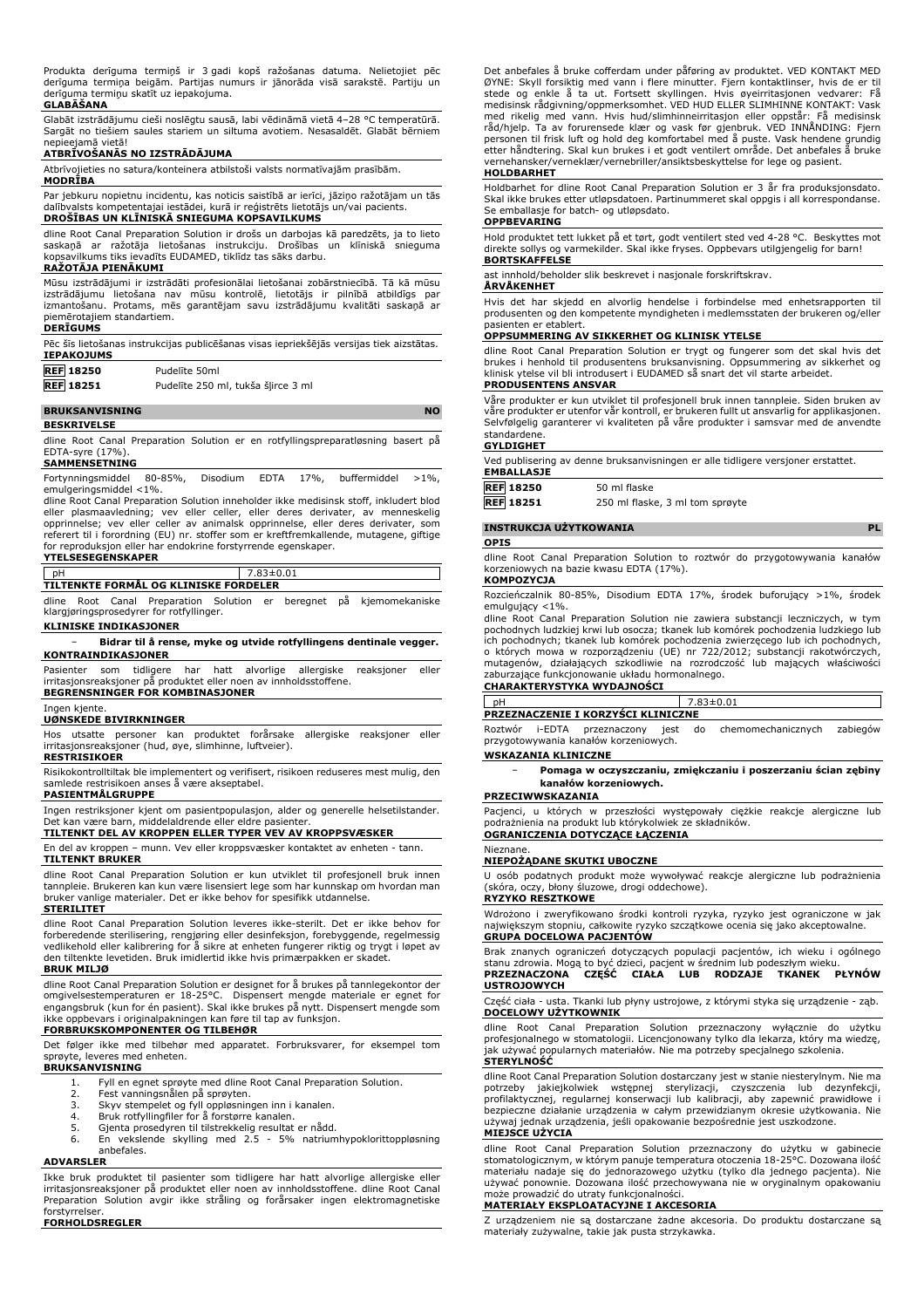#### **INSTRUKCJA UŻYTKOWANIA**

- 1. Napełnić dowolną odpowiednią strzykawkę roztworem i-EDTA.
- 2. Nałożyć igłę irygacyjną na strzykawkę. 3. Delikatnie wcisnąć tłok i wlać roztwór do kanału.
- 
- 4. Za pomocą pilników do kanałów korzeniowych powiększyć kanał.<br>5. Powtarzać procedure aż do uzyskania wystarczającego wyniku.
- 5. Powtarzać procedurę aż do uzyskania wystarczającego wyniku. Zalecane jest przemienne płukanie 2.5 - 5% roztworem podchlorynu sodu.

#### **OSTRZEŻENIA**

Nie należy stosować produktu u pacjentów, u których w przeszłości występowały ciężkie reakcje alergiczne lub podrażnienia na produkt lub którykolwiek ze składników. dline Root Canal Preparation Solution nie emituje promieniowania i nie<br>powoduje żadnych zakłóceń elektromagnetycznych.<br>**ŚRODKI OSTROŻNOŚCI** 

Podczas aplikacji produktu zaleca się stosowanie koferdamu. W PRZYPADKU DOSTANIA SIĘ PRODUKTU DO OCZU: Ostrożnie płukać wodą przez kilka minut. Zdjąć soczewki kontaktowe, jeśli są obecne. Kontynuować płukanie. Jeśli podrażnienie oczu utrzymuje się: Zasięgnąć porady/zgłosić się pod opiekę lekarza. W PRZYPADKU KONTAKTU ZE SKÓRĄ LUB BŁONĄ ŚLUZOWĄ: Umyć dużą ilością wody. Jeśli wystąpi podrażnienie skóry/błon śluzowych lub wysypka: Zasięgnąć porady/zgłosić się pod opiekę lekarza. Zdjąć zanieczyszczoną odzież i wyprać przed ponownym użyciem. W<br>PRZYPADKU WDYCHANIA: wyprowadzić osobę na świeże powietrze i zapewnić<br>swobodne oddychanie. Dokładnie umyć ręce po użyciu. Stoso wentylowanych pomieszczeniach. Zaleca się noszenie rękawic ochronnych/odzieży ochronnej/ochrony oczu/ochrony twarzy dla lekarza i pacjenta.

### **OKRES TRWAŁOŚCI**

Okres trwałości produktu wynosi 3 lata od daty produkcji. Nie używać po upływie terminu ważności. W całej korespondencji należy podawać numer partii. Data serii i data ważności znajduje się na opakowaniu.

#### **PRZECHOWYWANIE**

Przechowywać produkt szczelnie zamknięty w suchym, dobrze wentylowanym miejscu w temperaturze 4-28°C. Chronić przed bezpośrednim działaniem promieni słonecznych i źródeł ciepła. Nie zamrażać. Trzymać z dala od dzieci!

#### **UTYLIZACJA**

Zawartość/pojemnik usuwać do zgodnie z krajowymi wymogami prawnymi. **CZUJNOŚĆ**

Jeżeli jakikolwiek poważny incydent, który miał miejsce w związku z urządzeniem, zgłaszany jest producentowi i właściwemu organowi państwa członkowskiego, w którym użytkownik i/lub pacjent ma siedzibę.

### **PODSUMOWANIE BEZPIECZEŃSTWA I WYNIKÓW KLINICZNYCH**

dline Root Canal Preparation Solution jest bezpieczny i działa zgodnie z przeznaczeniem, jeśli jest używany zgodnie z instrukcją użytkowania producenta. Podsumowanie bezpieczeństwa i wyników klinicznych zostanie wprowadzone do EUDAMED, gdy tylko zacznie działać.

### **ODPOWIEDZIALNOŚĆ PRODUCENTA**

Nasze produkty zostały stworzone z myślą o profesjonalnym zastosowaniu w stomatologii. Ponieważ zastosowanie naszych produktów jest poza naszą kontrolą,<br>użytkownik jest w pełni odpowiedzialny za aplikację. Oczywiście gwarantujemy<br>jakość naszych produktów zgodną z obowiązującymi normami. **WAŻNOŚĆ**

Wraz z opublikowaniem niniejszej instrukcji użytkowania wszystkie poprzednie wersje tracą ważność. **OPAKOWANIE**

| <b>UFARUWARLE</b> |                                       |
|-------------------|---------------------------------------|
| <b>REF</b> 18250  | Butelka 50 ml                         |
| <b>REF</b> 18251  | Butelka 250 ml, pusta strzykawka 3 ml |

# **INSTRUÇÕES DE USO PT**

#### **DESCRIÇÃO**

A solução i-EDTA é uma solução de preparação de canal radicular baseada em ácido EDTA (17%). **COMPOSIÇÃO**

Diluente 80-85%, EDTA dissódico 17%, agente tamponante >1%, agente emulsificante <1%.

dline Root Canal Preparation Solution não contém substâncias médicas, incluindo sangue humano ou derivados de plasma; tecidos ou células, ou seus derivados, de origem humana; tecidos ou células de origem animal, ou seus derivados, conforme referido no Regulamento (UE) n.º 722/2012; substâncias cancerígenas, mutagénicas, tóxicas para a reprodução ou com propriedades de desregulação endócrina. **CARACTERÍSTICAS DE PERFORMANCE**

# pH 7.83±0.01 **FINALIDADE PRETENDIDA E BENEFÍCIOS CLÍNICOS**

A solução i-EDTA destina-se a procedimentos de preparação de canais radiculares quimiomecânicos.

### **INDICAÇÕES CLÍNICAS**

## − **Ajuda a limpar, amolecer e alargar as paredes dentinárias dos canais radiculares.**

# **CONTRA-INDICAÇÕES**

Pacientes com histórico de reações alérgicas graves ou irritação ao produto ou a qualquer um dos ingredientes

# **RESTRIÇÕES A COMBINAÇÕES**

# Nenhum conhecido.

**EFEITOS COLATERAIS INDESEJÁVEIS**

Em indivíduos que sejam suscetíveis, dline Root Canal Preparation Solution pode causar reações alérgicas ou de irritação (pele, olhos, mucosa, trato respiratório). **RISCOS RESIDUAIS**

Foram implementadas e verificadas medidas de controlo de risco, o risco foi reduzido tanto quanto possível, o risco residual geral é considerado aceitável. **GRUPO-ALVO DE PACIENTES**

Não há restrições conhecidas em relação à população de pacientes, a sua idade e condições gerais de saúde. Pode destinar-se a crianças, pacientes de meia-idade ou

idosos. **PARTE PRETENDIDA DO CORPO OU TIPOS DE TECIDOS DE FLUIDOS CORPORAIS**

Parte do corpo - boca. Tecidos ou fluidos corporais em contacto com o dispositivo dente.

### **UTILIZADOR PRETENDIDO**

dline Root Canal Preparation Solution desenvolvido exclusivamente para o uso profissional em odontologia. O seu utilizador deve ser um médico licenciado que tenha conhecimentos sobre como usar materiais odontológicas comuns. Não há necessidade de formação específica.

#### **ESTERILIDADE**

dline Root Canal Preparation Solution é entregue não esterilizado. Não há necessidade de qualquer esterilização preparatória, limpeza ou desinfecção, manutenção preventiva regular ou calibração para garantir que o dispositivo opere de forma adequada e segura durante a sua vida útil prevista. No entanto, não use se a embalagem principal estiver danificada.

# **AMBIENTE DE USO**

dline Root Canal Preparation Solution foi desenvolvido para ser usado em consultório odontológico onde a temperatura ambiente é de 18-25 ° C. A quantidade dispensada de material é adequada para uso único (apenas para um paciente). Não reutilize. Quantidade dispensada mantida fora da embalagem original pode levar à perda de função.

### **COMPONENTES CONSUMÍVEIS E ACESSÓRIOS**

Não é fornecido nenhum acessório com o dispositivo. São fornecidos consumíveis com o dispositivo, como uma seringa vazia. **INSTRUÇÕES DE USO**

- 1. Encha qualquer seringa adequada com solução i-EDTA.<br>2. Cologue a agulha de irrigação na seringa.
- 2. Coloque a agulha de irrigação na seringa.<br>3. Empurre delicadamente o êmbolo e cologi
- 3. Empurre delicadamente o êmbolo e coloque a solução no canal.<br>4. Use limas de canal radicular para ampliar o canal.
- 
- 4. Use limas de canal radicular para ampliar o canal. 5. Repita o procedimento até que um resultado suficiente seja alcançado.
- 6. Recomenda-se que enxagúe alternadamente com solução de hipoclorito de sódio 2.5 - 5%.

# **AVISOS**

Não use o produto com pacientes com histórico de reações alérgicas graves ou irritação ao produto ou a qualquer um dos ingredientes. dline Root Canal Preparation Solution não emite radiação e não causa interferências eletromagnéticas.

#### **PRECAUÇÕES**

Recomenda-se o uso de uma ensecadeira durante a aplicação do produto. SE ENTRAR EM CONTACTO COM OS OLHOS: enxague cuidadosamente com água durante vários minutos. Remova as lentes de contacto, se presentes e fáceis de retirar. Continue a enxaguar. Se a irritação nos olhos persistir: Procure orientação/atenção médica. SE ENTRAR EM CONTACTO COM A PELE OU MUCOSA: lavar abundantemente com água. Se ocorrer irritação da pele/mucosa ou erupção: consulte um médico. Tire a roupa contaminada e lave-a antes de a reutilizar. SE INALADO: Remova a pessoa para o ar fresco e mantenha-a confortável para respirar. Lave bem as mãos após manusear.<br>Use apenas numa área bem ventilada. Recomenda-se o uso de luvas de<br>proteção/roupas de proteção/proteção ocular/proteção facial para **VALIDADE**

O prazo de validade do produto é de 3 anos a partir da data de fabrico. Não use após a data de validade. O número do lote deve ser citado em toda a correspondência. Verifique a embalagem para ver o lote e data de validade.

# **ARMAZENAMENTO**

Manter o produto bem fechado em local seco e bem ventilado a 4-28 °C. Proteja da luz solar direta e de fontes de calor. Não congele. Mantenha fora do alcance das crianças!

# **ELIMINAÇÃO**

Descarte o conteúdo/recipiente conforme exigido pelos requisitos regulamentares nacionais.

#### **VIGILÂNCIA**

Se qualquer incidente grave ocorrer em relação ao dispositivo, informe o fabricante e a autoridade competente do Estado-Membro em que o utilizador e/ou paciente está estabelecido.

# **RESUMO DE SEGURANÇA E DESEMPENHO CLÍNICO**

dline Root Canal Preparation Solution é seguro e tem o desempenho esperado se for usado de acordo com as instruções de uso do fabricante. O resumo de segurança e desempenho clínico será introduzido no EUDAMED assim que começar a funcionar. **RESPONSABILIDADE DO FABRICANTE**

## Os nossos produtos foram desenvolvidos para uso profissional em odontologia. Como a aplicação dos nossos produtos está além do nosso controlo, o utilizador é

totalmente responsável pela aplicação. Garantimos, naturalmente, a qualidade dos nossos produtos de acordo com as normas aplicadas. **VALIDADE**

# Após a publicação destas instruções de uso, todas as versões anteriores são substituídas.

# **EMBALAGEM**

| REF 18250        | Frasco de 50ml                        |
|------------------|---------------------------------------|
| <b>REF</b> 18251 | Frasco de 250ml, seringa vazia de 3ml |

# **INSTRUCȚIUNI DE UTILIZARE RO**

## **DESCRIERE**

dline Root Canal Preparation Solution este o soluție pentru pregătirea obturației de canal bazată pe acid EDTA (17%).

# **COMPOZIȚIE**

Diluant 80-85%, disodiu EDTA 17%, agent tampon >1%, agent emulsifiant <1%. dline Root Canal Preparation Solution nu conține substanțe medicinale, inclusiv sânge uman sau derivate din plasmă; țesuturi sau celule de origine umană sau derivatele lor; țesuturi sau celule de origine animală sau derivatele lor, conform Reglementării (UE) Nr. 722/2012; substanțe cancerigene, mutagene, toxice pentru reproducere sau cu proprietăți destructive pentru sistemul endocrin.

### **CARACTERISTICI DE PERFORMANȚĂ**

| n                                        |  |  |
|------------------------------------------|--|--|
| UTILIZARE DESTINATĂ SI BENEFICII CLINICE |  |  |
|                                          |  |  |

dline Root Canal Preparation Solution este destinată pregătirii procedurilor mecanochimice pentru obturația de canal.

# **INDICAȚII CLINICE**

− **D Ajută la curățarea, înmuierea și lărgirea pereților canalelor radiculare.**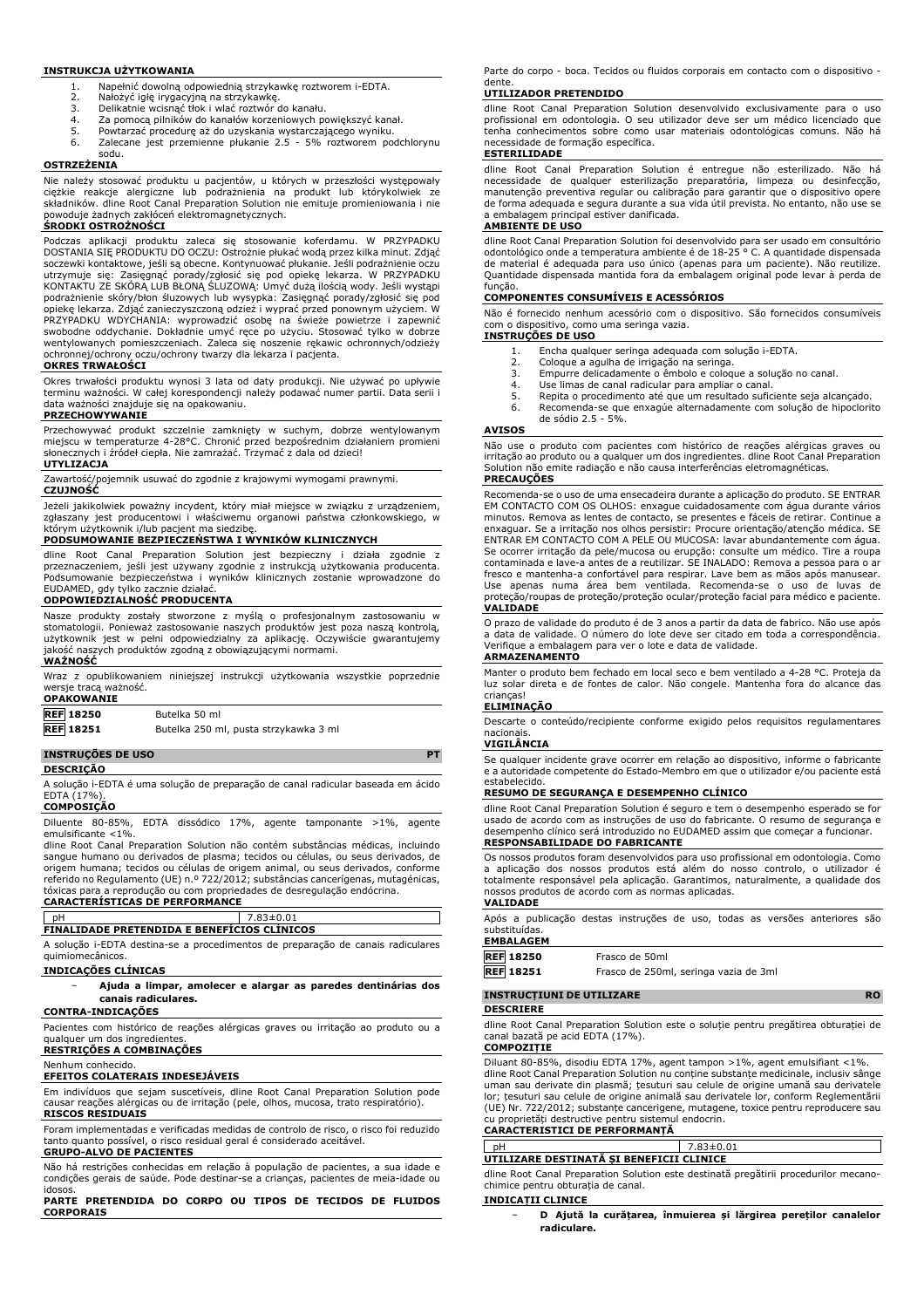#### **CONTRAINDICAȚII**

Pacienți cu un istoric de alergii severe sau reacții de iritație la produs sau la unul din ingredientele sale. **REACȚII LA COMBINAȚII**

# Nu se cunosc.

# **EFECTE ADVERSE NEPLĂCUTE**

Produsul ar putea cauza reacții alergice sau de iritație (piele, ochi, mucoasă, tract respirator) indivizilor susceptibili.

### **RISCURI REZIDUALE**

Au fost implementate și verificate măsuri de control al riscului pentru a-l reduce cât mult posibil; riscul rezidual general este considerat ca fiind unul acceptabil. **GRUPUL DE PACIENȚI-ȚINTĂ**

Nu există restricții cu privire la populația de pacienți, vârstă și stare de sănătate generală. Aceștia pot fi copii, adulți de vârstă mijlocie sau persoane în vârstă. **PARTEA CORPULUI SAU TIPURI DE ȚESUTURI ȘI FLUIDE CORESPUNZĂTOARE**

Părți ale corpului – cavitatea bucală. Țesuturi sau fluide care intră în contact cu dispozitivul – dinte.

### **UTILIZATOR DESTINAT**

dline Root Canal Preparation Solution este destinat exclusiv utilizării stomatologice profesionale. Utilizatorii săi pot fi medici care au dobândit cunoștința necesară utilizării materialelor dentare. Nu este nevoie de un instructaj specific.

# **STERILITATE**

dline Root Canal Preparation Solution este livrat nesteril. Nu este nevoie de nicio sterilizare preparatoare, curățare sau dezinfecție, mentenanță preventivă, regulată sau calibrare pentru ca acest dispozitiv să fie utilizat în siguranță pe parcursul duratei sale de viață. Cu toate acestea, a nu se utiliza dacă pachetul este deteriorat. **MEDIU DE UTILIZARE**

# dline Root Canal Preparation Solution este destinat folosirii în cabinetele dentare unde temperatura ambientală este cuprinsă între 18 și 25 °C. Cantitatea eliberată de material este suficientă pentru o singură utilizare (la un singur pacient). A nu se refolosi acestea. Cantitatea eliberată păstrată altundeva decât în pachetul original își poate pierde proprietățile de funcționare.

#### **COMPONENTE ȘI ACCESORII CONSUMABILE**

Nu sunt furnizate accesorii cu dispozitivul. Consumabilele, cum ar fi seringa goală, sunt furnizate cu dispozitivul.

# **INSTRUCȚIUNI DE UTILIZARE**

- 1. Umpleți o seringă adecvată cu dline Root Canal Preparation Solution.
- 2. Atașați seringii acum de irigare.<br>3. Împingeti delicat, umplând cana
- 3. Împingeți delicat, umplând canalul cu soluție.
- Folosiți ace pentru a lărgi canalul radicular.
- 5. Repetați procedura până când se ajunge la rezultatul dorit. 6. Se recomandă clătirea alternantă cu soluție 2.5 5% hipoclorit de sodiu.

#### **AVERTISMENTE**

A nu se utiliza la pacienții cu un istoric de alergii severe sau reacții cu iritație la produs sau la orice din ingredientele sale. dline Root Canal Preparation Solution nu emite radiații și nu cauzează interferențe electromagnetice.

#### **PRECAUȚII**

Este recomandată folosirea digii dentare în timpul aplicării produsului. LA CONTACTUL CU OCHII: Clătiți atent cu apă timp de câteva minute. Înlăturați lentilele de contact dacă sunt prezente. Continuați clătirea. Dacă iritația ochilor persistă, consultați medicul. LA CONTACTUL CU PIELEA SAU MUCOASA: Spălați cu multă apă. Dacă apare o iritație sau urticarie a pielii sau mucoasei, consultați medicul. Îndepărtați îmbrăcămintea contaminată și spălați-o înainte de a o refolosi. LA INHALARE: Ieșiți la aer curat, unde puteți respira confortabil. Spălați-vă bine mâinile după folosire. Folosiți doar într-o zonă bine aerisită. Este recomandată folosirea echipamentului de protecție pentru mâini, corp, ochi și față, atât pentru medic cât și pentru pacient. **DURATĂ DE VIAȚĂ**

Durata de viață a produsului este de 3 ani de la data fabricării. A nu se folosi după data expirării. Numărul lotului trebuie menționat în orice corespondență. Vedeți pe ambalaj lotul și data expirării. **DEPOZITARE**

Țineți produsul etanș într-un loc uscat, bine aerisit, la 4-28 °C. A se proteja de lumina directă a soarelui și de surse de căldură. A nu se lăsa la îndemâna copiilor!

#### **DEBARASARE**

# Aruncați conținutul/recipientul conform reglementărilor naționale. **VIGILENȚĂ**

Dacă a avut loc orice incident serios legat de dispozitiv, raportați-l la autoritatea competentă din Statul Membru în care este stabilit utilizatorul și/sau brevetul. **REZUMAT SIGURANȚĂ ȘI PERFORMANȚĂ CLINICĂ**

dline Root Canal Preparation Solution este sigur și se comportă conform utilizării destinate atunci când se folosește conform instrucțiunilor producătorului. Sumarul siguranței și al performanței clinice vor fi introduse în EUDAMED imediat după începerea utilizării.

#### **RESPONSABILITATEA PRODUCĂTORULUI**

Produsele noastre au fost dezvoltate exclusiv în scopul utilizării stomatologice profesionale. Având în vedere că nu putem controla modul de aplicare a produselor noastre, utilizatorul este pe deplin responsabil de acesta. Desigur, garantăm calitatea produselor noastre, raportată la standardele în vigoare.

## **VALABILITATE**

U Odată cu publicarea acestor instrucțiuni de utilizare, toate versiunile anterioare sunt anulate. **AMBALAJ**

# **REF 18250** 50ml sticluță **REF 18251** 250ml sticluță, 3ml seringă goală

### **NÁVOD NA POUŽITIE SK**

#### **POPIS**

dline Root Canal Preparation Solution je roztok na prípravu koreňových kanálikov na báze kyseliny EDTA (17%). **ZLOŽENIE**

Riedidlo 80-85%, disodná soľ EDTA 17%, pufračné činidlo >1%, emulgátor <1%. dline Root Canal Preparation Solution neobsahuje liečiva, vrátane derivátov ľudskej krvi alebo plazmy; tkanivá alebo bunky alebo ich deriváty ľudského pôvodu; tkanivá alebo bunky živočíšneho pôvodu alebo ich deriváty podľa Nariadenia (EÚ) č.

722/2012; látky, ktoré sú karcinogénne, mutagénne, toxické pre reprodukciu alebo majú vlastnosti narušujúce endokrinný systém. **VÝKONOVÉ CHARAKTERISTIKY**

## pH 7.83±0.01 **ZAMÝŠĽANÝ ÚČEL A KLINICKÉ VÝHODY**

Riešenie i-EDTA je určené pre chemomechanické postupy prípravy koreňových kanálikov.

# **KLINICKÉ INDIKÁCIE**

− **Pomáha čistiť, zmäkčovať a rozširovať dentinálne steny koreňových kanálikov.**

#### **KONTRAINDIKÁCIE**

Pacienti, ktorí majú v anamnéze závažné alergické alebo podráždené reakcie na produkt alebo na ktorúkoľvek zložku prípravku. **OBMEDZENIE KOMBINÁCIÍ**

# Nie sú známe.

#### **NEŽIADUCE VEDĽAJŠIE ÚČINKY**

U citlivých jedincov môže produkt spôsobiť alergické alebo dráždivé reakcie (koža, oči, sliznice, dýchacie cesty).

#### **ZVYŠKOVÉ RIZIKÁ**

Bola implementovaná a overená opatrení na kontrolu rizík, riziko je čo najviac znížilo, celkové zvyškové riziko je považované za prijateľné.

# **CIEĽOVÁ SKUPINA PACIENTOV**

Nie sú známe žiadne obmedzenia týkajúce sa populácie pacientov, ich veku a celkového zdravotného stavu. Môžu to byť aj deti, pacienti stredného veku alebo starší pacienti.

#### **ZAMÝŠĽANÁ ČASŤ TELA ALEBO TYPY TKANÍV TELESNÝCH TEKUTÍN**

Časť tela - ústa. Tkanivá alebo telesné tekutiny v kontakte s prístrojom - zub. **URČENÝ POUŽÍVATEĽ**

dline Root Canal Preparation Solution je vyvinutý len pre profesionálne použitie v stomatológii. Použiť ho môže iba lekár s licenciou, ktorý má znalosti o používaní bežných dentálnych materiálov. Nie je potreba zvláštneho školenia. **STERILITA**

dline Root Canal Preparation Solution je dodávaný nesterilný. Nie je potrebné vykonávať žiadnu prípravnú sterilizáciu, čistenie alebo dezinfekciu, preventívnu, pravidelnú údržbu alebo kalibráciu, aby bolo zaistené, že zariadenie pracuje správne a bezpečne po celú dobu jeho životnosti. Nepoužívajte však, ak je primárny balíček poškodený.

#### **PROSTREDIE POUŽITIA**

dline Root Canal Preparation Solution je určený na použitie v zubnej ordinácii, kde je teplota okolia 18-25 °C. Vydané množstvo materiálu je vhodné pre jednorazové použitie (iba pre jedného pacienta). Nepoužívajte znova. Vydané množstvo, ktoré nie je v pôvodnom obale, môže viesť k strate funkcie.

# **SPOTREBNÉ SÚČASTI A PRÍSLUŠENSTVO**

K zariadeniu nie je dodávané žiadne príslušenstvo. So zariadením sa dodáva spotrebný materiál, napríklad prázdna injekčná striekačka. **NÁVOD NA POUŽITIE**

- 
- 1. Naplňte vhodnú striekačku roztokom i-EDTA.<br>2. Na striekačku nasaďte zavlažovaciu ihlu. 2. Na striekačku nasaďte zavlažovaciu ihlu.
- 
- 3. Jemne zatlačte piest a naplňte roztok do kanála. 4. Pre zväčšenie kanálu použite súbory koreňového kanála.<br>5. Opakujte postup, kým nedosiabnete dostatočného výsle
- 5. Opakujte postup, kým nedosiahnete dostatočného výsledku.
- 6. Odporúča sa striedavé oplachovanie 2.5-5% roztokom chlórnanu sodného.

#### **VAROVANIE**

Nepoužívajte prípravok u pacientov, ktorí v minulosti mali závažné alergické alebo podráždené reakcie na produkt alebo na niektorú zo zložiek. dline Root Canal Preparation Solution nevyžaruje žiarenie a nespôsobuje žiadne elektromagnetické rušenie.

#### **OPATRENIE**

Počas aplikácie produktu sa odporúča používať kofferdam. PO ZASIAHNUTÍ OČÍ: Niekoľko minút ich opatrne vyplachujte vodou. Vyberte kontaktné šošovky, ak sú<br>nasadené a ak je to ľahké. Pokračujte vo vyplachovaní. Pokiaľ podráždenie očí<br>pretrváva: Vyhľadajte lekársku pomoc/starostlivosť. PRI STYKU S K SLIZNICOU: Umyte veľkým množstvom vody. Pokiaľ dôjde k podráždeniu kože alebo slizníc alebo vyrážke: Vyhľadajte lekársku pomoc/starostlivosť. Kontaminovaný odev si vyzlečte a pred ďalším použitím vyperte. PO VDÝCHNUTÍ: Presuňte osobu na čerstvý vzduch a nechajte ju v polohem ktorá uľahčuje dýchanie. Po manipulácii si dôkladne umyte ruky. Používajte len na dobre vetranom mieste. Pre lekára a pacienta sa odporúča nosiť ochranné rukavice/ochranný odev/ochranu očí/ochranu tváre.

### **SKLADOVATEĽNOSŤ**

Doba použiteľnosti produktu je 3 roky od dátumu výroby. Nepoužívajte po dátume exspirácie. Vo všetkých korešpondencia by malo byť uvedené číslo šarže. Šarže a dátum spotreby pozri balenia.

#### **SKLADOVANIE**

Uchovávajte produkt tesne uzavretú na suchom, dobre vetranom mieste pri teplote 4-28 °C. Chráňte pred priamym slnečným žiarením a zdrojmi tepla. Chráňte pred mrazom. Udržujte mimo dosahu detí!

#### **LIKVIDÁCIA**

Obsah/obal zlikvidujte v súlade s požiadavkami národných predpisov. **BDELOSŤ**

Ak sa stane akýkoľvek závažný incident, ku ktorému došlo v súvislosti so zariadením, hlási sa to výrobcovi a príslušnému orgánu členského štátu, v ktorom sa používateľ alebo pacient nachádza.

#### **SÚHRN BEZPEČNOSTI A KLINICKÉHO VÝKONU**

dline Root Canal Preparation Solution je bezpečný a funguje tak, ako bolo zamýšľané, ak je používaný v súlade s pokynmi výrobcu na použitie. Súhrn bezpečnosti a klinického výkonu bude do EUDAMED zavedený, akonáhle začne pracovať.

# **ZODPOVEDNOSŤ VÝROBCOV**

Naše výrobky boli vyvinuté pre profesionálne použitie v stomatológii. Pretože aplikácia našich produktov je mimo našu kontrolu, je za aplikáciu plne zodpovedný užívateľ. Samozrejme garantujeme kvalitu našich produktov v súlade s platnými normami.

#### **DOBA PLATNOSTI**

Po uverejnení tohto návodu na použitie sú nahradené všetky predchádzajúce verzie. **OBAL**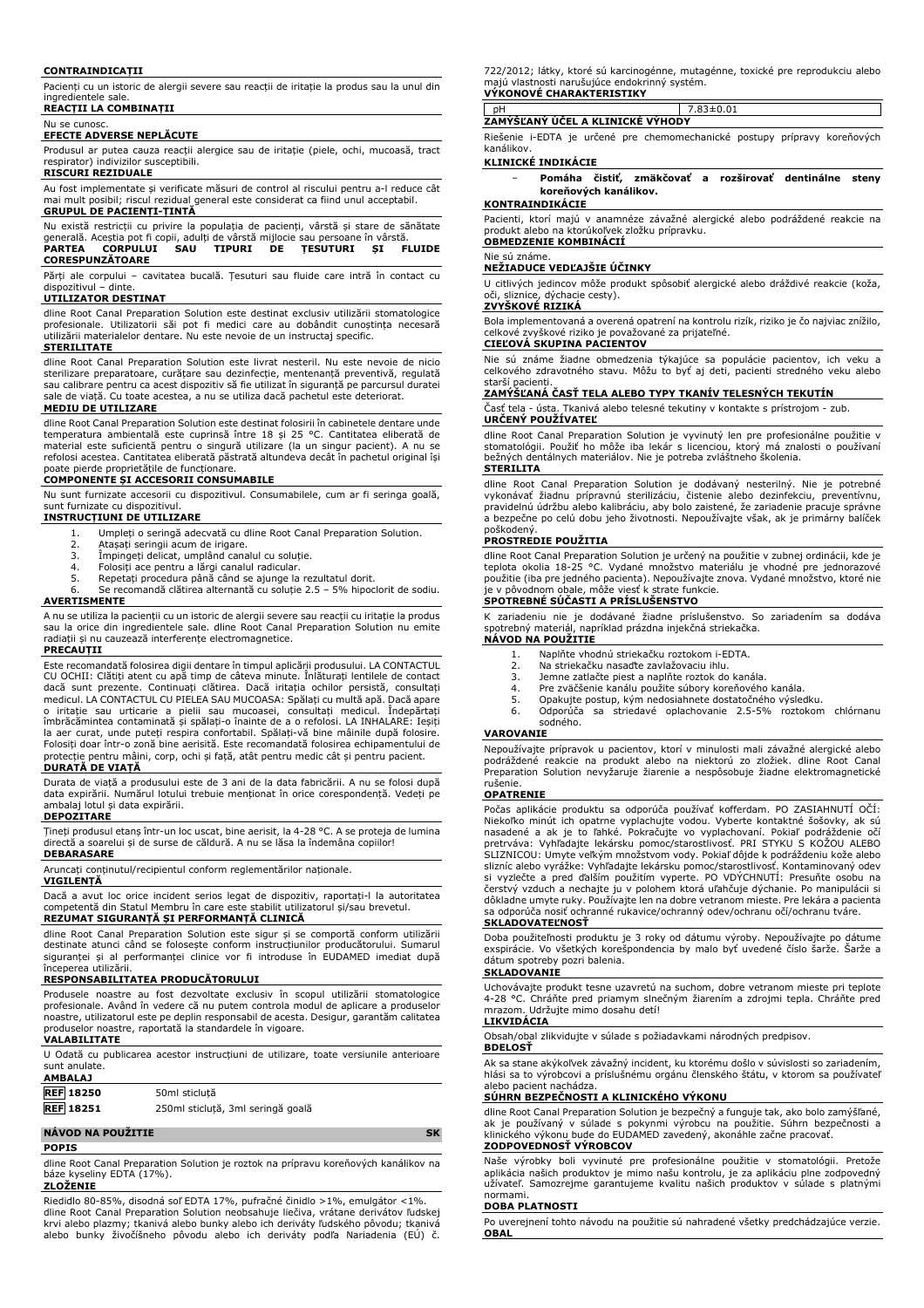

**REF 18251** 250ml fľaša, 3ml prázdna striekačka

| <b>NAVODILA ZA UPORABO</b>                                                                                                    |  |
|-------------------------------------------------------------------------------------------------------------------------------|--|
| <b>OPIS</b>                                                                                                                   |  |
| dline Root Canal Preparation Solution je raztopina za pripravo koreninskih kanalov,<br>izdelana na osnovi EDTA kisline (17%). |  |

#### **SESTAVA**

Raztopina i-EDTA je namenjena kemičnim in mehanskim postopkom priprave zobnih

koreninskih kanalov. dline Root Canal Preparation Solution ne vsebuje zdravilnih snovi, vključno s človeško krvjo ali predelano plazmo; tkiv, celic ali derivatov človeškega izvora; tkiv ali celic živalskega izvora ali njihovih derivatov po Uredbi (EU) Št. 722/2012; snovi, ki so rakotvorne, mutagene, strupene za reprodukcijo ali imajo endokrine moteče lastnosti.

#### **ZNAČILNOSTI DELOVANJA**

# pH 7.83±0.01

**PREDVIDENI NAMEN ZDRAVLJENJA IN KORISTI**

dline Root Canal Preparation Solution je namenjen za postopke priprave zobnih površin.

#### **KLINIČNE INDIKACIJE**

− **Pomaga pri čiščenju, mehčanju in širjenju dentinske stene koreninskega kanala.**

#### **KONTRAINDIKACIJE**

Bolniki, ki so imeli hude alergične reakcije ali reakcijo draženja na izdelek ali katero koli njegovo sestavino.

#### **OMEJITVE ZA KOMBINACIJE** Niso poznani.

# **NEŽELENI STRANSKI UČINKI**

Pri posameznikih, ki so podvrženi alergijam, lahko izdelek povzroči alergijske ali dražilne reakcije (koža, oko, sluznica, dihala).

## **PREOSTALA TVEGANJA**

Ukrepi za nadzor tveganja so bili izvedeni in preverjeni. Tveganje je bilo minimalizirano, skupno preostalo tveganje je bilo ocenjeno kot sprejemljivo.

### **CILJNA SKUPINA PACIENTA**

Omejitev glede populacije pacientov, njihove starosti in splošnih zdravstvenih razmer ni. Zdravi se lahko tako otroke kot vse druge starostne skupine, tudi starejše

# paciente. **PREDVIDENI DEL TELESA ALI VRSTE TKIV V TELESNIH TEKOČINAH**

Del telesa - usta. Tkiva ali telesne tekočine, s katerimi pripomoček pride v stik - zob. **PREDVIDENI UPORABNIK**

dline Root Canal Preparation Solution je bil razvit samo za profesionalno uporabo v<br>zobozdravstvu. Uporablja ga lahko samo licenciran zobozdravnik, ki ima znanje o<br>uporabi zobnih materialov. Posebno usposabljanje ni potreb

## **STERILNOST**

Dobavljen izdelek je ne-sterilen. Za zagotovitev pravilnega in varnega delovanja pripomočka v predvidenem življenjskem obdobju sterilizacija, čiščenje ali razkuževanje, preventivno ali redno vzdrževanje ali kalibracija ni potrebna. Toda, če je prejmete izdelek v poškodovani embalaži, ga ne uporabljajte. **OKOLJE UPORABE**

dline Root Canal Preparation Solution je namenjen za uporabo v zobozdravstveni ordinaciji, kjer je standardna temperatura prostora med 18 in 25°C. Posamezni odmerek materiala je primeren za enkratno uporabo (samo za enega pacienta). Ni za ponovno uporabo. Odmerek, ki ni več shranjen v originalni embalaži, lahko izgubi svojo funkcijo.

#### **POTROŠNI MATERIAL IN DODATKI**

Pripomočku ni priložena nobena dodatna oprema. Pripomočku so priloženi tudi dodatki za uporabo, na primer prazna brizga.

- **NAVODILA ZA UPORABO**
	- 1. Katero koli primerno brizgo napolnite z i-EDTA raztopino.<br>2. Na brizgo pritrdite iglo za namakanje
	-
	- 2. Na brizgo pritrdite iglo za namakanje. 3. Bat brizge nežno potisnite in zobni koreninski kanal napolnite z raztopino.
	- 4. Za širitev kanala uporabite svedre za zobne koreninske kanale.
	- 5. Postopek ponavljajte, dokler ne dosežete želenega rezultata. 6. Priporočljivo je izmenično izpiranje z 2.5 5% raztopino natrijevega
	- hipoklorita.

#### **OPOZORILA**

Izdelka ne uporabljajte pri pacientih, ki so že kdaj imeli hude alergijske reakcije ali draženje na ta izdelek ali katero koli njegovo sestavino. dline Root Canal Preparation Solution ne oddaja sevanja in ne povzroča elektromagnetnih motenj.

#### **PREVIDNOSTNI UKREPI**

Med nanašanjem izdelka je priporočljivo uporabljati cofferdam. ČE PRIDE V OČI: Nekaj minut previdno izpirajte z vodo. Če je možno in enostavno izvedljivo, odstranite<br>kontaktne leče. Nadaljujte z izpiranjem. Če draženje oči ne pojenja, poiščite<br>zdravniško pomoč. ČE PRIDE DO STIKA S KOŽO ALI SLUZNICO: zdravniško pomoč. Kontaminirana oblačila slecite in dobro operite. ČE PRIDE DO VDIHA: Osebi pomagajte priti do svežega zraka, pri dihanju naj jim bo udobno. Po<br>postopku si temeljito umijte roke. Uporabljajte samo v dobro prezračevanem<br>prostoru. Priporočljivo je, da zobozdravnik in pacient nosita zašč

# **ROK UPORABE**

Rok uporabe izdelka je 3 leta od datuma izdelave. Ne uporabljajte po pretečenem datumu. V vseh dopisih morate navesti številko serije. Za številko serije in rok uporabe glejte embalažo.

# **SKLADIŠČENJE**

Izdelek hranite v tesno zaprti embalaži in v suhem ter dobro prezračevanem prostoru pri temperaturi med 4-28°C. Ne izpostavljajte direktni sončni svetlobi in virom toplote. Ne zamrzujte. Hranite izven dosega otrok!

#### **ODLAGANJE ODPADKOV**

Vsebino/embalažo zavrzite v skladu z nacionalnimi predpisi.

**PAZLJIVOST**

Če pride do kakršnega koli resnega incidenta, ki se v zvezi s pripomočkom zgodi pacientu, to takoj sporočite proizvajalcu in pristojnemu organu države članice, v kateri uporabnik in/ali pacient prebiva.

#### **POVZETEK VARNOSTNIH OPOZORIL IN KLINIČNIH UČINKOVITOSTI**

dline Root Canal Preparation Solution je varen in deluje, kot je predvideno, če se uporablja v skladu s proizvajalčevimi navodili za uporabo. Povzetek varnostnih opozoril in klinične učinkovitosti bo predstavljen v EUDAMED takoj, ko bo predstavljen trau.

#### **ODGOVORNOST PROIZVAJALCA**

Naši izdelki so bili razviti za profesionalno uporabo v zobozdravstvu. Ker uporaba naših izdelkov ni več pod našim nadzorom, je uporabnik v celoti odgovoren za njihovo aplikacijo. Seveda pa zagotavljamo kakovost naših izdelkov v skladu z veljavnimi standardi.

# **VELJAVNOST**

| Z objavo teh navodil za uporabo vse prejšnje različice postanejo brezpredmetne. |  |  |  |
|---------------------------------------------------------------------------------|--|--|--|
| PAKIRANJE                                                                       |  |  |  |
|                                                                                 |  |  |  |

| REF 18250        | 50ml steklenica                     |
|------------------|-------------------------------------|
| <b>REF</b> 18251 | 250ml steklenica, 3ml prazna brizga |

# **INSTRUCCIONES DE USO ES**

# **DESCRIPCIÓN**

dline Root Canal Preparation Solution es una solución para la preparación del conducto radicular a base de ácido EDTA (17%).

# **COMPOSICIÓN**

Diluyente 80-85%, EDTA disódico 17%, agente equilibrante >1%, agente emulsionante <1%.

dline Root Canal Preparation Solution no contiene sustancias medicinales, sangre humana o derivados de plasma; tejidos o células, o sus derivados, de origen humano; tejidos o células de origen animal, o sus derivados, según se indica en el Reglamento (UE) No. 722/2012; Sustancias cancerígenas, mutágenos, tóxicas para la reproducción o que tengan propiedades de alteración endocrina.

#### **CARACTERÍSTICAS DE DESEMPEÑO**

pH 7.83±0.01 **PROPÓSITO PREVISTO Y BENEFICIOS CLÍNICOS**

La solución i-EDTA está diseñada para procedimientos de preparación de conductos radiculares químico-mecánicos.

### **INDICACIONES CLÍNICAS**

− **Ayuda a limpiar, suavizar y ensanchar las paredes dentinarias de los conductos radiculares.**

#### **CONTRAINDICACIONES**

Pacientes con antecedentes de reacciones alérgicas o de irritaciones graves al cualquiera de los ingre

**RESTRICCIONES A LAS COMBINACIONES** Ninguno conocido.

#### **EFECTOS SECUNDARIOS INDESEABLES**

En personas susceptibles, el producto puede causar reacciones alérgicas o irritación (en piel, ojos, mucosas, tracto respiratorio).

#### **RIESGOS RESIDUALES**

Se han implementado y comprobado medidas de control de riesgos, reduciéndolos en la medida de lo posible, el riesgo residual general se considera aceptable. **GRUPO DE PACIENTES OBJETIVO**

# No se conocen restricciones con respecto a la población de pacientes, edad y

condiciones generales de salud. Pudiendo haber niños, pacientes de mediana edad o

# ancianos. **PARTE PREVISTA DEL CUERPO O TIPOS DE TEJIDOS DE FLUIDOS CORPORALES**

Parte del cuerpo - boca. Tejidos o fluidos corporales en contacto con el dispositivo: dientes

### **USUARIO PREVISTO**

dline Root Canal Preparation Solution está desarrollado únicamente para uso profesional odontológico. Dirigido a médicos con licencia que tengan conocimientos sobre cómo usar materiales dentales comunes. No hay necesidad de tener una formación específica.

#### **ESTERILIDAD**

dline Root Canal Preparation Solution se entrega sin esterilizar. No necesita esterilización, limpieza o desinfección preparatoria, mantenimiento preventivo, regular o calibración para garantizar que el dispositivo funcione de manera adecuada y segura durante su vida útil prevista. Sin embargo, no lo use si el envoltorio principal está dañado.

#### **MEDIO AMBIENTE DE USO**

dline Root Canal Preparation Solution está diseñado para ser usado en consultorios odontológicos donde la temperatura ambiente va de 18 a 25 °C. La cantidad dispensada de material es adecuada para un solo uso (un paciente). No reutilizar. La cantidad dispensada que no se mantenga en el paquete original puede perder su función.

### **COMPONENTES CONSUMIBLES Y ACCESORIOS**

No se suministran accesorios con el dispositivo. Consumibles, como una jeringa vacía, se suministran con el dispositivo. **INSTRUCCIONES DE USO**

- 1. Llene cualquier jeringa adecuada con solución de i-EDTA.<br>2. Coloque la aguja de irrigación en la jeringa.
- 2. Coloque la aguja de irrigación en la jeringa. Empuje el émbolo con delicadeza y coloque la solución en el canal.
- 
- 4. Utilice limas de conducto radicular para agrandar el conducto. Repita el procedimiento hasta obtener un resultado adecuado.
- 6. Se recomienda un enjuague alternativo con una solución de hipoclorito de sodio del 2.5 - 5%.

#### **ADVERTENCIAS**

No utilice el producto en pacientes que tengan antecedentes de reacciones alérgicas o de irritación graves producidas por el producto o cualquiera de sus componentes. dline Root Canal Preparation Solution no emite radiación y tampoco causa interferencias electromagnéticas.

#### **PRECAUCIONES**

Se recomienda utilizar barrera durante la aplicación del producto. EN CASO DE CONTACTO CON LOS OJOS: Enjuague cuidadosamente con agua durante varios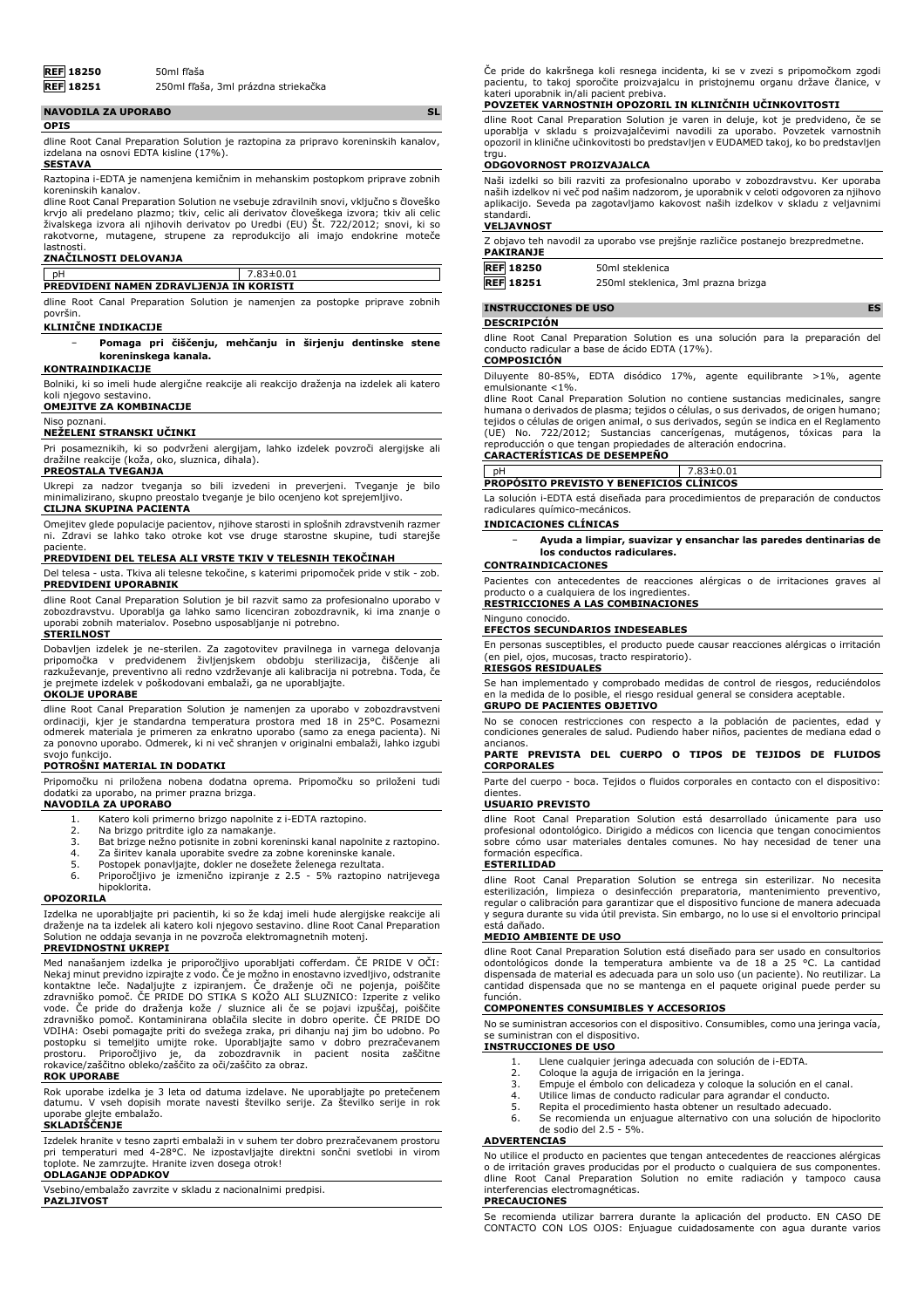minutos. Quitese las lentes de contacto, si los lleva y es fàcil hacerlo. Continue<br>enjuagando. Si la irritación ocular persiste: consulte con su médico. EN CASO DE<br>CONTACTO CON LA PIEL O LAS MUCOSAS: Lave con abundante agu irritación o sarpullido en la piel o mucosas: busque atención médica. Quítese la ropa contaminada y lávela antes de volverla a usar. EN CASO DE INHALACIÓN: Lleve a la persona a tomar aire fresco y facilite su respiración. Lávese bien las manos después de manipular el producto. Utilice el producto solo en un área bien ventilada. Se recomienda utilizar guantes protectores/ropa protectora/protección ocular/protección facial para médico y paciente.

#### **VIDA ÚTIL**

La vida útil del producto es de 3 años a partir de la fecha de fabricación. No lo use después de la fecha de vencimiento. El número de lote debe indicarse en todo el prospecto. Consulte el empaque para ver el lote y la fecha de vencimiento. **ALMACENAMIENTO**

Mantenga el producto bien cerrado en un lugar seco y bien ventilado de 4 a 28 °C. Protéjase de la luz solar directa y de las fuentes de calor. No congele. iMantenga fuera del alcance de los niños! **DISPOSICIÓN**

Elimine el contenido/recipiente según lo requieran los requisitos reglamentarios nacionales.

#### **VIGILANCIA**

Si se ha producido algún incidente grave en relación con el dispositivo, informe al fabricante y a la autoridad competente del Estado miembro en el que esté establecido el usuario v/o el paciente.

#### **RESUMEN DE SEGURIDAD Y DESEMPEÑO CLÍNICO**

dline Root Canal Preparation Solution es seguro y funciona según lo previsto si es usado según las instrucciones de uso del fabricante. El resumen de seguridad y desempeño clínico se presentará en EUDAMED tan pronto como comience a funcionar.

#### **RESPONSABILIDAD DE LOS FABRICANTES**

Nuestros productos han sido desarrollados para uso profesional odontológico. Dado que la aplicación de nuestros productos está fuera de nuestro control, el usuario es totalmente responsable de ella. Por supuesto, garantizamos la calidad de nuestros productos de acuerdo con los estándares aplicados. **VALIDEZ**

Tras la publicación de estas instrucciones de uso, quedan reemplazadas todas las versiones previas. **EMBALAJE**

| - 1<br>۰, | чрац. |  |
|-----------|-------|--|
|           |       |  |

**REF 18250** Botella de 50 ml

**REF 18251** Botella de 250 ml, jeringa vacía de 3 ml

#### **ANVÄNDARINSTUKTIONER** SV

#### **BESKRIVNING**

dline Root Canal Preparation Solution är en lösning för beredning av rotkanaler baserad på EDTA-syra (17%).

## **SAMMANSÄTTNING**

Utspädningsmedel 80-85%, dinatrium EDTA 17%, buffertmedel >1%, emulgeringsmedel <1%.

dline Root Canal Preparation Solution innehåller inte läkemedelssubstanser, inklusive mänskligt blod eller plasmaderivat; vävnader eller celler, eller deras derivat, av mänskligt ursprung; vävnader eller celler av animaliskt ursprung, eller deras derivat, som avses i förordning (EU) nr 722/2012; ämnen som är cancerframkallande, mutagena, reproduktionsgiftiga eller som har hormonstörande egenskaper. **PRESTANDAEGENSKAPER**

| l pH                               |  | 7.83±0.01 |                                                                     |     |
|------------------------------------|--|-----------|---------------------------------------------------------------------|-----|
| AVSETT SYFTE OCH KLINISKA FÖRDELAR |  |           |                                                                     |     |
|                                    |  |           | i-EDTA-lösningen är avsedd för kemomekaniska förberedelseprocedurer | för |

rotkanaler.

# **KLINISKA INDIKATIONER**

− **Hjälper till att rengöra, mjuka upp och vidga rotkanalernas tandväggar.**

#### **KONTRAINDIKATIONER**

Patienter som tidigare har upplevt allvarliga allergiska reaktioner eller irritationsreaktioner av produkten eller någon av ingredienserna. **BEGRÄNSNINGAR AV KOMBINATIONER**

# Inga kända. **OÖNSKADE BIVERKNINGAR**

Hos känsliga individer kan produkten orsaka allergiska reaktioner eller irritationsreaktioner (hud, ögon, slemhinna, luftvägar).

#### **ÅTERSTÅENDE RISKER**

Åtgärder för riskkontroll har genomförts och verifierats, risken minskas så långt som möjligt, den totala restrisken bedöms vara acceptabel.

**PATIENTENS MÅLGRUPP**

Inga kända restriktioner angående patientpopulation, ålder eller allmänna hälsotillstånd. Det kan finnas barn, medelålders eller äldre patienter.

**AVSEDD DEL AV KROPPEN ELLER TYPER AV VÄVNADER AV KROPPSVÄTSKOR** En del av kroppen – munnen. Vävnader eller kroppsvätskor i kontakt med enheten – tand.

#### **AVSEDD ANVÄNDARE**

dline Root Canal Preparation Solution är utvecklad endast för professionellt bruk inom tandvården. Dess användare är endast licensierad läkare som har kunskap om hur man använder vanliga material. Det finns dock inget behov av specifik utbildning. **STERILITET**

dline Root Canal Preparation Solution levereras icke-steril. Det finns inget behov av<br>förberedande - sterilisering, - rengöring - eller - desinfektion, - förebyggande - eller<br>regelbundet underhåll eller kalibrering, för at korrekt och säkert under dess avsedda livstid. Använd dock inte om förpackningen

#### **ANVÄNDNINGSMILJÖ**

är skadad.

dline Root Canal Preparation Solution är designad för att användas på tandvårdskliniker där omgivningstemperaturen är 18-25°C. Den fördelade mängden material är lämplig för engångsbruk (endast för en patient). Återanvänd inte. Administrerad mängd som inte hålls kvar i originalförpackningen kan leda till funktionsförlust.

#### **FÖRBRUKNINGSDELAR OCH TILLBEHÖR**

Inga tillbehör medföljer enheten. Förbrukningsvaror, såsom en tom spruta, medföljer enheten.

### **ANVÄNDARINSTUKTIONER**

- 1. Fyll lämplig spruta med i-EDTA-lösning. 2. Fäst nålen på sprutan.
- 
- 3. Tryck varsamt in kolven och fyll lösningen i kanalen.
- 4. Använd rotkanalfilar för att förstora kanalen.<br>5. Upprepa proceduren tills tillräckligt resultat u 5. Upprepa proceduren tills tillräckligt resultat uppnås.<br>5. En omväxlande skölining med 2.5-5% nat
- 6. En omväxlande sköljning med 2.5-5% natriumhypokloritlösning rekommenderas.

#### **VARNINGAR**

Använd inte produkten på patienter som tidigare har upplevt allvarliga allergiska<br>reaktioner eller irritationsreaktioner av produkten eller någon av ingredienserna i<br>den. dline Root Canal Preparation Solution avger inte st elektromagnetiska störninga

# **FÖRSIKTIGHETSÅTGÄRDER**

Det rekommenderas att använda cofferdam under appliceringen av produkten. VID KONTAKT MED ÖGONEN: Skölj försiktigt med vatten i flera minuter. Ta bort kontaktlinser om de finns och det är lätt att göra så. Fortsätt skölja. Om irritationen i ögonen kvarstår: Kontakta läkare. VID KONTAKT MED HUD ELLER SLEMMHINNOR: Tvätta rent med mycket vatten. Om irritation eller utslag på huden/slemhinnor uppstår: Kontakta läkare. Ta av utsatta kläder och tvätta dem innan de återanvänds. VID INANDNING: Flytta personen till en plats med frisk luft och håll se till att den sitter bekvämt för att kunna andas bra. Tvätta händerna noggrant efter hantering. Använd endast i väl ventilerade utrymmen. Det rekommenderas att både läkaren och patienten bär skyddshandskar/skyddskläder/ögonskydd/ansiktsskydd.

## **HÅLLBARHETSTID**

Produktens hållbarhet är 3 år från tillverkningsdatumet. Använd inte efter utgångsdatum. Partinummer bör anges i all korrespondens. Se förpackning för partinummer och utgångsdatum.

# **FÖRVARING**

Förvara produkten tätt sluten på en torr, väl ventilerad plats vid 4-28°C. Skydda den mot direkt solljus och värmekällor. Frys inte. Förvaras oåtkomlig för barn! **AVLÄGNING**

Kassera innehållet/behållaren i enlighet med nationella föreskrifter.

#### **VAKSAMHET**

Om en allvarlig händelse har inträffat i samband med enheten rapporteras detta till tillverkaren och den behöriga myndigheten i den medlemsstat där användaren och/eller patienten är etablerad.

#### **SAMMANFATTNING AV SÄKERHET OCH KLINISK PRESTANDA**

dline Root Canal Preparation Solution är säker och fungerar som avsett om den används i enlighet med tillverkarens bruksanvisningar. Sammanfattning av säkerhet och klinisk prestanda kommer att presenteras i EUDAMED så snart det böjar fungera. **TILLVERKARENS ANSVAR**

Våra produkter har utvecklats för professionellt bruk inom tandvården. Eftersom tillämpningen av våra produkter ligger utanför vår kontroll är användaren själv fullt ansvarig för applikationen. Naturligtvis garanterar vi kvaliteten på våra produkter i enlighet med rådande standarder.

## **GILTIGHET**

| FÖRPACKNING |
|-------------|

| <b>REF 18250</b> | 50 ml flaska |
|------------------|--------------|
| ____ _ _ _       |              |

# **KULLANIM KILAVUZU TR**

**AÇIKLAMA**

i-EDTA Çözeltisi, EDTA asit bazlı kök kanal hazırlama çözeltisidir (%17).

**BILEŞIM**

Seyreltici %80-85, Disodyum EDTA %17, tamponlama ajanı >%1, emülsifiye edici madde  $<\frac{9}{6}1$ .

dline Root Canal Preparation Solution insan kanı veya plazma türevi, insan dokuları veya hücreleri veya bunların türevlerini, 722/2012 Sayılı Tüzük (AB)'de bahsedildiği üzere hayvanlara ait dokular veya hücreler veya bunların türevleri; kanserojen, mutajenik, üremeye toksik veya endokrin bozucu özelliklere sahip maddeler dahil madde içermez

#### **PERFORMANS ÖZELLIKLERI**

|                                                                                                                                                                                                                                | 7.83±0.01 |
|--------------------------------------------------------------------------------------------------------------------------------------------------------------------------------------------------------------------------------|-----------|
| HEDEFLENEN AMAC VE KLINIK FAYDALAR                                                                                                                                                                                             |           |
| in the first that the contract of the contract of the contract of the contract of the contract of the contract of the contract of the contract of the contract of the contract of the contract of the contract of the contract |           |

i-EDTA Çözeltisi, kemomekanik köklü kanal hazırlama prosedürleri için geliştirilmiştir. **KLINIK ENDIKASYONLAR**

− **Kök kanallarının dentin duvarlarını temizlemeye, yumuşatmaya ve genişletmeye yardımcı olur.**

#### **KONTRAENDIKASYONLAR**

Ürüne veya bileşenlerden herhangi birine karşı şiddetli alerjik reaksiyon veya tahriş olma geçmişi olan hastalar.

#### **KOMBINASYONLARLA ILGILI KISITLAMALAR** Bilinmiyor.

#### **İSTENMEYEN YAN ETKILER**

Ürün, hassas kişilerde alerjik veya tahriş reaksiyonlarına (cilt, göz, mukoza, solunum yolu) neden olabilir).

#### **REZIDÜEL RISKLER**

Risk kontrol önlemleri uygulandı ve doğrulandı, risk mümkün olduğu kadar azaltıldı, tüm artık riskin kabul edilebilir olduğuna karar verildi.

#### **HASTA HEDEF GRUBU**

Hasta kütle, yaş ve genel sağlık durumuyla ilgili herhangi bilinen bir kısıtlama mevcut değildir. Çocuklar, orta yaşlı veya yaşlı hastalar olabilir.

# **HEDEFLENEN VÜCUT BÖLÜMÜ VEYA VÜCUT SIVILARININ DOKU TÜRLERI**

Vücudun bir bölümü - ağız. Cihazın temas ettiği doku veya vücut sıvıları - diş. **HEDEFLENEN KULLANICI**

dline Root Canal Preparation Solution yalnızca diş hekimleri tarafından profesyonel kullanım için geliştirilmiştir. Yalnızca basit dental malzemelerin nasıl kullanılacağı bilgisine sahip lisanslı doktor er tarafından kullanılabilir. Özel eğitime gerek yoktur. **STERILITE**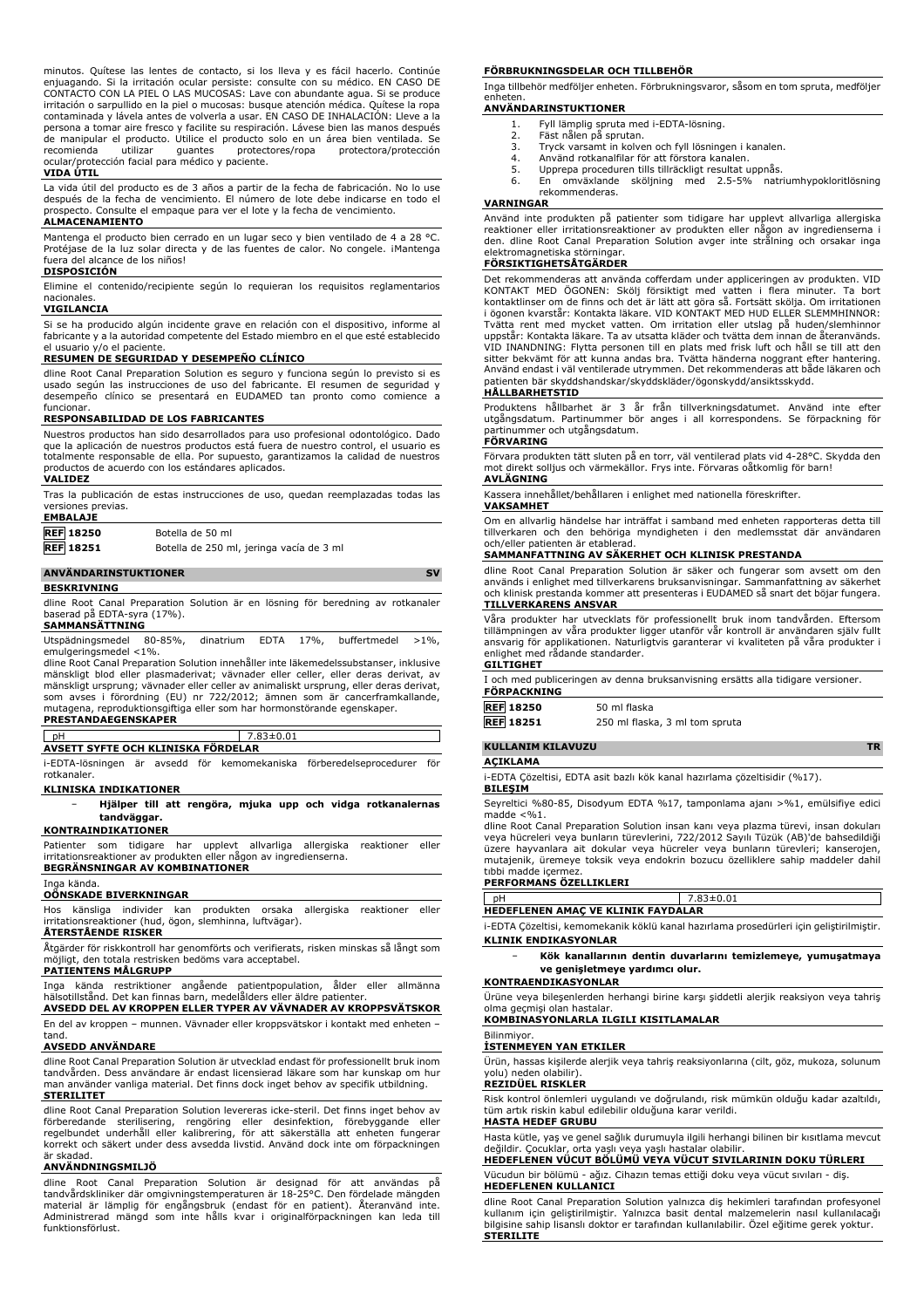dline Root Canal Preparation Solution sterilize edilmemiş şekilde teslim edilmektedir. Cihazın amaçlanan ömrü boyunca düzgün ve güvenli bir şekilde çalışmasını sağlamak için herhangi bir hazırlama niteliğinde sterilizasyona, temizliğe veya dezenfeksiyona, önleyici, düzenli bakıma veya kalibrasyona gerek yoktur. Ancak birincil ambalaj zarar görmüşse kullanmayın.

#### **KULLANIM ORTAMI**

dline Root Canal Preparation Solution ortam sıcaklığının 18-25°C olduğu diş<br>muayenehanelerinde kullanılmak üzere geliştirilmiştir. Dağıtılmış malzeme miktarı<br>tek kullanım için uygundur (sadece bir hasta için). Tek kullanım miktarın orijinal ambalajında saklanmaması işlev kaybına neden olabilir.

# **SARF MALZEMELERI VE YARDIMCI MALZEMELER**

Cihazla birlikte herhangi bir aksesuar verilmemektedir. Boş enjektör gibi sarf malzemeleri cihazla birlikte verilmektedir.

### **KULLANIM KILAVUZU**

- 1. Uygun bir enjektörü i-EDTA solüsyonu ile doldurun.<br>2. İrigasyon iğnesini enjektöre takın.
- 2. İrigasyon iğnesini enjektöre takın.<br>3. Pistonu nazikce iterek solüsyonu k
- 3. Pistonu nazikçe iterek solüsyonu kanala doldurun. 4. Kanalı büyütmek için kök kanal eğesi kullanın.
- 
- 5. Yeterli sonuç elde edene kadar prosedürü tekrarlayın. 6. %2.5 - 5 sodyum hipoklorit solüsyonu ile dönüşümlü bir durulama önerilmektedir.

#### **UYARILAR**

Bu ürünü, ürüne veya bileşenlerden herhangi birine karşı şiddetli alerjik reaksiyon veya tahriş olma geçmişi olan hastalar için kullanmayın. dline Root Canal Preparation Solution radyasyon yaymaz ve herhangi bir elektromanyetik enterferans ortaya

# çıkarmaz. **ÖNLEMLER**

Ürün uygulanırken bent kullanılması tavsiye edilir. GÖZE TEMASI HALİNDE: Birkaç dakika suyla dikkatlice durulayın. Varsa ve çıkarması kolaysa kontakt lenslerinizi çıkarın. Durulamaya devam edin. Göz tahrişi devam ederse: Tıbbi tavsiye/yardım alın. CİLT ÜZERİNDE VEYA MUKOZADA İSE: Bol su ile yıkayın. Ciltte tahriş veya kızarıklık meydana gelirse: Tıbbı tavsiye/yardım alın. Kirlenmiş giysileri çıkartın ve tekrar kullanmadan önce yıkayın. SOLUNMASI DURUMUNDA: Zarar gören kişiyi temiz havaya çıkartın ve kolay biçimde nefes alması için rahat bir pozisyonda tutun. Kullandıktan sonra ellerinizi iyice yıkayın. İyi havalandırılmış bir alanda kullanın. Doktor ve hasta için koruyucu eldiven/koruyucu kıyafet/koruyucu gözlük/yüz için koruyucu kullanılması tavsiye edilir.

#### **RAF ÖMRÜ**

Ürünün raf ömrü üretim tarihinden itibaren 3 yıldır. Belirlenen son kullanma tarihinden sonra kullanmayın. Parti numarası tüm bilgilendirmelerde belirtilmelidir. Parti numarası ve son kullanma tarihi için ambalaja bakınız.

#### **DEPOLAMA**

Ürünü 4-28°C'de kuru ve iyi havalandırılan bir yerde sıkıca kapalı halde saklayın. Doğrudan güneş ışığından ve ısı kaynaklarından koruyun. Dondurmayın. Çocukların erişemeyeceği yerlerde muhafaza edin!

# **BERTARAF ETME**

İçeriği/kabını ulusal yasal gerekliliklere göre bertaraf edin. **VIJILANS**

# Cihazla ilgili olarak meydana gelen herhangi bir ciddi kazayı, üreticiye ve kullanıcının ve/veya hastanın kabul edildiği Üye Devletin yetkili otoritesine bildirin. **GÜVENLILIK VE KLINIK PERFORMANS ÖZETI**

dline Root Canal Preparation Solution güvenlidir ve üretici tarafından kullanım talimatlarına uygun olarak kullanılması durumunda amaçlandığı gibi çalışır. Güvenlik ve klinik performans özeti, işe başlar başlamaz EUDAMED'de lanse edilecektir. **ÜRETICININ SORUMLULUĞU**

Urünlerimiz diş hekimleri tarafından profesyonel kullanım için geliştirilmiştir.<br>Ürünlerimiz kontrolümüz dışında kullanıldığından, uygulamadan tamamen kullanıcı<br>sorumludur. Ürünlerimizin kalitesini uygulanan standartlara u ediyoruz.

### **GEÇERLILIK SÜRESI**

İşbu kullanım talimatının yayınlanması üzerine, önceki tüm versiyonların yerini alacaktır. **AMBALAJ**

| <b>APIDALA</b>   |                                      |
|------------------|--------------------------------------|
| <b>REF 18250</b> | 50ml'lik sise                        |
| <b>REF 18251</b> | 250ml'lik şişe, 3ml'lik boş enjektör |

### **ИНСТРУКЦИЯ ПО ПРИМЕНЕНИЮ RU ОПИСАНИЕ**

dline Root Canal Preparation Solution - раствор для препарирования корневых каналов на основе кислоты ЭДТК (17%).

#### **СОСТАВ**

Разбавитель 80-85%, динатрий ЭДТК 17%, буферный агент >1%, эмульгирующий агент <1%.

dline Root Canal Preparation Solution не содержит лекарственных веществ, в том числе производных человеческой крови или плазмы; тканей или клеток, или их производных, человеческого происхождения; тканей или клеткок, или их производных, животного происхождения, как указано в Регламенте (ЕС) № 722/2012; веществ, которые являются канцерогенными, мутагенными, токсичными для репродукции или обладают эндокринными разрушающими свойствами.

# **ФУНКЦИОНАЛЬНЫЕ ХАРАКТЕРИСТИКИ**

| $\overline{H}$                                      | $7.83 \pm 0.01$ |
|-----------------------------------------------------|-----------------|
| ПРЕДУСМОТРЕННОЕ ПРИМЕНЕНИЕ И КЛИНИЧЕСКИЕ РЕЗУЛЬТАТЫ |                 |

Раствор i-EDTA предназначен для химико-механических процедур

# препарирования корневых каналов.

# **КЛИНИЧЕСКИЕ ПОКАЗАНИЯ**

− **Помогает очистить, смягчить и расширить дентинные стенки корневых каналов.**

# **ПРОТИВОПОКАЗАНИЯ**

Пациенты, у которых в анамнезе были тяжелые аллергические или раздражающие реакции на продукт или любой из ингредиентов. **ОГРАНИЧЕНИЯ НА КОМБИНАЦИИ**

# Нет данных.

**НЕЖЕЛАТЕЛЬНЫЕ ПОБОЧНЫЕ ЭФФЕКТЫ**

У восприимчивых людей продукт может вызывать аллергические или раздражающие реакции (кожа, глаза, слизистые оболочки, дыхательные пути). **ОСТАТОЧНЫЕ РИСКИ**

Меры по управлению рисками внедрены и проверены, риск снижен, насколько это возможно, общий остаточный риск признан приемлемым.

# **ЦЕЛЕВАЯ ГРУППА ПАЦИЕНТОВ**

Никаких ограничений относительно категории пациентов, их возраста и общего состояния здоровья не известно. Продукт можно применять на детях, пациентах

# среднего и пожилого возраста. **ПРЕДПОЛАГАЕМАЯ ЧАСТЬ ТЕЛА ИЛИ ТИПЫ ТКАНЕЙ ЖИДКОСТЕЙ ОРГАНИЗМА**

Часть тела - рот. Ткани или биологические жидкости, контактирующие с изделием - зуб.

# **ПРЕДПОЛАГАЕМЫЙ ПОЛЬЗОВАТЕЛЬ**

dline Root Canal Preparation Solution разработан только для профессионального использования в стоматологии. Пользователь - только лицензированный врач, который знает, как использовать обычные стоматологические материалы. Нет необходимости в специальной подготовке.

#### **СТЕРИЛЬНОСТЬ**

dline Root Canal Preparation Solution поставляется нестерильным. Нет необходимости в какой-либо предварительной стерилизации, очистке или дезинфекции, профилактическом, регулярном обслуживании или калибровке, чтобы гарантировать правильную и безопасную работу изделия в течение его предполагаемого срока службы. Однако не используйте, если первичная упаковка повреждена.

#### **УСЛОВИЯ ПРИМЕНЕНИЯ**

dline Root Canal Preparation Solution предназначено для использования в стоматологическом кабинете с температурой окружающей среды 18-25°C.<br>Распределенное количество материала подходит для одноразового<br>использования (только для одного пациента). Не использовать повторно. Выданное количество, хранящееся не в оригинальной упаковке, может привести к потере функциональности.

#### **РАСХОДНЫЕ МАТЕРИАЛЫ И ПРИНАДЛЕЖНОСТИ**

В комплект поставки изделия не входят принадлежности. Расходные материалы, такие как пустой шприц, поставляются с изделием.

### **ИНСТРУКЦИЯ ПО ПРИМЕНЕНИЮ**

- 1. Заполните любой подходящий шприц раствором i-EDTA.
- 2. Наденьте ирригационную иглу на шприц. 3. Осторожно нажмите на поршень и залейте раствор в канал.
	-
	- 4. Используйте зонды корневого канала для увеличения канала.<br>5. Повторяйте процедуру до тех пор, пока не будет до 5. Повторяйте процедуру до тех пор, пока не будет достигнут достаточный результат.
	- 6. Рекомендуется попеременное полоскание 2.5 5% раствором гипохлорита натрия.

### **ПРЕДУПРЕЖДЕНИЯ**

Не используйте продукт для пациентов, у которых в анамнезе есть серьезные<br>аллергические или раздражающие реакции на продукт или любой из<br>ингредиентов. dline Root Canal Preparation Solution не генерирует излучение вызывает электромагнитные помехи.

#### **МЕРЫ ПРЕДОСТОРОЖНОСТИ**

При применении продукта рекомендуется использовать коффердам. ПРИ ПОПАДАНИИ В ГЛАЗА: осторожно промыть глаза водой в течение нескольких минут. Снимите контактные линзы, если они есть, и это легко сделать. Продолжайте полоскание. Если раздражение глаз не проходит: обратиться к врачу. ПРИ ПОПАДАНИИ НА КОЖУ ИЛИ СЛИЗИСТУЮ ОБОЛОЧКУ: промыть большим количеством воды. В случае раздражения кожи/слизистой оболочки или сыпи: обратиться к врачу. Снимите загрязненную одежду и постирайте перед повторным использованием. ПРИ ВДЫХАНИИ: вывести человека на свежий воздух и обеспечить ему комфортное дыхание. После работы тщательно вымойте руки. Используйте только в хорошо проветриваемом помещении. Врачу и пациенту рекомендуется носить защитные перчатки/защитную одежду/средства защиты глаз/лица.

#### **МЕРЫ ПРЕДОСТОРОЖНОСТИ**

Срок годности продукта 3 года со дня изготовления. Не использовать по истечении срока годности. Номер партии должен быт указан во всей корреспонденции. См. упаковку для получения информации о партии и сроке годности.

# **ХРАНЕНИЕ**

Хранить продукт плотно закрытым в сухом, хорошо проветриваемом месте при температуре 4-28°C. Беречь от прямых солнечных лучей и источников тепла. Не замораживать. Хранить в недоступном для детей месте!

# **УТИЛИЗАЦИЯ**

Утилизируйте содержимое/контейнер в соответствии с национальными нормативными требованиями.

### **АКТИВНЫЙ МОНИТОРИНГ**

Если в отношении изделия произошел какой-либо серьезный инцидент, сообщите производителю и компетентному органу государства-члена, в котором зарегистрирован пользователь и/или пациен

# **РЕЗЮМЕ БЕЗОПАСНОСТИ И КЛИНИЧЕСКОЙ ЭФФЕКТИВНОСТИ**

dline Root Canal Preparation Solution безопасен и работает по назначению, если он используется в соответствии с инструкцией по применению производителя. Сводная информация о безопасности и клинической эффективности будет представлена в Европейской базе данных по медицинским изделиям, как только она начнет работать.

#### **ОТВЕТСТВЕННОСТЬ ПРОИЗВОДИТЕЛЯ**

Наши продукты разработаны для профессионального использования в стоматологии. Поскольку применение наших продуктов находится вне нашего контроля, пользователь несет полную ответственность за применение. Разумеется, мы гарантируем качество нашей продукции в соответствии с применяемыми стандартами.

#### **СРОК ДЕЙСТВИЯ**

После публикации данной инструкции по применению все предыдущие версии отменяются. **УПАКОВКА**

**REF 18250** Бутылка 50ml **REF 18251** Бутылка 250 мл, пустой шприц 3 мл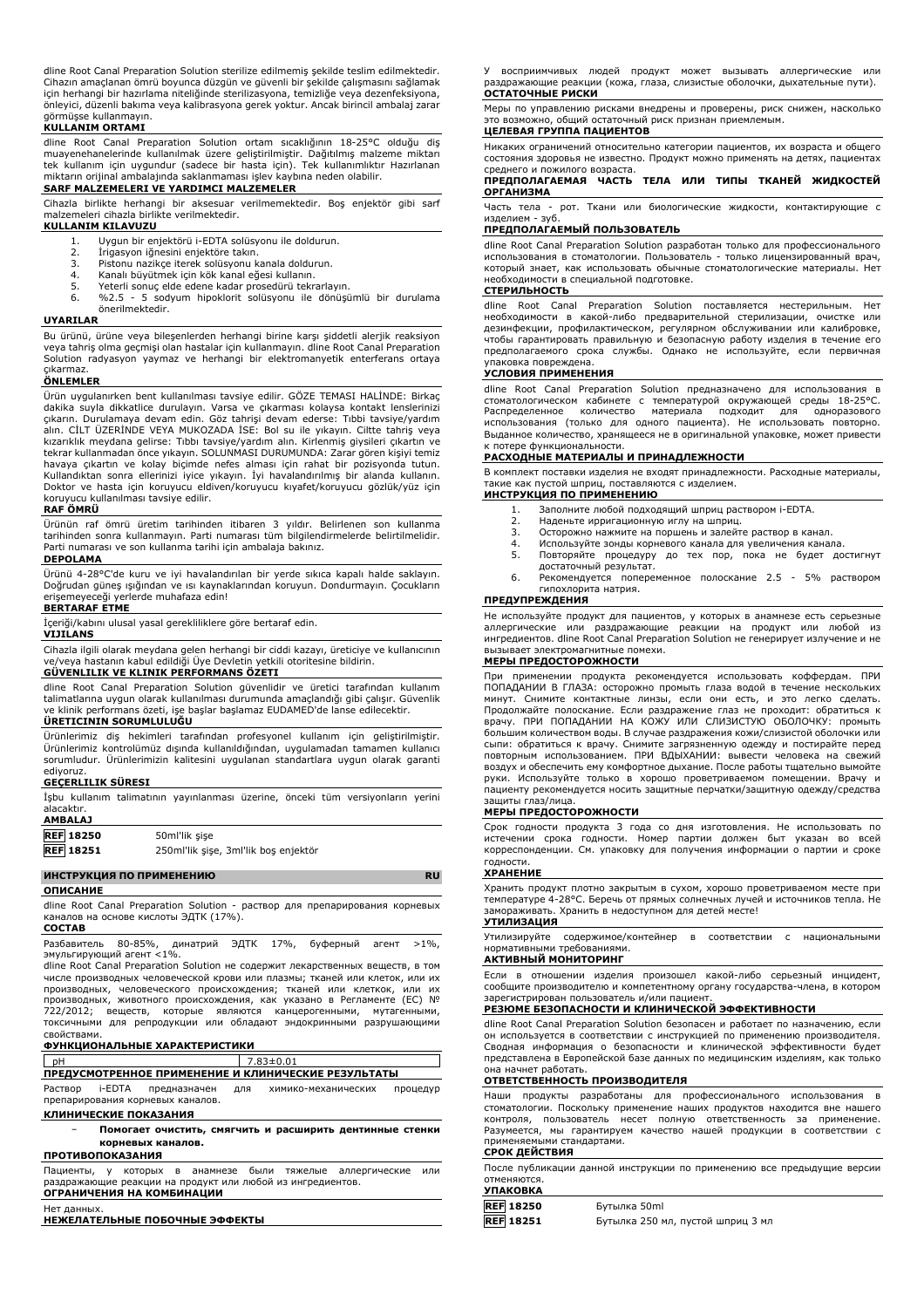#### **ІНСТРУКЦІЯ ІЗ ЗАСТОСУВАННЯ UA**

**ОПИС**

dline Root Canal Preparation Solution – розчин для препарування кореневих каналів на основі кислоти ЕДТА (17%). **СКЛАД**

Розріджувач 80-85%, динатрій ЕДТА 17%, буферний агент >1%, емульгуючий агент <1%.

dline Root Canal Preparation Solution не містить лікарських речовин, зокрема похідних людської крові або плазми; тканин або клітин, або їх похідних,<br>людського походження; тканин або клітин, або їх похідних, тваринного<br>походження, як зазначено в Регламенті (ЄС) № 722/2012; речовин, які є канцерогенними, мутагенними, токсичними для репродукції або мають ендокринні руйнівні властивості.

#### **ФУНКЦІОНАЛЬНІ ХАРАКТЕРИСТИКИ**

# pH 7.83±0.01 **ПЕРЕДБАЧУВАНЕ ПРИЗНАЧЕННЯ ТА КЛІНІЧНІ ПЕРЕВАГИ**

Розчин i-EDTA призначений для хіміко-механічних процедур препарування кореневих каналів.

# **КЛІНІЧНІ ПОКАЗАННЯ**

− **Допомагає очистити, пом'якшити і розширити дентинні стінки кореневих каналів.**

#### **ПРОТИПОКАЗАННЯ**

Пацієнти, у яких в анамнезі були важкі алергічні або подразливі реакції на будь-який з інгредієнтів.

# **ОБМЕЖЕННЯ НА КОМБІНАЦІЇ**

#### Немає даних. **НЕБАЖАНІ ПОБІЧНІ ЕФЕКТИ**

У сприйнятливих людей dline Root Canal Preparation Solution може викликати алергічні або подразливі реакції (шкіра, очі, слизові оболонки, дихальні шляхи). **ЗАЛИШКОВІ РИЗИКИ**

Заходи з управління ризиками впроваджені та перевірені, ризик знижений, наскільки це можливо, загальний залишковий ризик визнаний прийнятним. **ЦІЛЬОВА ГРУПА ПАЦІЄНТІВ**

Ніяких обмежень щодо категорії пацієнтів, їх віку та загального стану здоров'я невідомо. Продукт можна застосовувати на дітях, пацієнтах середнього або похилого віку.

# **ПЕРЕДБАЧУВАНА ЧАСТИНА ТІЛА АБО ТИПИ ТКАНИН РІДИН ОРГАНІЗМУ**

Частина тіла – рот. Тканини або біологічні рідини, що контактують з виробом – зуб.

#### **ПЕРЕДБАЧУВАНИЙ КОРИСТУВАЧ**

dline Root Canal Preparation Solution розроблений тільки для професійного використання в стоматології. Користувач – тільки ліцензований лікар, який знає, як використовувати звичайні стоматологічні матеріали. Немає потреби в спеціальній підготовці.

#### **СТЕРИЛЬНІСТЬ**

dline Root Canal Preparation Solution постачається нестерильним. Немає потреби в будь-якій попередній стерилізації, очищенні або дезінфекції, профілактичному, регулярному обслуговуванні або калібруванні, щоб гарантувати правильну та безпечну роботу виробу протягом його передбачуваного терміну служби. Однак не використовуйте, якщо первинна упаковка пошкоджена. **УМОВИ ЗАСТОСУВАННЯ**

dline Root Canal Preparation Solution Виріб призначений для використання в стоматологічному кабінеті з температурою навколишнього середовища 18-25°C. Розподілену кількість матеріалу підходить для одноразового використання (тільки для одного пацієнта). Не застосовувати повторно. Видана кількість, що зберігається не в оригінальній упаковці, може призвести до втрати функціональності.

#### **ВИТРАТНІ МАТЕРІАЛИ ТА ПРИНАЛЕЖНОСТІ**

До комплекту поставки виробу не входять приналежності. Витратні матеріали, такі як порожній шприц, постачаються з виробом

## **ІНСТРУКЦІЯ ІЗ ЗАСТОСУВАННЯ**

- 1. Заповніть будь-який відповідний шприц розчином i-EDTA.
- 2. Надягніть іригаційну голку на шприц.
- 3. Обережно натисніть на поршень і залийте розчин у канал.
- 4. Використовуйте зонди кореневого каналу для збільшення каналу.<br>5. Повторюйте процедуру до тих пір, поки не буде досягнутий доста<sup>.</sup> 5. Повторюйте процедуру до тих пір, поки не буде досягнутий достатній результат.
- 6. Рекомендується почергове полоскання 2.5 5% розчином гіпохлориту натрію.

### **ПОПЕРЕДЖЕННЯ**

Не використовуйте продукт для пацієнтів, у яких в анамнезі є серйозні алергічні або подразливі реакції на продукт або будь-який з інгредієнтів. dline Root Canal Preparation Solution не генерує випромінювання і не викликає електромагнітних

# завад. **ЗАПОБІЖНІ ЗАХОДИ**

При застосуванні продукту рекомендується використовувати кофердам. ПРИ ПОТРАПЛЯННІ В ОЧІ: обережно промити очі водою протягом декількох хвилин. Зніміть контактні лінзи, якщо вони є, і це легко зробити. Продовжуйте полоскання. Якщо подразнення очей не проходить: звернутися до лікаря. ПРИ ПОТРАПЛЯННІ на шкіру або слизові: промити великою кількістю води. У разі подразнення шкіри/слизових оболонок або висипу: звернутися до лікаря. Зніміть одяг і виперіть перед повторним використанням. ПРИ ВДИХАННІ: вивести людину на свіже повітря і забезпечити їй комфортне дихання. Після роботи ретельно вимийте руки. Використовуйте тільки в добре провітрюваному приміщенні. Лікарю та пацієнту рекомендується носити захисні рукавички/захисний одяг/засоби захисту очей/обличчя.

### **ТЕРМІН ПРИДАТНОСТІ**

Термін придатності dline Root Canal Preparation Solution 3 роки з дня виготовлення. Не застосовувати після закінчення терміну придатності. Номер партії має бути зазначений у всій кореспонденції. Див. упаковку для отримання інформації про партію та термін придатності.

## **ЗБЕРІГАННЯ**

Зберігати продукт щільно закритим у сухому, добре провітрюваному місці за температури 4-28°C. Берегти від прямих сонячних променів і джерел тепла. Не заморожувати. Зберігати в недоступному для дітей місці! **УТИЛІЗАЦІЯ**

Утилізуйте вміст/контейнер відповідно до національних нормативних вимог. **АКТИВНИЙ МОНІТОРИНГ**

Якщо щодо виробу стався якийсь серйозний інцидент, повідомте виробнику та компетентному органу держави-члена, в якій зареєстрований користувач і/або пацієнт.

#### **РЕЗЮМЕ БЕЗПЕКИ І КЛІНІЧНОЇ ЕФЕКТИВНОСТІ**

dline Root Canal Preparation Solution безпечний і працює за призначенням, якщо він використовується відповідно до інструкцій виробника щодо застосування. Зведена інформація про безпеку та клінічну ефективність буде представлена в Європейській базі даних з медичних виробів, як тільки вона почне працювати. **ВІДПОВІДАЛЬНІСТЬ ВИРОБНИКА**

Наші продукти розроблені для професійного використання в стоматології. Оскільки застосування наших продуктів знаходиться поза нашим контролем, користувач несе повну відповідальність за застосування. Звісно, ми гарантуємо якість нашої продукції відповідно до застосовних стандартів.

# **ТЕРМІН ДІЇ**

Після публікації цієї інструкції із застосування всі попередні версії скасовуються. **УПАКОВКА**

| <b>REF</b> 18250 | Пляшка 50ml                           |
|------------------|---------------------------------------|
| <b>REF 18251</b> | Пляшка 250 мл. порожній шприц на 3 мл |

**SIGNS EXPLANATION/ŽENKLŲ PAAIŠKINIMAS /SCHILDER ERKLÄRUNG /ЗНАЧЕНИЕ НА СИМВОЛИТЕ /VYSVĚTLENÍ ZNAČEK /FORKLARING AF TEGN /MÄRKIDE SELGITUS /EXPLICATION DES SIGNES /ΕΞΉΓΗΣΗ ΣΉΜΑΝΣΗΣ /** JELZESEK MAGYARAZATA /SPIEGAZIONE DEI SEGNI /ZIMJU SKAIDROJUMS<br>/FORKLARING AV TEGN /OBJAŚNIENIE ZNAKÓW /EXPLICAÇÃO DOS<br>SÍMBOLOS /EXPLICAȚII SEMNE /VYSVETLENIE ZNAČIEK /RAZLAGA<br>ZNAKOV /EXPLICACIÓN DE S **AÇIKLAMASI / ОБЪЯСНЕНИЕ СИМВОЛОВ /ПОЯСНЕННЯ СИМВОЛІВ**

|                                                       | Caution /Atsargiai /Vorsicht /Внимание /Pozor /Forsigtighed<br>/Hoiatus /Mise en garde /Προσοχή /Figyelmeztetés /Attenzione                      |
|-------------------------------------------------------|--------------------------------------------------------------------------------------------------------------------------------------------------|
|                                                       | /Piesardzību! /Forsiktighet /Uwagi /Cuidado /Atenție /Pozor                                                                                      |
|                                                       | Previdnost /Precaución /Varning /Dikkat / Осторожно /Обережно<br>Temperature limit /Temperatūros riba /Temperatur-Grenzwert                      |
| X                                                     | /Температурен<br>ЛИМИТ<br>/Teplotní<br>limit<br>/Temperaturgrænse                                                                                |
|                                                       | /Temperatuuri limiit /Limite de température/Όριο θερμοκρασίας<br>/Hőmérsékleti határérték /Limite di temperatura /Temperatūras                   |
|                                                       | robežvērtība /Temperaturgrense /Limit temperatury /Limite de                                                                                     |
|                                                       | temperatura / Limita de temperatură / Teplotný limit / Temperaturna<br>omejitev / Límite de temperatura / Temperaturgräns / Sıcaklık Sınırı      |
|                                                       | / Предел температуры /Межа температури                                                                                                           |
|                                                       | Consult instructions for use / Ziūrėti<br>naudojimo<br>instrukciją<br>/Gebrauchsanweisung<br>beachten<br>/Консултирайте<br>ce<br>c               |
|                                                       | употреба<br>/Viz<br>návod<br>použití<br>/Se<br>инструкцията<br>за<br>k<br>/Vaadake<br>brugsanvisningen<br>kasutusjuhendit<br>/Consulter<br>les   |
|                                                       | instructions d'utilisation / Συμβουλευτείτε τις οδηγίες χρήσης                                                                                   |
| $ \mathbf{i} $                                        | /Konzultáljon a használati utasítással /Consultare le istruzioni per<br>l'uso /Skatīt lietošanas pamācību /Se bruksanvisningen /Zapoznaj         |
|                                                       | się z instrukcją użytkowania /Consulte as instruções de uso                                                                                      |
|                                                       | /Consultați instrucțiunile de utilizare / Vid' návod na použitie /Pred<br>uporabo si poglejte navodila / Consultar las instrucciones de uso / Se |
|                                                       | bruksanvisningen /Kullanım talimatlarına bakınız /См. инструкцию                                                                                 |
|                                                       | по применению /Див. інструкцію із застосування<br>Keep away from sunlight /Laikyti atokiau nuo saulės spindulių /Von                             |
| 苶                                                     | Sonnenlicht fernhalten /Да се пази от слънчева светлина /Chraňte                                                                                 |
|                                                       | před slunečním zářením /Holdes væk fra sollys /Hoida eemal<br>päikesevalgusest /Tenir à l'écart de la lumière du soleil /Κρατήστε                |
|                                                       | μακριά από τον ήλιο /Napfénytől távol tartandó /Tenere lontano<br>dalla luce del sole /Sargāt no saules gaismas /Holdes unna sollys              |
|                                                       | /Chronić przed światłem słonecznym /Proteger da luz solar /A se                                                                                  |
|                                                       | păstra într-un loc ferit de soare / Chráňte pred slnečným žiarením<br>/Ne shranjujte izpostavljeno sončni svetlobi /Mantener alejado de          |
|                                                       | la luz del sol /Förvaras bort från solljus /Güneş ışığından uzak tutun                                                                           |
|                                                       | / Беречь от попадания солнечных лучей /Берегти від сонячних<br>променів                                                                          |
|                                                       | Do not re-use /Nenaudoti pakartotinai /Nicht wiederverwenden /He<br>използвайте повторно /Nepoužívejte znovu /Må ikke genbruges                  |
|                                                       | /Ärge taaskasutage /Ne pas réutiliser /Μην χρησιμοποιείτε ξανά /Ne                                                                               |
|                                                       | használja fel újra /Non riutilizzare /Nelietot atkārtoti /Ikke bruk på<br>nytt /Nie używać ponownie /Não reutilizar /A nu se refolosi            |
|                                                       | /Nepoužívajte znova /Ni za ponovno uporabo /No reutilizar                                                                                        |
|                                                       | /Äteranvänd inte /Tek kullanımlıktır /Не использовать повторно<br>/Не використовувати повторно                                                   |
|                                                       | Non-sterile /Nesterilus /Unsteril /Нестерилно /Nesterilní /Ikke-                                                                                 |
| $\begin{matrix} 1 & 0 \\ 0 & 0 \\ 0 & 0 \end{matrix}$ | steril /Mittesteriilne /Non stérile /Μη αποστειρωμένο /Nem steril<br>sterile /Nesterils /Ikke-steril /Niesterylny /Não estéril<br>/Non           |
|                                                       | /Nesteril /Nesterilné /Ne-sterilno /No estéril /Icke-steril /Steril değil                                                                        |
| MDI                                                   | /Нестерильный /Нестерильний<br>/Medizinisches<br>/Medicinos<br>Medical<br>device<br>priemonė<br>Gerät                                            |
|                                                       | /Медицинско устройство /Zdravotnické zařízení /Medicinsk udstyr<br>médical<br>/Meditsiiniseade<br>/Dispositif<br>/Ιατρική<br>συσκευή             |
|                                                       | /Orvostechnikai<br>eszköz /Dispositivo medico /Medicīnas<br>ierīce                                                                               |
|                                                       | /Medisinsk utstyr /Urządzenie medyczne /Aparelho<br>médico<br>/Dispozitiv<br>medical<br>/Zdravotnícke<br>zariadenia<br>/Medicinski               |
|                                                       | pripomoček /Dispositivo médico /Medicinsk utrustning /Medikal                                                                                    |
|                                                       | Cihaz / Медицинское изделие / Медичний виріб<br>Use-by-date /Tinka naudoti iki /Mindesthaltbarkeitsdatum /Годност                                |
|                                                       | /Datum spotřeby /Brug efter dato /Kõlblik-kuni kuupäev /Date<br>limite d'utilisation /Ημερομηνία λήξης /Felhasználhatósági idő /Data             |
|                                                       | di scadenza /Derīguma termiņš /Utløpsdato /Data przydatności                                                                                     |
|                                                       | /Data de validade /A se folosi înainte de /Dátum spotreby /Uporabiti<br>do datuma /Fecha de vencimiento /Använd före-datum /Son                  |
|                                                       | Kullanma Tarihi /Использовать до /Використати до                                                                                                 |
| <b>REF</b>                                            | Catalogue<br>number<br>/Katalogo<br>numeris<br>/Katalognummer<br>/Каталожен<br>номер<br>/Katalogové<br>číslo<br>/Katalognummer                   |
|                                                       | /Katalooginumber /Numéro de catalogue /Αριθμός καταλόγου                                                                                         |
|                                                       | /Kataloga<br>/Katalógusszám<br>/Numero<br>di<br>catalogo<br>numurs<br>/Katalognummer /Numer katalogowy /Catálogo número /Număr                   |
|                                                       | catalog /Katalógové číslo /Kataloška številka /Número de catalogo                                                                                |